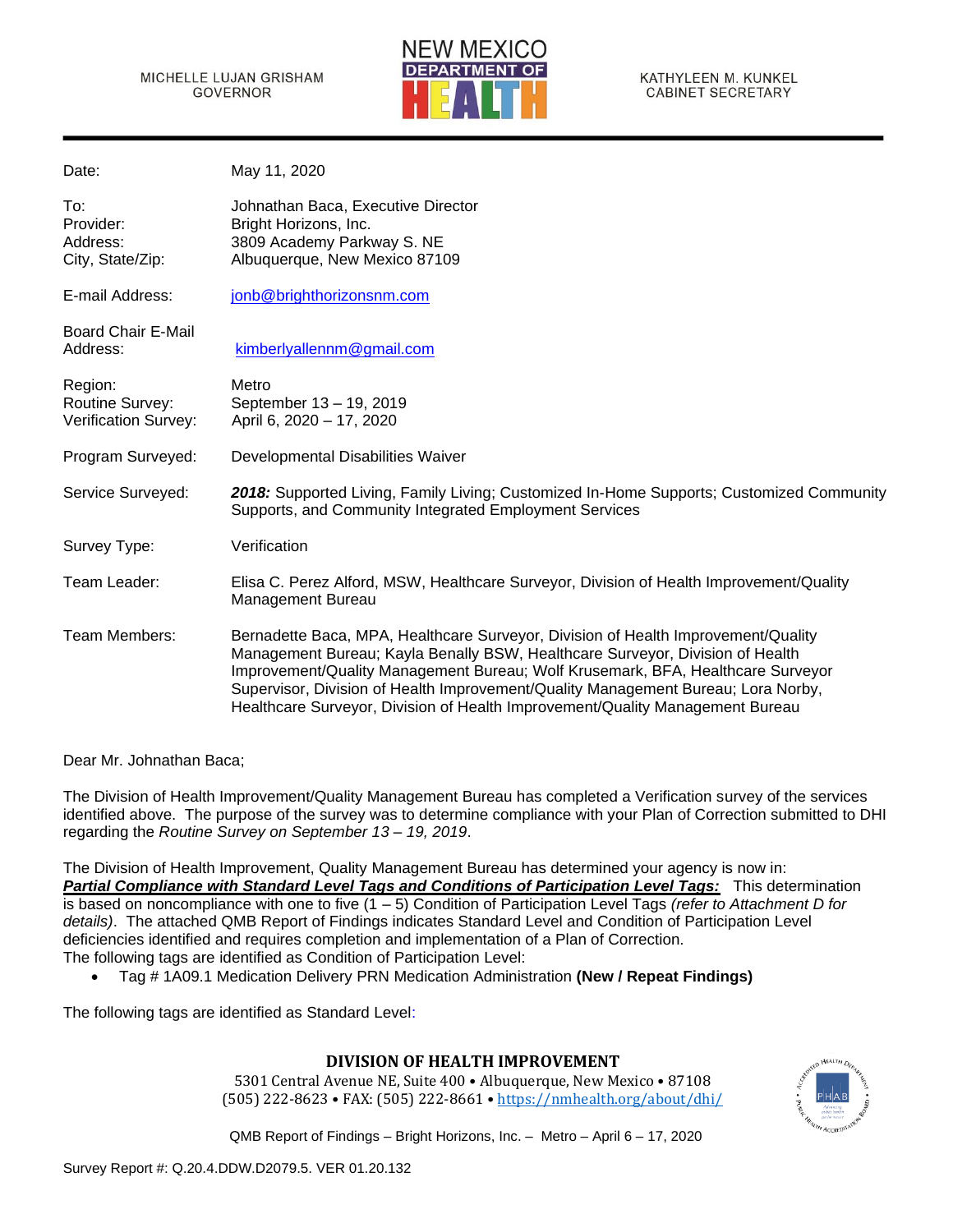- Tag # 1A09 Medication Delivery Routine Medication Administration **(New / Repeat Findings)**
- Tag # 1A09.0 Medication Delivery Routine Medication Administration **(New / Repeat Findings)**
- Tag # 1A15.2 Administrative Case File: Healthcare Documentation (Therap and Required Plans) **(Repeat Findings)**

However, due to the new/repeat deficiencies your agency will be referred to the Internal Review Committee (IRC). Your agency will also be required to contact your DDSD Regional Office for technical assistance and follow up and complete the Plan of Correction document attached at the end of this report. Please respond to the Plan of Correction Coordinator within 10 business days of receipt of this letter.

## **Plan of Correction:**

The attached Report of Findings identifies the new/repeat Standard Level deficiencies found during your agency's verification compliance review. You are required to complete and implement a Plan of Correction. Your agency has a total of 10 business days from the receipt of this letter. The Plan of Correction must include the following:

- 1. Evidence your agency has contacted your DDSD Regional Office for technical assistance;
- 2. A Plan of Correction detailing Quality Assurance/Quality Improvement processes to prevent your agency from receiving deficiencies in the future. Please use the format provided at the end of this report;
- 3. Documentation verifying that newly cited deficiencies have been corrected.

## **Submission of your Plan of Correction:**

Please submit your agency's Plan of Correction and documentation verifying correction of survey deficiencies within 10 business days of receipt of this letter to the parties below:

**1. Quality Management Bureau, Attention: Plan of Correction Coordinator 5301 Central Ave. NE Suite 400, New Mexico 87108 [MonicaE.Valdez@state.nm.us](mailto:MonicaE.Valdez@state.nm.us)**

## **2. Developmental Disabilities Supports Division Regional Office for region of service surveyed**

Failure to submit your POC within the allotted 10 business days may result in the imposition of a \$200 per day Civil Monetary Penalty until it is received, completed and/or implemented.

Please contact the Plan of Correction Coordinator, Monica Valdez at 505-273-1930 or email at: [MonicaE.Valdez@state.nm.us](mailto:MonicaE.Valdez@state.nm.us) if you have questions about the survey or the report. Thank you for your cooperation and for the work you perform.

Sincerely,

Elisa C. Perez Alford, MSW

Elisa C. Perez Alford, MSW Team Lead/Healthcare Surveyor Division of Health Improvement Quality Management Bureau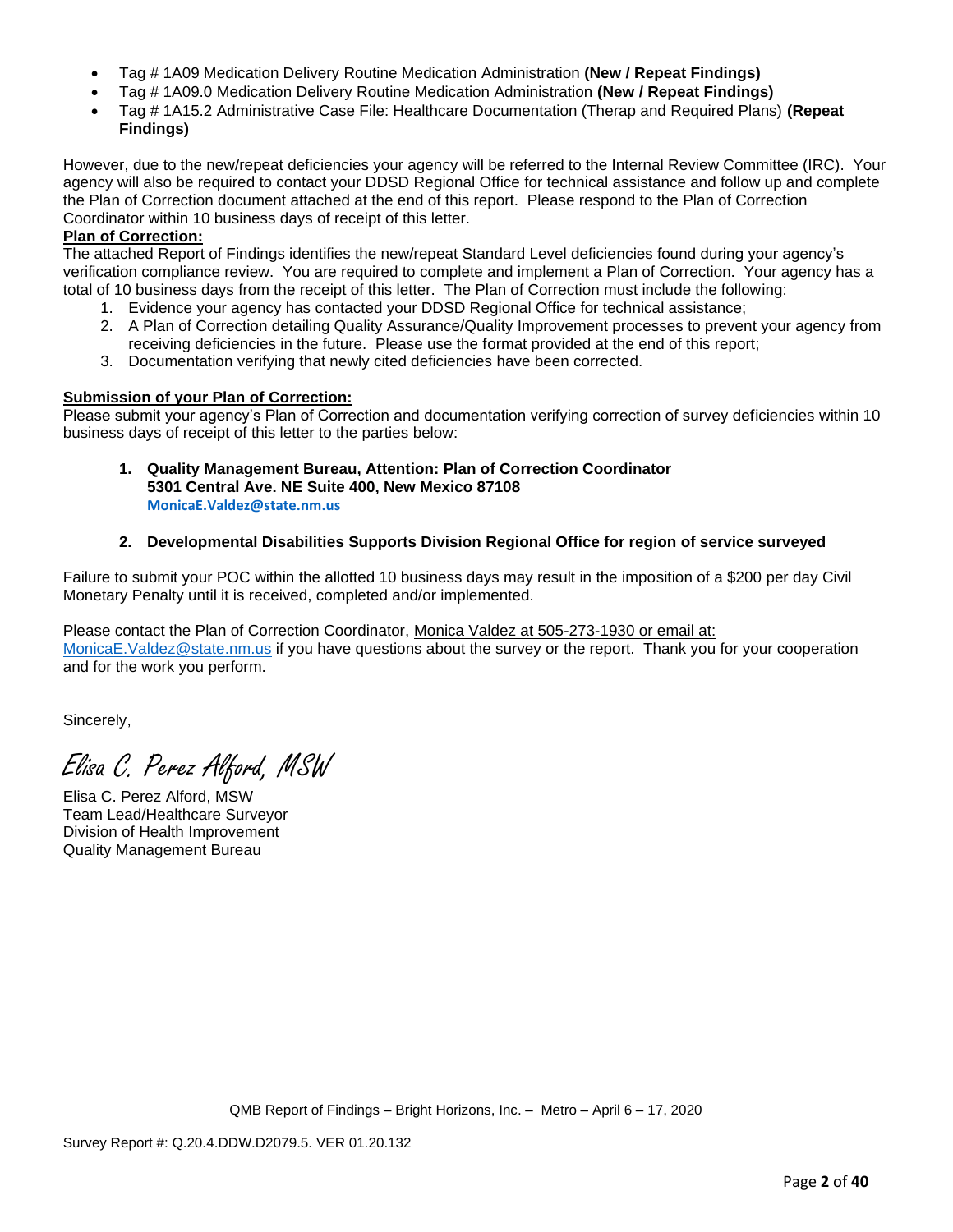| <b>Survey Process Employed:</b>                                      |                                                                                                                                                           |
|----------------------------------------------------------------------|-----------------------------------------------------------------------------------------------------------------------------------------------------------|
| <b>Administrative Review Start Date:</b>                             | April 6, 2020                                                                                                                                             |
| Contact:                                                             | <b>Bright Horizons, Inc.</b><br>Jonathan Baca, Executive Director<br>Rebecca Scannell, Quality Assurance Manager                                          |
|                                                                      | DOH/DHI/QMB<br>Elisa C. Perez Alford, MSW, Team Lead/Healthcare Surveyor                                                                                  |
| Desk Audit Entrance Conference Date:                                 | April 6, 2020                                                                                                                                             |
| Present:                                                             | <b>Bright Horizons, Inc.</b><br>Jonathan Baca, Executive Director                                                                                         |
|                                                                      | <b>DOH/DHI/QMB</b><br>Elisa C. Perez Alford, MSW, Team Lead/Healthcare Surveyor                                                                           |
| Exit Conference Date:                                                | April 17, 2020                                                                                                                                            |
| Present:                                                             | <b>Bright Horizons, Inc.</b><br>Jonathan Baca, Executive Director<br>Rebecca Scannell, Quality Assurance Manager<br>Ian Collyer, Licensed Practical Nurse |
|                                                                      | DOH/DHI/QMB<br>Elisa C. Perez Alford, MSW, Team Lead/Healthcare Surveyor<br>Wolf Krusemark, BFA, Healthcare Surveyor Supervisor                           |
|                                                                      | <b>DDSD - Metro Regional Office</b><br>Fleur Dahl, Social Services Community Coordinator                                                                  |
| <b>Administrative Locations Visited:</b>                             | 0 (Note: No administrative locations visited due to COVID-19 Public<br><b>Health Emergency)</b>                                                           |
| Total Sample Size:                                                   | 13                                                                                                                                                        |
|                                                                      | 1 - Jackson Class Member<br>12 - Non-Jackson Class Members                                                                                                |
|                                                                      | 9 - Supported Living<br>3 - Family Living<br>1 - Customized In-Home Supports<br>10 - Customized Community Supports<br>1 - Community Integrated Employment |
| Persons Served Records Reviewed                                      | 13                                                                                                                                                        |
| Direct Support Personnel Interviewed during<br><b>Routine Survey</b> | 16                                                                                                                                                        |
| Direct Support Personnel Records Reviewed                            | 110                                                                                                                                                       |
| Substitute Care/Respite Personnel<br><b>Records Reviewed</b>         | 10                                                                                                                                                        |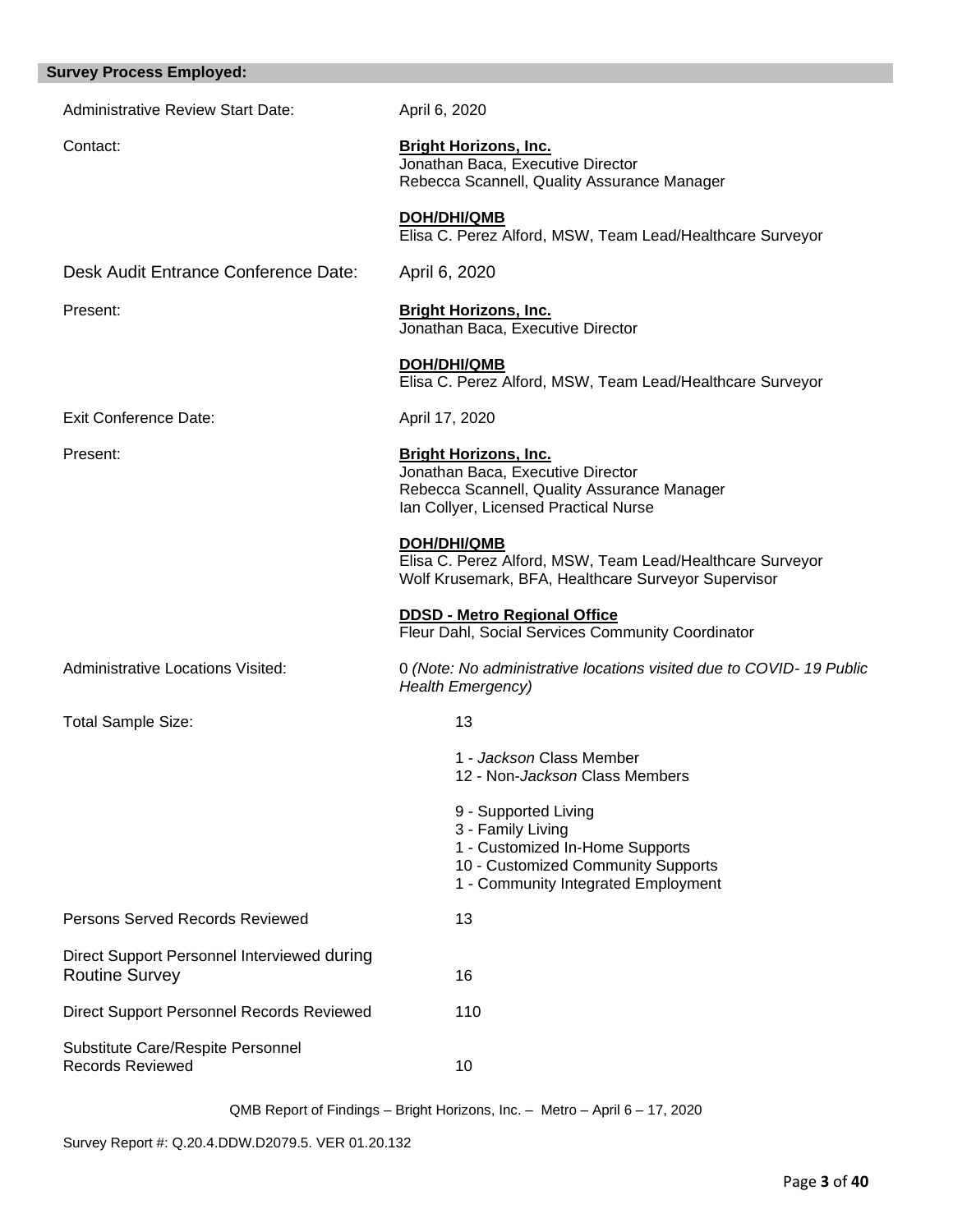| Service Coordinator Records Reviewed                           | h |
|----------------------------------------------------------------|---|
| Nurse Interviews completed during<br><b>Routine Survey</b>     |   |
| Nurse Interview completed during<br><b>Verification Survey</b> |   |

Administrative Processes and Records Reviewed:

- Medicaid Billing/Reimbursement Records for all Services Provided
- Accreditation Records
- Oversight of Individual Funds
- Individual Medical and Program Case Files, including, but not limited to:
	- <sup>o</sup>Individual Service Plans
		- Progress on Identified Outcomes
		- **<sup>o</sup>Healthcare Plans**
		- Medication Administration Records
		- Medical Emergency Response Plans
		- **Therapy Evaluations and Plans**
		- Healthcare Documentation Regarding Appointments and Required Follow-Up Other Required Health Information
- Internal Incident Management Reports and System Process / General Events Reports
- Personnel Files, including nursing and subcontracted staff
- Staff Training Records, Including Competency Interviews with Staff
- Agency Policy and Procedure Manual
- Caregiver Criminal History Screening Records
- Consolidated Online Registry/Employee Abuse Registry
- Human Rights Committee Notes and Meeting Minutes
- Evacuation Drills of Residences and Service Locations
- Quality Assurance / Improvement Plan

CC: Distribution List: DOH - Division of Health Improvement

- DOH Developmental Disabilities Supports Division
- DOH Office of Internal Audit
- HSD Medical Assistance Division

NM Attorney General's Office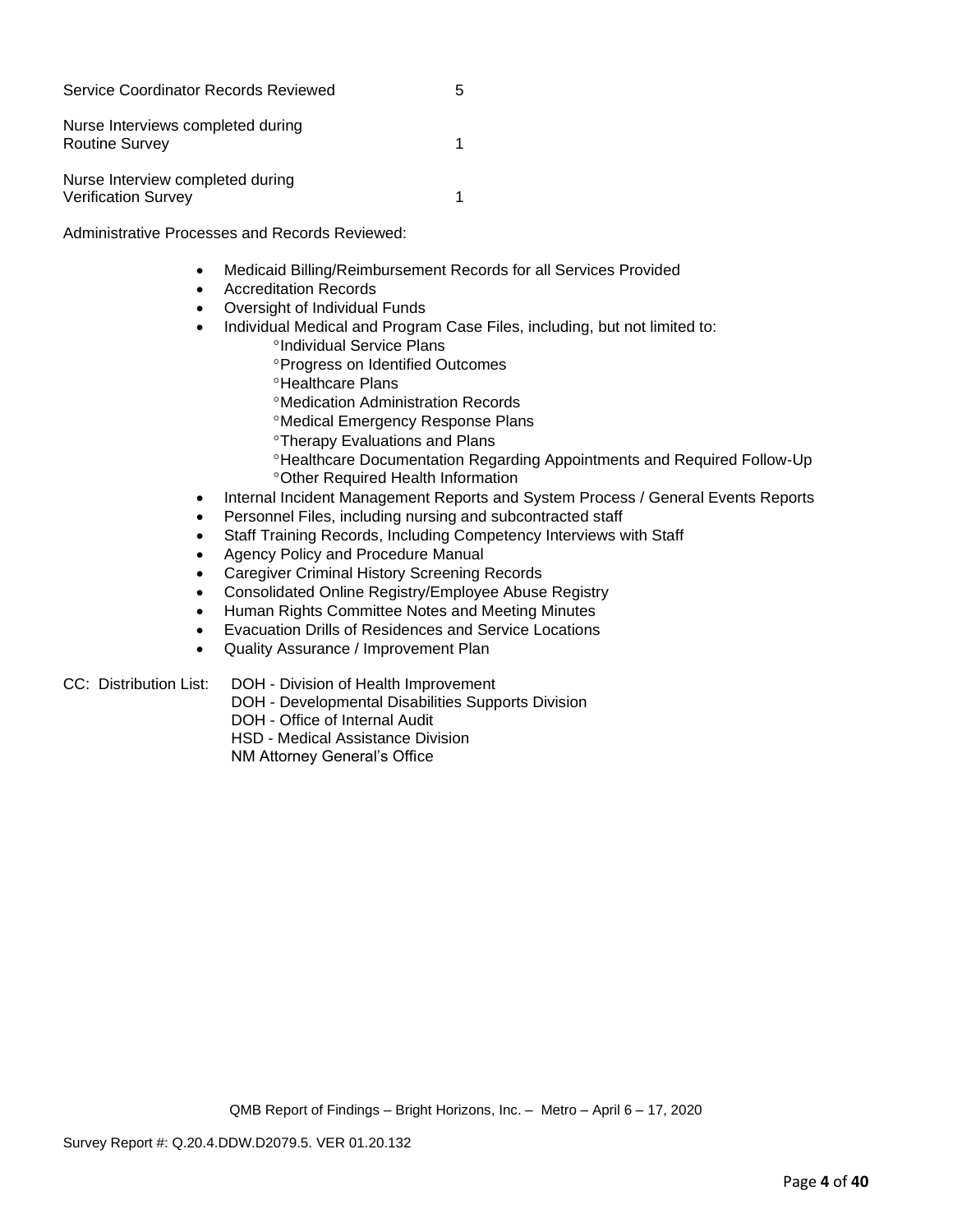## **Department of Health, Division of Health Improvement QMB Determination of Compliance Process**

The Division of Health Improvement, Quality Management Bureau (QMB) surveys compliance of the Developmental Disabilities Waiver (DDW) standards and other state and federal regulations. For the purpose of the LCA / CI survey the CMS waiver assurances have been grouped into four (4) Service Domains: Plan of Care (ISP Implementation); Qualified Providers; Health, Welfare and Safety; and Administrative Oversight (note that Administrative Oversight listed in this document is not the same as the CMS assurance of Administrative Authority. Used in this context it is related to the agency's operational policies and procedures, Quality Assurance system and Medicaid billing and reimbursement processes.)

The QMB Determination of Compliance process is based on provider compliance or non-compliance with standards and regulations identified during the on-site survey process and as reported in the QMB Report of Findings. All areas reviewed by QMB have been agreed to by DDSD and DHI/QMB and are reflective of CMS requirements. All deficiencies (non-compliance with standards and regulations) are identified and cited as either a Standard level deficiency or a Condition of Participation level deficiency in the QMB Reports of Findings. All deficiencies require corrective action when non-compliance is identified.

Each deficiency in your Report of Findings has been predetermined to be a Standard Level Deficiency, a Condition of Participation Level Deficiency, if below 85% compliance or a non-negotiable Condition of Participation Level Deficiency. Your Agency's overall Compliance Determination is based on a Scope and Severity Scale which takes into account the number of Standard and Condition Level Tags cited as well as the percentage of Individuals affected in the sample.

## **Conditions of Participation (CoPs)**

CoPs are based on the Centers for Medicare and Medicaid Services, Home and Community-Based Waiver required assurances, in addition to the New Mexico Developmental Disability Waiver (DDW) Service Standards. The Division of Health Improvement (DHI), in conjunction with the Developmental Disability Support Division (DDSD), has identified certain deficiencies that have the potential to be a Condition of Participation Level, if the tag falls below 85% compliance based on the number of people affected. Additionally, there are what are called nonnegotiable Conditions of Participation, regardless if one person or multiple people are affected. In this context, a CoP is defined as an essential / fundamental regulation or standard, which when out of compliance directly affects the health and welfare of the Individuals served. If no deficiencies within a Tag are at the level of a CoP, it is cited as a Standard Level Deficiency.

## *Service Domains and CoPs for Living Care Arrangements and Community Inclusion are as follows:*

**Service Domain: Service Plan: ISP Implementation -** *Services are delivered in accordance with the service plan, including type, scope, amount, duration and frequency specified in the service plan.*

#### **Potential Condition of Participation Level Tags, if compliance is below 85%:**

- **1A08.3 –** Administrative Case File: Individual Service Plan / ISP Components
- **1A32 –** Administrative Case File: Individual Service Plan Implementation
- **LS14 –** Residential Service Delivery Site Case File (ISP and Healthcare Requirements)
- **IS14 –** CCS / CIES Service Delivery Site Case File (ISP and Healthcare Requirements)

**Service Domain: Qualified Providers -** *The State monitors non-licensed/non-certified providers to assure adherence to waiver requirements. The State implements its policies and procedures for verifying that provider training is conducted in accordance with State requirements and the approved waiver.*

#### **Potential Condition of Participation Level Tags, if compliance is below 85%:**

• **1A20 -** Direct Support Personnel Training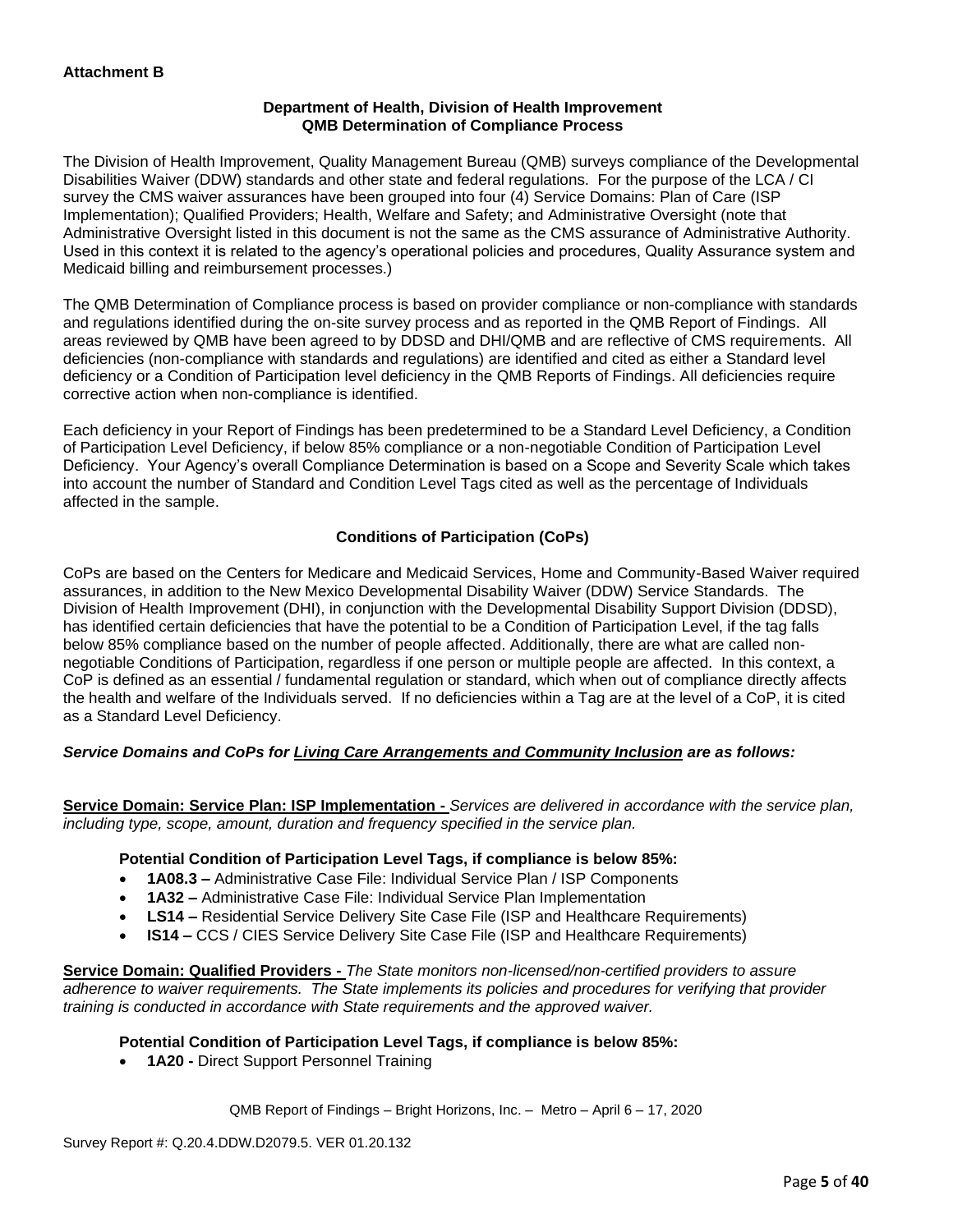- **1A22 -** Agency Personnel Competency
- **1A37 –** Individual Specific Training

## **Non-Negotiable Condition of Participation Level Tags (one or more Individuals are cited):**

- **1A25.1 –** Caregiver Criminal History Screening
- **1A26.1 –** Consolidated On-line Registry Employee Abuse Registry

**Service Domain: Health, Welfare and Safety -** *The State, on an ongoing basis, identifies, addresses and seeks to prevent occurrences of abuse, neglect and exploitation. Individuals shall be afforded their basic human rights. The provider supports individuals to access needed healthcare services in a timely manner.*

### **Potential Condition of Participation Level Tags, if compliance is below 85%:**

- **1A08.2 –** Administrative Case File: Healthcare Requirements & Follow-up
- **1A09 –** Medication Delivery Routine Medication Administration
- **1A09.1 –** Medication Delivery PRN Medication Administration
- **1A15.2 –** Administrative Case File: Healthcare Documentation (Therap and Required Plans)

## **Non-Negotiable Condition of Participation Level Tags (one or more Individuals are cited):**

- **1A05 –** General Requirements / Agency Policy and Procedure Requirements
- **1A07 –** Social Security Income (SSI) Payments
- **1A09.2 –** Medication Delivery Nurse Approval for PRN Medication
- **1A15 –** Healthcare Coordination Nurse Availability / Knowledge
- **1A31 –** Client Rights/Human Rights
- **LS25.1 –** Residential Reqts. (Physical Environment Supported Living / Family Living / Intensive Medical Living)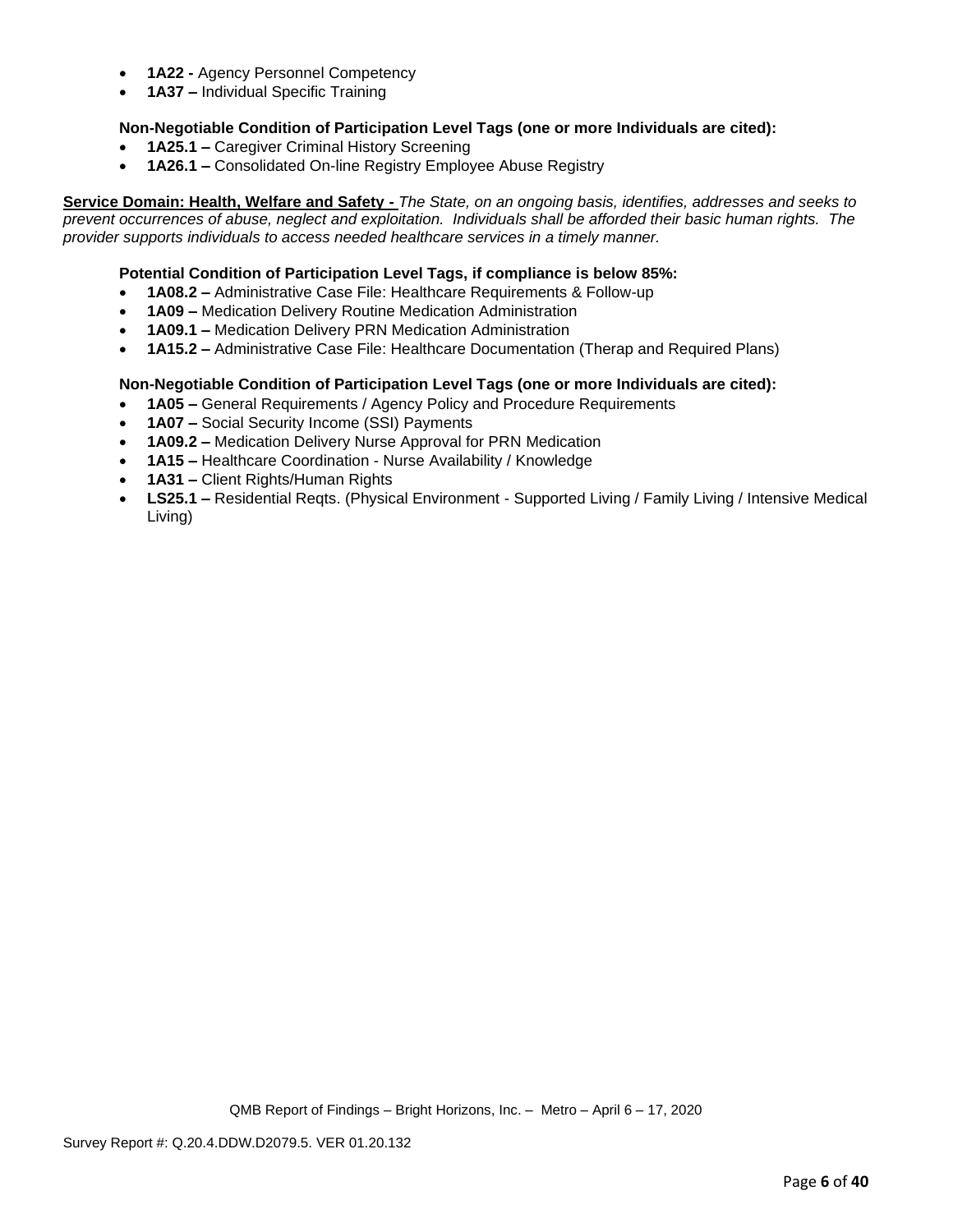## **Attachment C**

#### **Guidelines for the Provider Informal Reconsideration of Finding (IRF) Process**

#### **Introduction:**

Throughout the QMB Survey process, surveyors are openly communicating with providers. Open communication means surveyors have clarified issues and/or requested missing information before completing the review through the use of the signed/dated "Document Request," or "Administrative Needs," etc. forms. Regardless, there may still be instances where the provider disagrees with a specific finding. Providers may use the following process to informally dispute a finding.

#### **Instructions:**

- 1. The Informal Reconsideration of the Finding (IRF) request must be received in writing to the QMB Bureau Chief **within 10 business days** of receipt of the final Report of Findings **(***Note: No extensions are granted for the IRF)***.**
- 2. The written request for an IRF *must* be completed on the QMB Request for Informal Reconsideration of Finding form available on the QMB website: <https://nmhealth.org/about/dhi/cbp/irf/>
- 3. The written request for an IRF must specify in detail the request for reconsideration and why the finding is inaccurate.
- 4. The IRF request must include all supporting documentation or evidence.
- 5. If you have questions about the IRF process, email the IRF Chairperson, Valerie V. Valdez at [valerie.valdez@state.nm.us](mailto:valerie.valdez@state.nm.us) for assistance.

#### **The following limitations apply to the IRF process:**

- The written request for an IRF and all supporting evidence must be received within 10 business days.
- Findings based on evidence requested during the survey and not provided may not be subject to reconsideration.
- The supporting documentation must be new evidence not previously reviewed or requested by the survey team.
- Providers must continue to complete their Plan of Correction during the IRF process
- Providers may not request an IRF to challenge the sampling methodology.
- Providers may not request an IRF based on disagreement with the nature of the standard or regulation.
- Providers may not request an IRF to challenge the team composition.
- Providers may not request an IRF to challenge the DHI/QMB determination of compliance or the length of their DDSD provider contract.

A Provider forfeits the right to an IRF if the request is not received within 10 business days of receiving the report and/or does not include all supporting documentation or evidence to show compliance with the standards and regulations.

The IRF Committee will review the request; the Provider will be notified in writing of the ruling; no face-to-face meeting will be conducted.

When a Provider requests that a finding be reconsidered, it does not stop or delay the Plan of Correction process. **Providers must continue to complete the Plan of Correction, including the finding in dispute regardless of the IRF status.** If a finding is removed or modified, it will be noted and removed or modified from the Report of Findings. It should be noted that in some cases a Plan of Correction may be completed prior to the IRF process being completed. The provider will be notified in writing on the decisions of the IRF committee.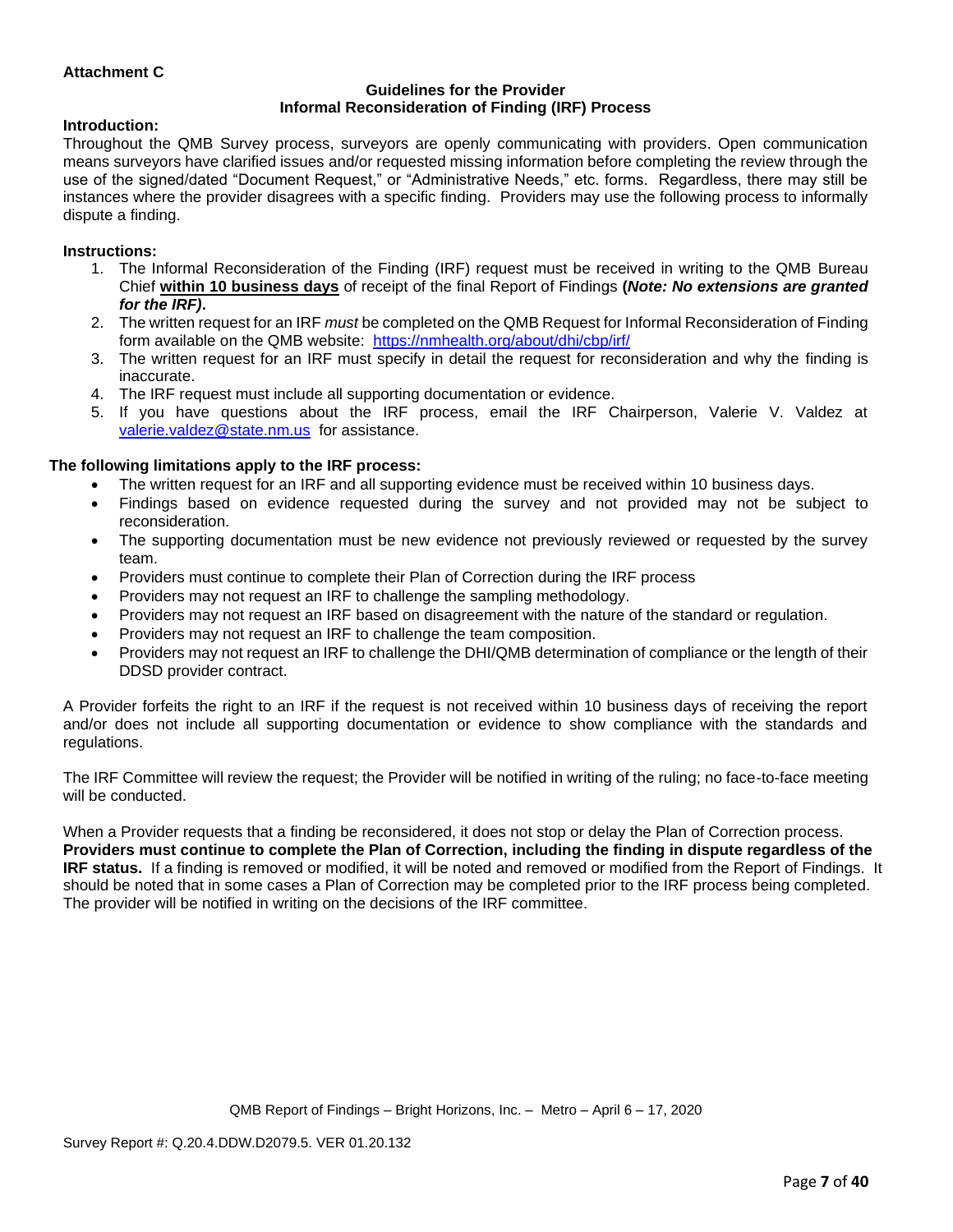## **QMB Determinations of Compliance**

## **Compliance:**

The QMB determination of *Compliance* indicates that a provider has either no deficiencies found during a survey or that no deficiencies at the Condition of Participation Level were found. The agency has obtained a level of compliance such that there is a minimal potential for harm to individuals' health and safety. To qualify for a determination of *Compliance*, the provider must have received no Conditions of Participation Level Deficiencies and have a minimal number of Individuals on the sample affected by the findings indicated in the Standards Level Tags.

## **Partial-Compliance with Standard Level Tags:**

The QMB determination of *Partial-Compliance with Standard Level Tags* indicates that a provider is in compliance with all Condition of Participation Level deficiencies but is out of compliance with a certain percentage of Standard Level deficiencies. This partial compliance, if not corrected, may result in a negative outcome or the potential for more than minimal harm to individuals' health and safety. There are two ways to receive a determination of Partial Compliance with Standard Level Tags:

- 1. Your Report of Findings includes 16 or fewer Standards Level Tags with between 75% and 100% of the survey sample affected in any tag.
- 2. Your Report of Findings includes 17 or more Standard Level Tags with between 50% to 74% of the survey sample affected in any tag.

## **Partial-Compliance with Standard Level Tags and Condition of Participation Level Tags:**

The QMB determination of *Partial-Compliance with Standard Level Tags and Condition of Participation Level Tags*  indicates that a provider is out of compliance with one to five  $(1 - 5)$  Condition of Participation Level Tags. This partial compliance, if not corrected, may result in a serious negative outcome or the potential for more than minimal harm to individuals' health and safety.

#### **Non-Compliance:**

The QMB determination of *Non-Compliance* indicates a provider is significantly out of compliance with both Standard Level deficiencies and Conditions of Participation level deficiencies. This non-compliance, if not corrected, may result in a serious negative outcome or the potential for more than minimal harm to individuals' health and safety. There are three ways an agency can receive a determination of Non-Compliance:

- 1. Your Report of Findings includes 17 or more total Tags with 0 to 5 Condition of Participation Level Tags with 75% to 100% of the survey sample affected in any Condition of Participation Level tag.
- 2. Your Report of Findings includes any amount of Standard Level Tags with 6 or more Condition of Participation Level Tags.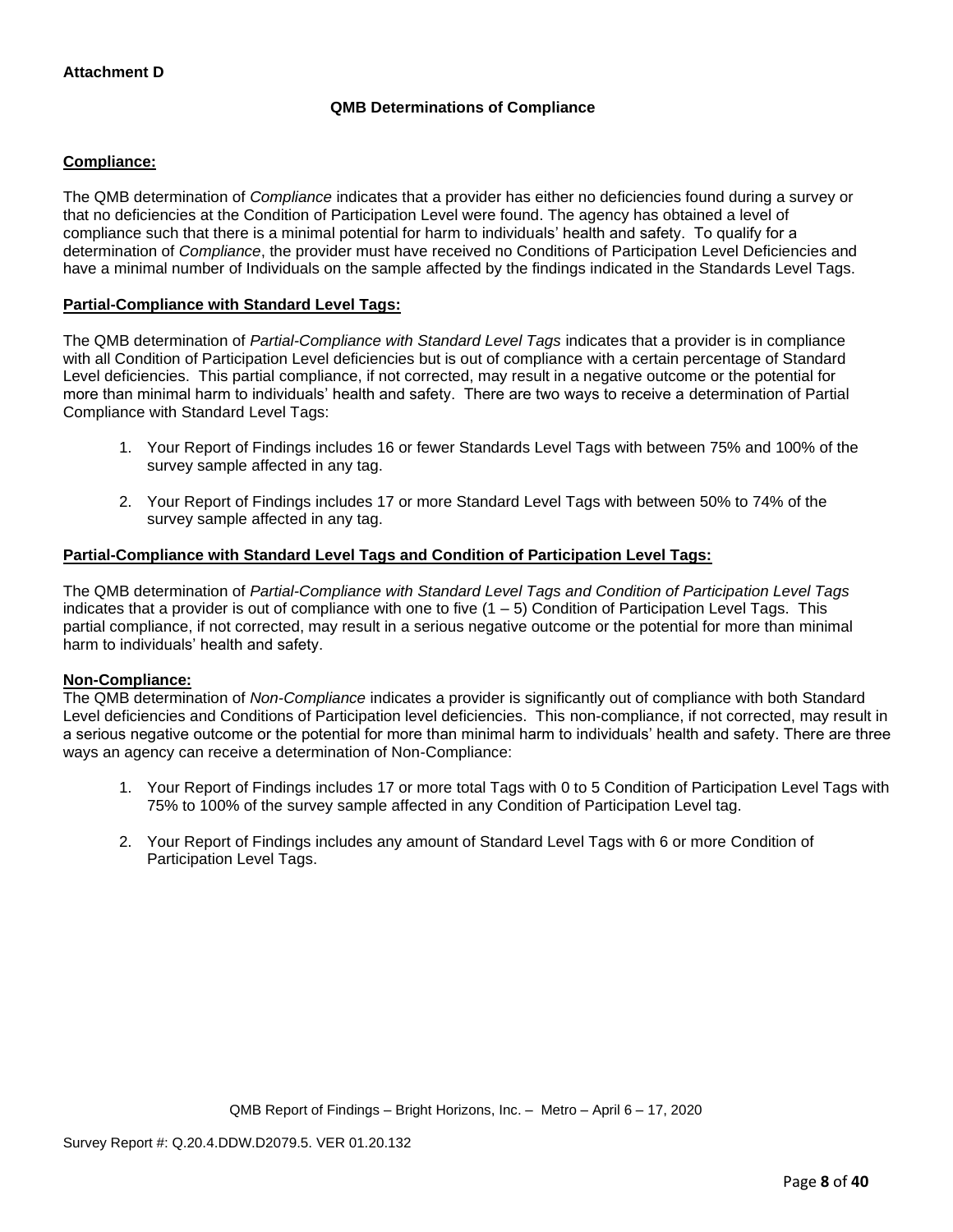| Compliance                                                                                          | <b>Weighting</b>                                                                                                                 |                                                                                                                                    |                                                                                                                             |                                                                                                                        |                                                                                                                         |                                                                                                                             |                                                                                                               |
|-----------------------------------------------------------------------------------------------------|----------------------------------------------------------------------------------------------------------------------------------|------------------------------------------------------------------------------------------------------------------------------------|-----------------------------------------------------------------------------------------------------------------------------|------------------------------------------------------------------------------------------------------------------------|-------------------------------------------------------------------------------------------------------------------------|-----------------------------------------------------------------------------------------------------------------------------|---------------------------------------------------------------------------------------------------------------|
| <b>Determination</b>                                                                                |                                                                                                                                  | <b>LOW</b>                                                                                                                         | <b>MEDIUM</b>                                                                                                               |                                                                                                                        | <b>HIGH</b>                                                                                                             |                                                                                                                             |                                                                                                               |
| <b>Total Tags:</b>                                                                                  | up to 16                                                                                                                         | 17 or more                                                                                                                         | up to 16                                                                                                                    | 17 or more                                                                                                             | <b>Any Amount</b>                                                                                                       | 17 or more                                                                                                                  | <b>Any Amount</b>                                                                                             |
|                                                                                                     | and                                                                                                                              | and                                                                                                                                | and                                                                                                                         | and                                                                                                                    | And/or                                                                                                                  | and                                                                                                                         | And/or                                                                                                        |
| COP Level Tags:                                                                                     | 0 COP                                                                                                                            | 0 COP                                                                                                                              | 0 COP                                                                                                                       | 0 COP                                                                                                                  | 1 to 5 COP                                                                                                              | 0 to 5 CoPs                                                                                                                 | 6 or more COP                                                                                                 |
|                                                                                                     | and                                                                                                                              | and                                                                                                                                | and                                                                                                                         | and                                                                                                                    |                                                                                                                         | and                                                                                                                         |                                                                                                               |
| Sample Affected:                                                                                    | 0 to 74%                                                                                                                         | 0 to 49%                                                                                                                           | 75 to 100%                                                                                                                  | 50 to 74%                                                                                                              |                                                                                                                         | 75 to 100%                                                                                                                  |                                                                                                               |
| $"Non-$<br>Compliance"                                                                              |                                                                                                                                  |                                                                                                                                    |                                                                                                                             |                                                                                                                        |                                                                                                                         | 17 or more<br><b>Total Tags with</b><br>75 to 100% of<br>the Individuals<br>in the sample<br>cited in any<br>CoP Level tag. | Any Amount of<br><b>Standard Level</b><br>Tags and 6 or<br>more Conditions<br>of Participation<br>Level Tags. |
| "Partial Compliance<br>with Standard Level<br>tags and Condition<br>of Participation<br>Level Tags" |                                                                                                                                  |                                                                                                                                    |                                                                                                                             |                                                                                                                        | <b>Any Amount</b><br><b>Standard Level</b><br>Tags, plus 1 to 5<br><b>Conditions of</b><br>Participation<br>Level tags. |                                                                                                                             |                                                                                                               |
| "Partial<br><b>Compliance with</b><br><b>Standard Level</b><br>tags"                                |                                                                                                                                  |                                                                                                                                    | up to 16<br><b>Standard Level</b><br>Tags with 75<br>to 100% of the<br>individuals in<br>the sample<br>cited in any<br>tag. | 17 or more<br><b>Standard Level</b><br>Tags with 50<br>to 74% of the<br>individuals in<br>the sample<br>cited any tag. |                                                                                                                         |                                                                                                                             |                                                                                                               |
| "Compliance"                                                                                        | Up to 16<br><b>Standard Level</b><br>Tags with 0 to<br><b>74% of the</b><br>individuals in<br>the sample<br>cited in any<br>tag. | 17 or more<br><b>Standard Level</b><br>Tags with 0 to<br><b>49% of the</b><br>individuals in<br>the sample<br>cited in any<br>tag. |                                                                                                                             |                                                                                                                        |                                                                                                                         |                                                                                                                             |                                                                                                               |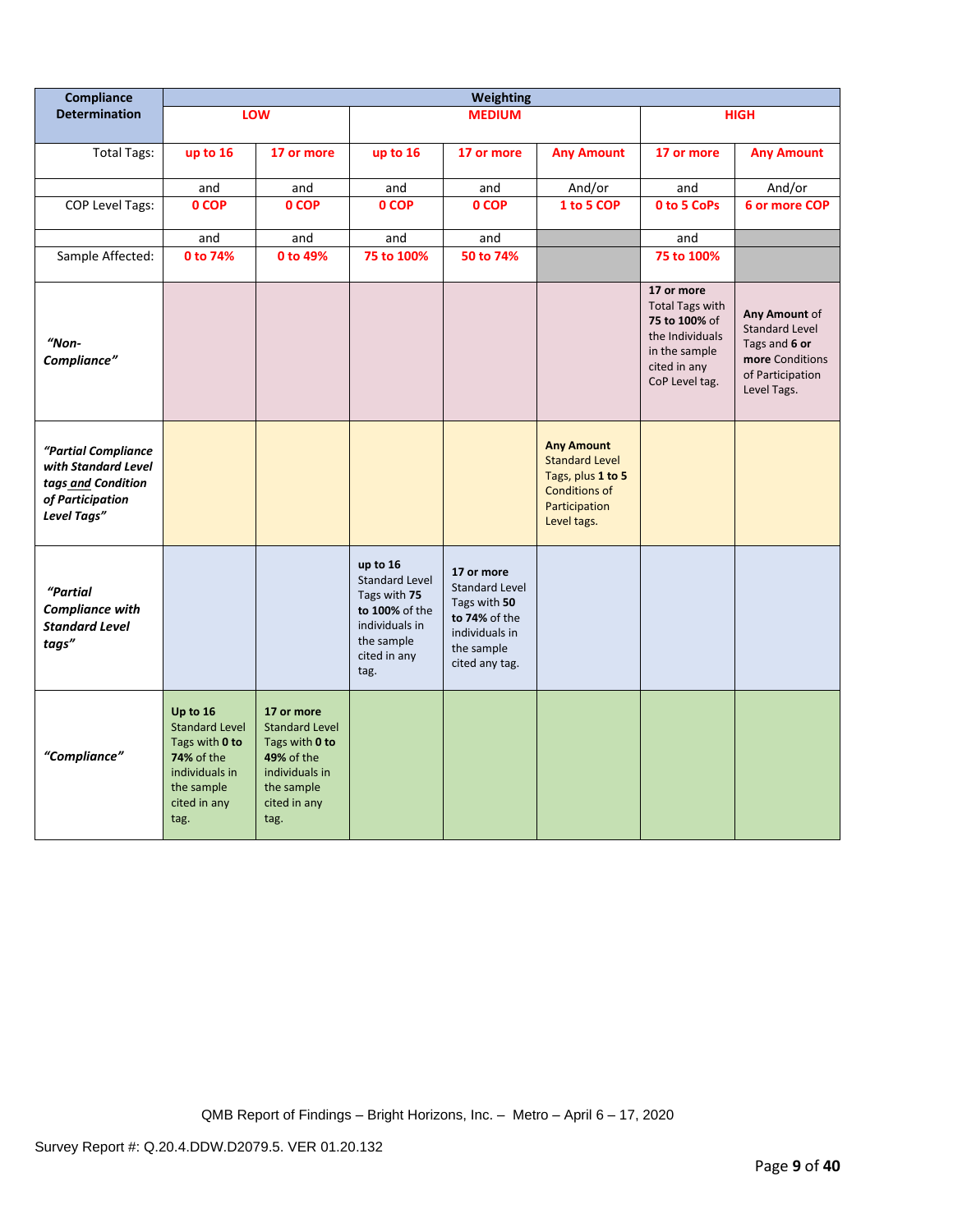| Agency:                     | <b>Bright Horizons, Inc. - Metro</b>                                                                             |
|-----------------------------|------------------------------------------------------------------------------------------------------------------|
| Program:                    | Developmental Disabilities Waiver                                                                                |
| Service:                    | 2018: Supported Living, Family Living, Customized In-Home Supports, Customized Community Supports, and Community |
|                             | Integrated Employment Services                                                                                   |
| <b>Survey Type:</b>         | Verification                                                                                                     |
| <b>Routine Survey:</b>      | September 13 - 19, 2019                                                                                          |
| <b>Verification Survey:</b> | April 6 – 17, 2020                                                                                               |
|                             |                                                                                                                  |

| <b>Standard of Care</b>                                                                                                                                                                                                                                                                                                                                                                                                                                                                                                                                                                                                                                                                                                                                                                                                                                                                                                                                                                                                                                                                                                                   | <b>Routine Survey Deficiencies</b><br>September 13 - 19, 2019                                                                                                                                                                                                                                                                                                                                                                                                                                                                                                                                                                                                                                                             | <b>Verification Survey New and Repeat</b><br><b>Deficiencies</b><br>April 6-17, 2020                                                                                                                                                                                                                                                                                                                                                                                                                                                                                                                                                    |
|-------------------------------------------------------------------------------------------------------------------------------------------------------------------------------------------------------------------------------------------------------------------------------------------------------------------------------------------------------------------------------------------------------------------------------------------------------------------------------------------------------------------------------------------------------------------------------------------------------------------------------------------------------------------------------------------------------------------------------------------------------------------------------------------------------------------------------------------------------------------------------------------------------------------------------------------------------------------------------------------------------------------------------------------------------------------------------------------------------------------------------------------|---------------------------------------------------------------------------------------------------------------------------------------------------------------------------------------------------------------------------------------------------------------------------------------------------------------------------------------------------------------------------------------------------------------------------------------------------------------------------------------------------------------------------------------------------------------------------------------------------------------------------------------------------------------------------------------------------------------------------|-----------------------------------------------------------------------------------------------------------------------------------------------------------------------------------------------------------------------------------------------------------------------------------------------------------------------------------------------------------------------------------------------------------------------------------------------------------------------------------------------------------------------------------------------------------------------------------------------------------------------------------------|
|                                                                                                                                                                                                                                                                                                                                                                                                                                                                                                                                                                                                                                                                                                                                                                                                                                                                                                                                                                                                                                                                                                                                           | Service Domain: Health and Welfare - The state, on an ongoing basis, identifies, addresses and seeks to prevent occurrences of abuse, neglect and<br>exploitation. Individuals shall be afforded their basic human rights. The provider supports individuals to access needed healthcare services in a timely manner.                                                                                                                                                                                                                                                                                                                                                                                                     |                                                                                                                                                                                                                                                                                                                                                                                                                                                                                                                                                                                                                                         |
| Tag #1A09 Medication Delivery Routine<br><b>Medication Administration</b>                                                                                                                                                                                                                                                                                                                                                                                                                                                                                                                                                                                                                                                                                                                                                                                                                                                                                                                                                                                                                                                                 | <b>Condition of Participation Level Deficiency</b>                                                                                                                                                                                                                                                                                                                                                                                                                                                                                                                                                                                                                                                                        | <b>Standard Level Deficiency</b>                                                                                                                                                                                                                                                                                                                                                                                                                                                                                                                                                                                                        |
| Developmental Disabilities (DD) Waiver Service<br>Standards 2/26/2018; Re-Issue: 12/28/2018; Eff<br>1/1/2019<br><b>Chapter 20: Provider Documentation and Client</b><br><b>Records 20.6 Medication Administration Record</b><br>(MAR): A current Medication Administration<br>Record (MAR) must be maintained in all settings<br>where medications or treatments are delivered.<br>Family Living Providers may opt not to use MARs if<br>they are the sole provider who supports the person<br>with medications or treatments. However, if there<br>are services provided by unrelated DSP, ANS for<br>Medication Oversight must be budgeted, and a<br>MAR must be created and used by the DSP.<br>Primary and Secondary Provider Agencies are<br>responsible for:<br>1. Creating and maintaining either an<br>electronic or paper MAR in their service<br>setting. Provider Agencies may use the<br>MAR in Therap, but are not mandated to do<br>SO.<br>2. Continually communicating any changes<br>about medications and treatments between<br>Provider Agencies to assure health and safety.<br>2. Including the following on the MAR: | After an analysis of the evidence it has been<br>determined there is a significant potential for a<br>negative outcome to occur.<br>Medication Administration Records (MAR) were<br>reviewed for the months of August and September<br>2019.<br>Based on record review, 7 of 13 individuals had<br>Medication Administration Records (MAR), which<br>contained missing medication entries and/or other<br>errors:<br>Individual #5<br>August 2019<br><b>Medication Administration Records contained</b><br>missing entries. No documentation found<br>indicating reason for missing entries:<br>• Amlodipine Besylate 10mg (1 time daily) -<br>Blank 8/27 - 29.<br>• Aripiprazole 2mg (1 time daily) - Blank 8/27,<br>28. | <b>New/Repeat Finding:</b><br>Medication Administration Records (MAR) were<br>reviewed for the month March 2020.<br>Based on record review, 1 of 11 individuals had<br>Medication Administration Records (MAR), which<br>contained missing medication entries and/or other<br>errors:<br>Individual #5<br><b>March 2020</b><br>Medication Administration Records contained<br>missing entries. No documentation found<br>indicating reason for missing entries:<br>• Nitrofurantoin Cap 100 mg (2 times daily with a<br>meal for $5$ days) - Blank $3/7$ , 9.<br>• Nystatin POW 100,000 (1 time daily) - Blank<br>$3/1 - 31$ (8:00 PM). |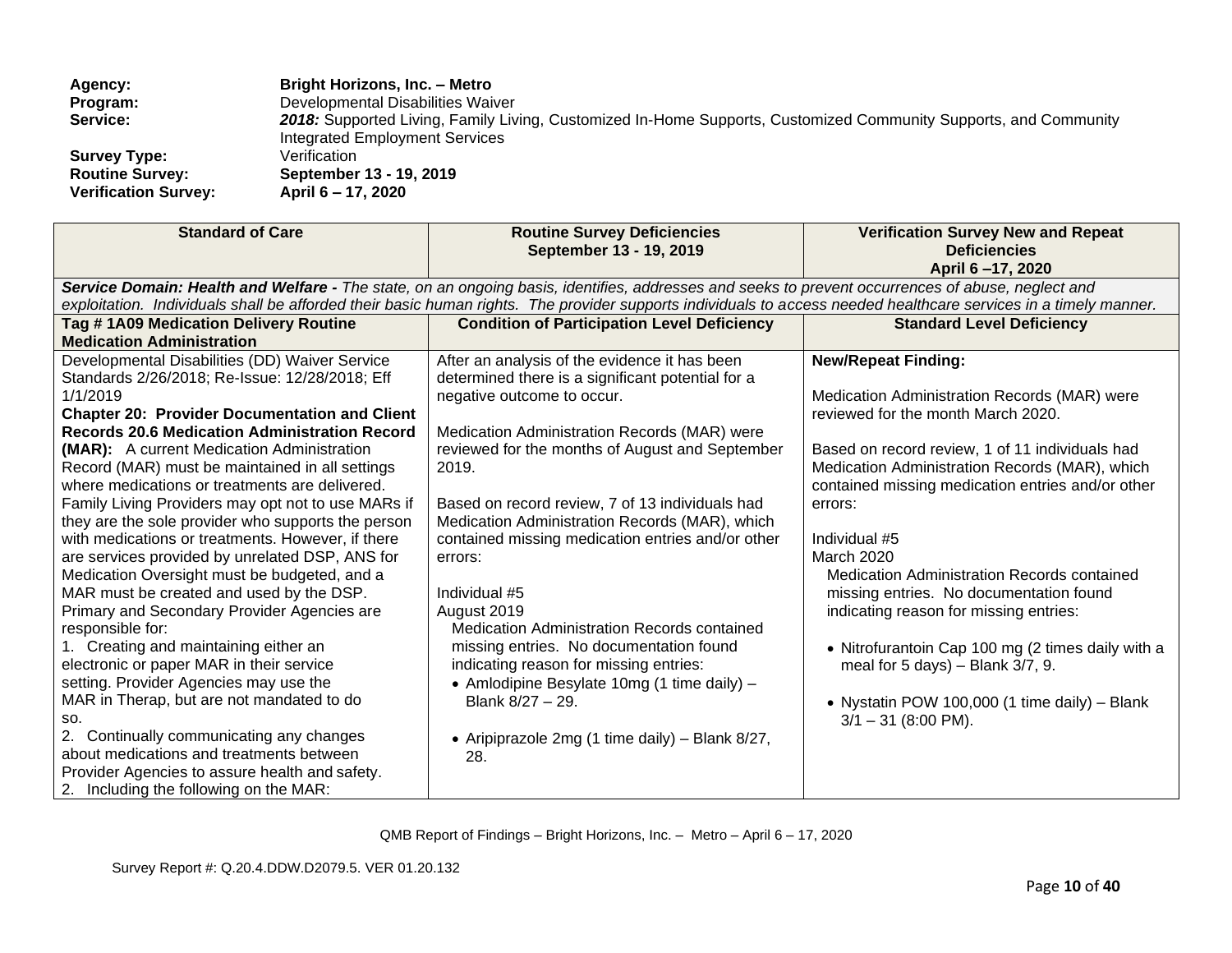| 1. The name of the person, a transcription of   | • Carvedilol 12.5mg tablets (2 times daily) -       |
|-------------------------------------------------|-----------------------------------------------------|
| the physician's or licensed health care         | Blank: 8/27, 28, 29 (8:00AM) and 8/27, 28           |
| provider's orders including the brand and       | $(8:00PM)$ .                                        |
| generic names for all ordered routine and       |                                                     |
| PRN medications or treatments, and the          | • Docusate Sodium (1 time daily) - Blank 8/28.      |
| diagnoses for which the medications or          |                                                     |
| treatments are prescribed;                      | • Flutieasone 50mcg (1 time daily) - Blank $8/14$ - |
| 2. The prescribed dosage, frequency and         | $16, 26 - 28.$                                      |
| method or route of administration; times        |                                                     |
| and dates of administration for all ordered     | • Loratadine 10mg (1 time daily) - Blank 8/27 -     |
| routine or PRN prescriptions or treatments;     | 29.                                                 |
| over the counter (OTC) or "comfort"             |                                                     |
| medications or treatments and all self-         | • Losartan Potassium 25mg (1 time daily) -          |
| selected herbal or vitamin therapy;             | Blank 8/27 - 29 (Time AM or PM).                    |
| 3. Documentation of all time limited or         |                                                     |
| discontinued medications or treatments;         | • Magnesium Oxide 400mg (1 time daily) - Blank      |
| 4. The initials of the individual administering | 8/26 - 8/28 (Time AM or PM).                        |
| or assisting with the medication delivery       |                                                     |
| and a signature page or electronic record       | • Multivitamin (1 time daily) - Blank 8/23, 28, 29  |
| that designates the full name                   | (Time AM or PM).                                    |
| corresponding to the initials;                  |                                                     |
| 5. Documentation of refused, missed, or held    |                                                     |
| medications or treatments;                      | • Mycophenolic 180mg (3 times daily) - Blank        |
| 6. Documentation of any allergic                | 8/27 - 29, (8:00AM) 8/27, 28 (8:00PM)               |
| reaction that occurred due to                   |                                                     |
| medication or treatments; and                   | • Nortrel 1-35 (1 time daily) – Blank $8/27 - 29$   |
| 7. For PRN medications or treatments:           | $(8:00$ AM $)$ .                                    |
| 1. instructions for the use of the PRN          |                                                     |
| medication or treatment which must              | • Sertraline HCL 50mg (1 time daily) - Blank        |
| include observable signs/symptoms or            | $8/27 - 29$ .                                       |
| circumstances in which the medication or        |                                                     |
| treatment is to be used and the number of       | • Sirolimus 0.5mg (1 time daily) - Blank 8/22 -     |
| doses that may be used in a 24-hour             | 29.                                                 |
| period;                                         |                                                     |
| 2. clear documentation that the DSP             | • Thera Tears .25% Eye Drops (2 times daily) -      |
| contacted the agency nurse prior to             | Blank 8/26 - 29 (8:00AM) and 8/25, 28               |
| assisting with the medication or                | (8:00PM)                                            |
| treatment, unless the DSP is a Family           |                                                     |
| Living Provider related by affinity of          | September 2019                                      |
| consanguinity; and                              | Medication Administration Records contained         |
|                                                 | missing entries. No documentation found             |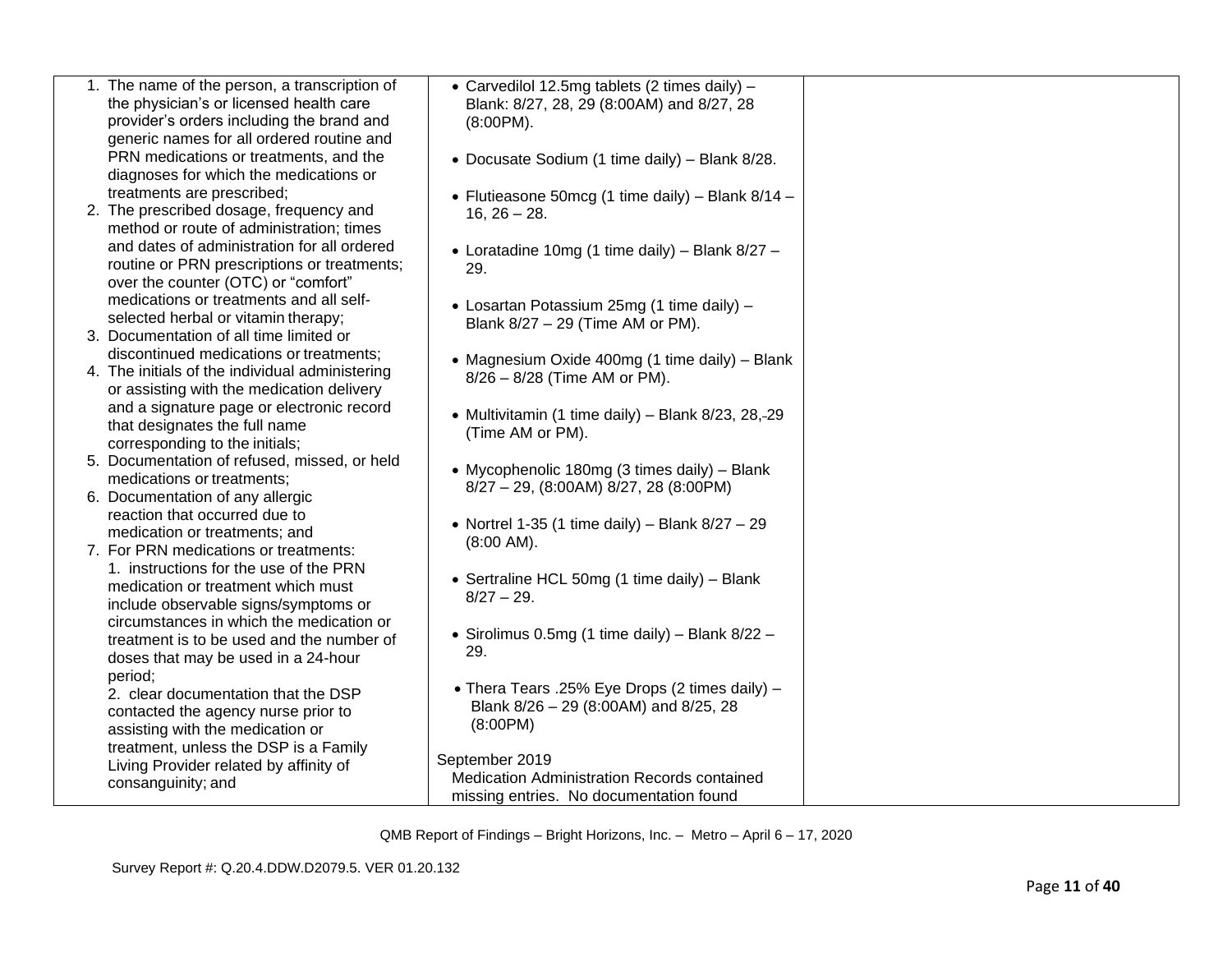| 3. documentation of the effectiveness<br>of the PRN medication or treatment.                                                                                                                                                                                                                                                                                                                                    | indicating reason for missing entries (Date of<br>home visit: 9/18/2019):<br>• Ciprofaxacan Sol .2% (2 times daily) - Blank                                                                                                                                                                                                                                                |  |
|-----------------------------------------------------------------------------------------------------------------------------------------------------------------------------------------------------------------------------------------------------------------------------------------------------------------------------------------------------------------------------------------------------------------|----------------------------------------------------------------------------------------------------------------------------------------------------------------------------------------------------------------------------------------------------------------------------------------------------------------------------------------------------------------------------|--|
| <b>Chapter 10 Living Care Arrangements</b><br>10.3.4 Medication Assessment and Delivery:<br>Living Supports Provider Agencies must support<br>and comply with:<br>8. the processes identified in the DDSD AWMD<br>training;<br>9. the nursing and DSP functions identified in                                                                                                                                   | $9/1 - 2$ (8:00AM & 8:00PM) and 9/3 (8AM).<br>• Nystatin topical powder (1 time daily) - Blank<br>$9/1 - 9$ (8 PM).<br>Individual #6<br>August 2019                                                                                                                                                                                                                        |  |
| the Chapter 13.3 Part 2- Adult Nursing<br>Services;<br>10.<br>all Board of Pharmacy regulations<br>as noted in Chapter 16.5 Board of Pharmacy; and<br>11.<br>documentation<br>requirements in a Medication Administration<br>Record (MAR) as described in Chapter 20.6<br>Medication Administration Record (MAR).                                                                                               | Medication Administration Records did not<br>contain the correct diagnosis for which the<br>medication is prescribed:<br>• Valproic Acid 250 mg (2 times daily). Note:<br>MAR indicated medication was to be given for<br>seizures. Physician orders indicated<br>medication was to be given as a mood<br>stabilizer.                                                      |  |
| NMAC 16.19.11.8 MINIMUM STANDARDS:<br>A. MINIMUM STANDARDS FOR THE<br>DISTRIBUTION, STORAGE, HANDLING AND<br><b>RECORD KEEPING OF DRUGS:</b><br>(d) The facility shall have a Medication<br>Administration Record (MAR) documenting<br>medication administered to residents, including<br>over-the-counter medications. This<br>documentation shall include:<br>Name of resident;<br>(i)<br>(ii)<br>Date given; | September 2019<br>Medication Administration Records did not<br>contain the correct diagnosis for which the<br>medication is prescribed (Date of home visit:<br>9/16/2019):<br>• Valproic Acid 250 mg (2 times daily). Note:<br>MAR indicated medication was to be given for<br>seizures. Physician orders indicated<br>medication was to be given as a mood<br>stabilizer. |  |
| Drug product name;<br>(iii)<br>Dosage and form;<br>(iv)<br>Strength of drug;<br>(v)<br>Route of administration;<br>(vi)<br>(vii) How often medication is to be taken;<br>(viii) Time taken and staff initials;<br>Dates when the medication is<br>(ix)<br>discontinued or changed;<br>The name and initials of all staff<br>(x)<br>administering medications.                                                   | Individual #11<br>August 2019<br><b>Medication Administration Records contained</b><br>missing entries. No documentation found<br>indicating reason for missing entries:<br>• Adrenal Boost (1 time daily) – Blank $8/1 - 31$ .<br>• B-Complex (1 time daily) – Blank $8/1 - 31$ (8<br>AM)                                                                                 |  |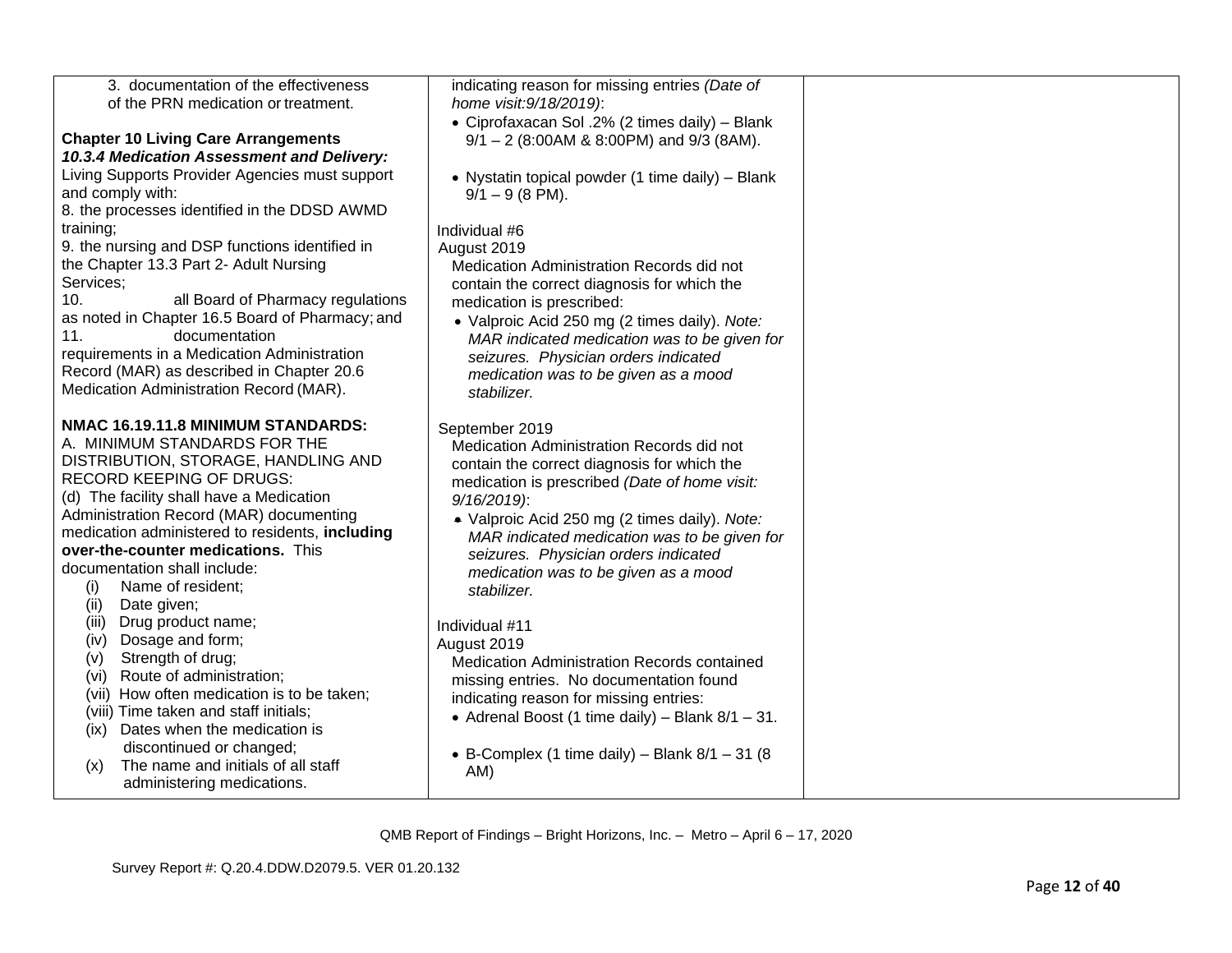|                                                      | • Cetirizine 10mg (1 time daily) – Blank $8/1 - 31$    |  |
|------------------------------------------------------|--------------------------------------------------------|--|
| <b>Model Custodial Procedure Manual</b>              | $(8 \text{ PM})$                                       |  |
| <b>D. Administration of Drugs</b>                    |                                                        |  |
| Unless otherwise stated by practitioner, patients    |                                                        |  |
| will not be allowed to administer their own          | • Chlorhexidine Gluc 0.12% SOL (2 times daily)         |  |
|                                                      | $-$ Blank $8/1 - 31$                                   |  |
| medications.                                         |                                                        |  |
| Document the practitioner's order authorizing the    | • Estroven (1 time daily) – Blank $8/1 - 31$ .         |  |
| self-administration of medications.                  |                                                        |  |
|                                                      | • Fish oil 1000mg (1 time daily) – Blank $8/1 - 31$    |  |
| All PRN (As needed) medications shall have           | $(8 \text{ AM})$ .                                     |  |
| complete detail instructions regarding the           |                                                        |  |
| administering of the medication. This shall include: | • Fluticasone 50mcg (1 time daily) – Blank $8/1$ –     |  |
| symptoms that indicate the use of the<br>l1.         | 31 (8 AM).                                             |  |
| medication,                                          |                                                        |  |
| exact dosage to be used, and<br>2.                   | • GM BIES 2.5mg TPG 1 pump every am (1 time            |  |
| 3.<br>the exact amount to be used in a 24-hour       | daily) - Blank 8/1 - 31 (AM).                          |  |
| period.                                              |                                                        |  |
|                                                      |                                                        |  |
|                                                      | • GM BIES 2.5mg TPG 2 pumps every pm (1                |  |
|                                                      | time daily) - Blank $8/1 - 31$ (PM).                   |  |
|                                                      |                                                        |  |
|                                                      | • Multi-vitamin (1 time daily) – Blank $8/1 - 31$      |  |
|                                                      | $(8AM)$ .                                              |  |
|                                                      |                                                        |  |
|                                                      | • Nite Vites 3 tabs (1 time daily) $-$ Blank 8/1 - 31. |  |
|                                                      |                                                        |  |
|                                                      | • Polyethylene Glyc Pow 3350 NF (1 time daily)         |  |
|                                                      | - Blank 8/1 - 31 (8AM).                                |  |
|                                                      |                                                        |  |
|                                                      | • Thyroid Boost (1 times daily) – Blank $8/1 - 31$ .   |  |
|                                                      |                                                        |  |
|                                                      | • Vitamin B12 100mcg (1 time daily) - Blank 8/1 -      |  |
|                                                      | 31.                                                    |  |
|                                                      |                                                        |  |
|                                                      |                                                        |  |
|                                                      | • Vitamin C 1000mg (1 time daily) - Blank 8/1 -        |  |
|                                                      | 31.                                                    |  |
|                                                      |                                                        |  |
|                                                      | • Vitamin D3 2000-unit (1 time daily) - Blank 8/1      |  |
|                                                      | $-31$ (8AM).                                           |  |
|                                                      |                                                        |  |
|                                                      |                                                        |  |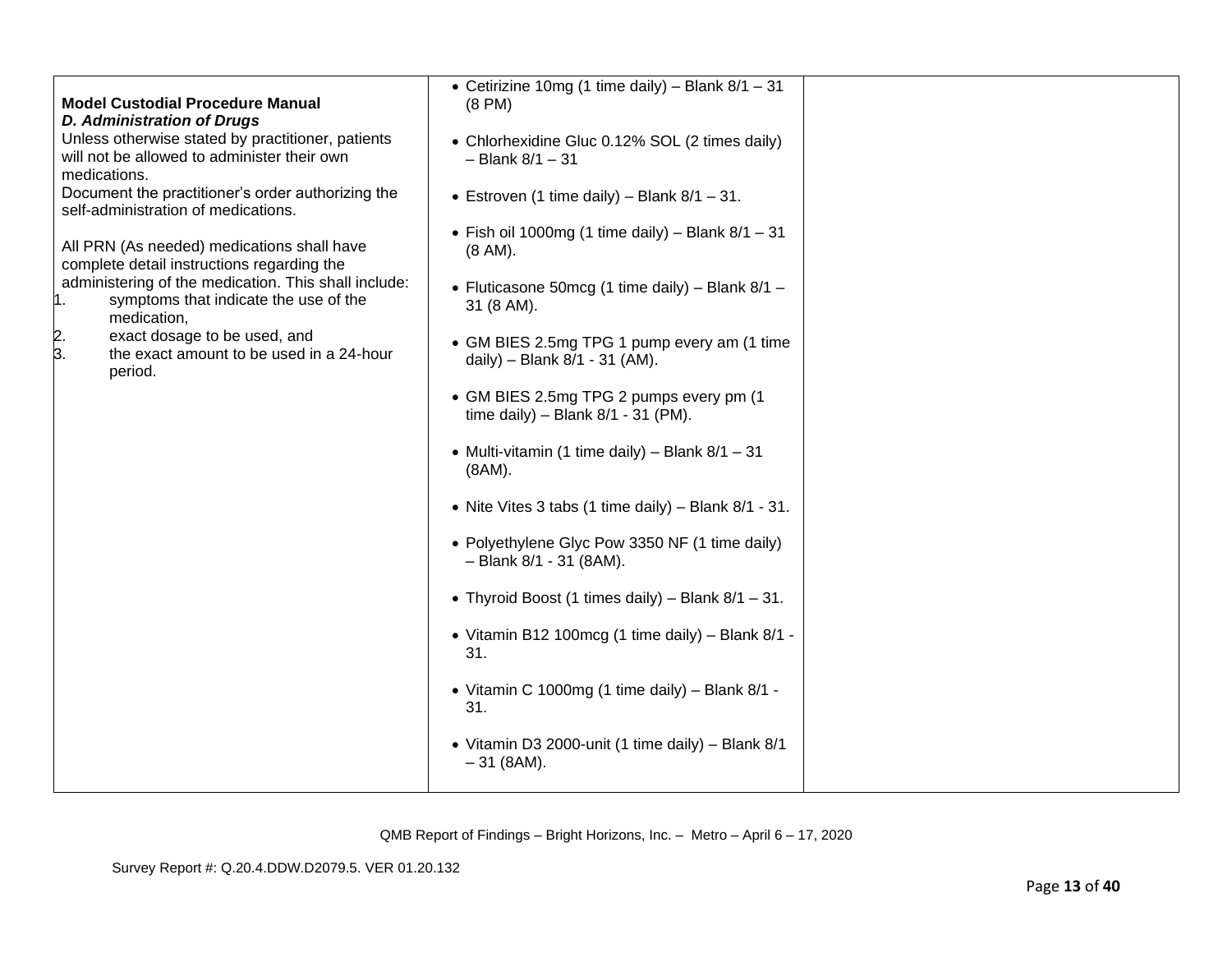| September 2019<br>Medication Administration Records contained<br>missing entries. No documentation found<br>indicating reason for missing entries (Date of<br>home visit: 9/17/2019):<br>• Adrenal Boost (1 time daily) – Blank $9/1 - 17$ . |  |
|----------------------------------------------------------------------------------------------------------------------------------------------------------------------------------------------------------------------------------------------|--|
| • B-Complex (1 time daily) – Blank $9/1 - 17$ (8<br>AM).                                                                                                                                                                                     |  |
| • Cetirizine 10mg (1 time daily) – Blank $9/1 - 17$<br>(8 PM).                                                                                                                                                                               |  |
| • Chlorhexidine Gluc 0.12% SOL (2 times daily)<br>$-$ Blank 9/1 $-$ 17 (8:00 AM & 8:00PM).                                                                                                                                                   |  |
| • Estroven (1 time daily) – Blank $9/1 - 17$ .                                                                                                                                                                                               |  |
| • Fish oil 1000mg (1 time daily) - Blank $9/1 - 17$<br>(8 AM).                                                                                                                                                                               |  |
| • Fluticasone 50mcg SPR (1 time daily) - Blank<br>$9/1 - 17$ (8 AM).                                                                                                                                                                         |  |
| • Multi-vitamin (1 time daily) – Blank $9/1 - 17$ (8<br>AM).                                                                                                                                                                                 |  |
| • Nite Vites (1 time daily) – Blank $9/1 - 17$ .                                                                                                                                                                                             |  |
| • Polyethylene Glyc Pow 3350 NF (1 time daily)<br>$-$ Blank 9/1 $-$ 17 (8 AM).                                                                                                                                                               |  |
| • Thyroid Boost (1 time daily) – Blank $9/1 - 17$ .                                                                                                                                                                                          |  |
| • Vitamin B12 100mcg (1 time daily) - Blank 9/1<br>$-17.$                                                                                                                                                                                    |  |
| • Vitamin C 1000mg (1 time daily) - Blank $9/1$ -<br>17.                                                                                                                                                                                     |  |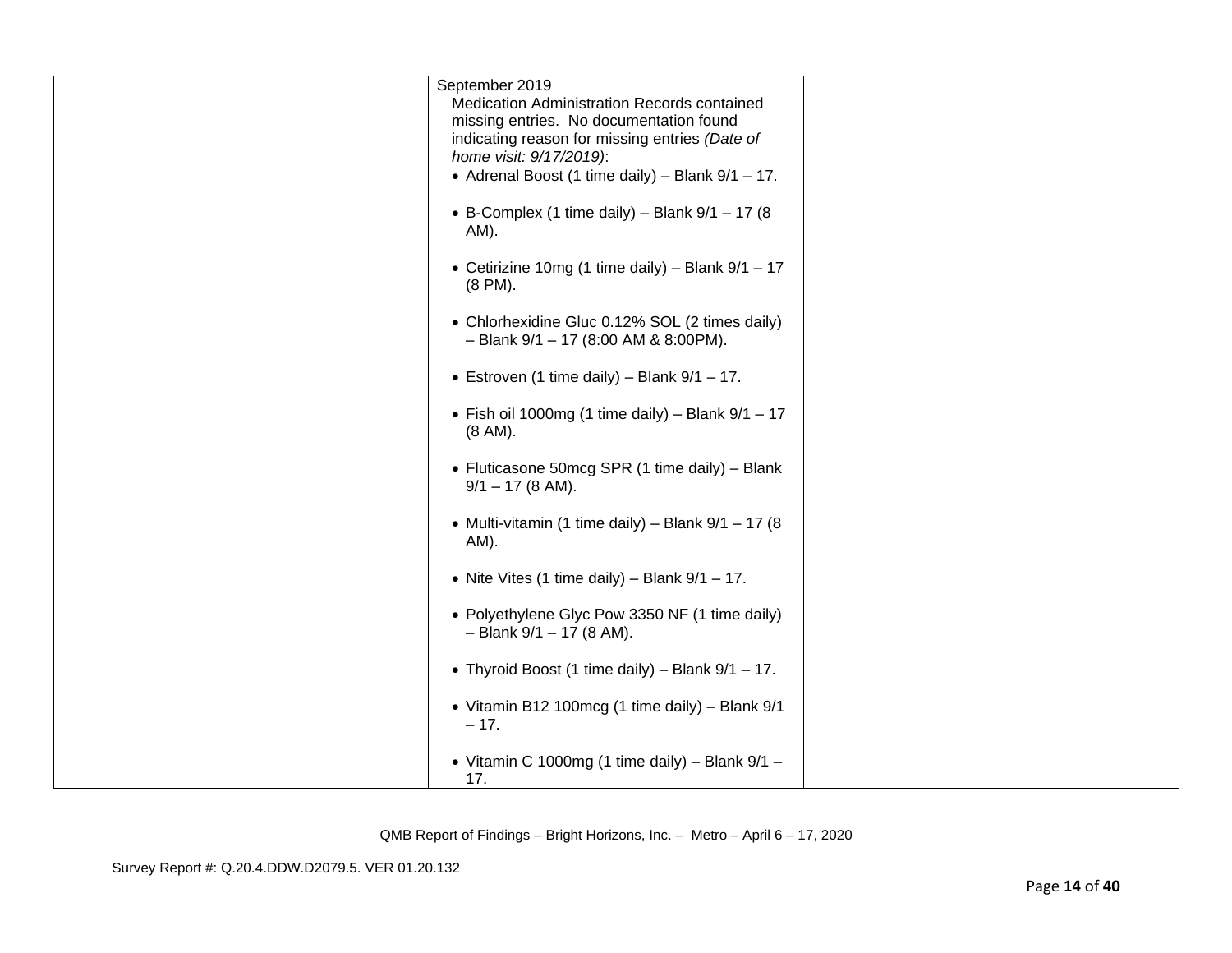| • Vitamin D3 2000-unit (1 time daily) - Blank 9/1<br>$-17(8 AM).$                                                                                                                                                                                                    |  |
|----------------------------------------------------------------------------------------------------------------------------------------------------------------------------------------------------------------------------------------------------------------------|--|
| September 2019<br>Medication Administration Records contain the<br>following medications. No Physician's Orders<br>were found for the following medications:<br>• Adrena Sense $(1 – 2$ times daily)                                                                 |  |
| • Adrenal Boost (1 time daily)                                                                                                                                                                                                                                       |  |
| • Estoven (1 time daily)                                                                                                                                                                                                                                             |  |
| • Nite Vites (1 time daily)                                                                                                                                                                                                                                          |  |
| • Thyroid Boost (1 times daily)                                                                                                                                                                                                                                      |  |
| • Vitamin B12 100mg (1 time daily)                                                                                                                                                                                                                                   |  |
| • Vitamin C 500mg (1 time daily)                                                                                                                                                                                                                                     |  |
| Individual #12<br>August 2019<br>Medication Administration Records contained<br>missing entries. No documentation found<br>indicating reason for missing entries:<br>• Chlorhexidine Gluc 0.12% (2 times daily) -<br>Blank $8/1 - 31$ (8:00 AM).                     |  |
| September 2019<br>Medication Administration Records contained<br>missing entries. No documentation found<br>indicating reason for missing entries (Date of<br>home visit: 9/16/2019):<br>• Chlorhexidine Gluc 0.12% (2 times daily) -<br>Blank 9/1 - 16 (AM and PM). |  |
| Individual #13<br>September 2019                                                                                                                                                                                                                                     |  |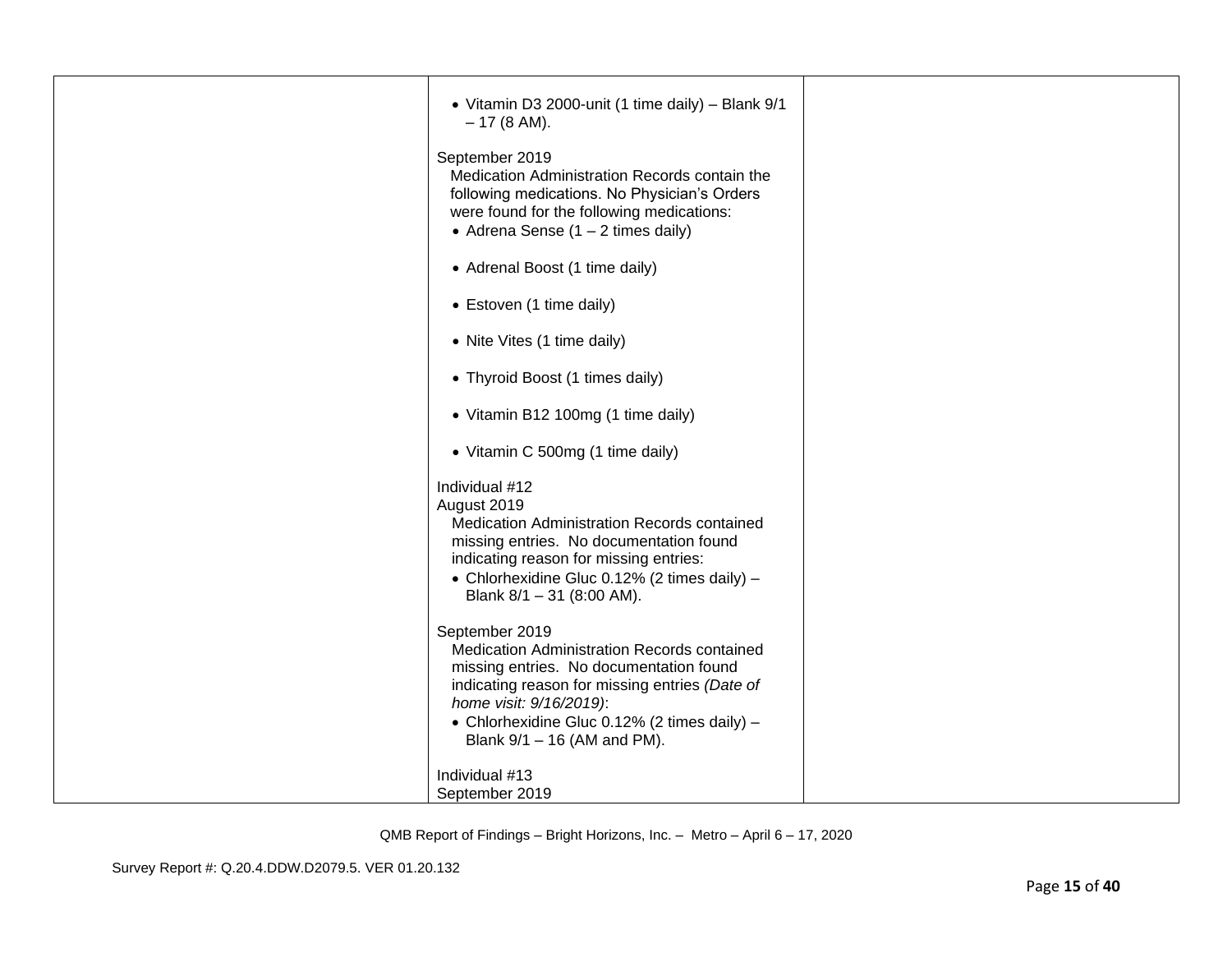| Medication Administration Records indicated the<br>following medication were to be given. The<br>following Medications were not found in the<br>home:<br>• Deep Sea 0.65% spray (3 times daily)<br>Individual #16<br>September 2019<br>Medication Administration Records indicated the<br>following medication were to be given. The<br>following Medications were not found in the home<br>(Date of home visit: 9/16/2019):<br>• Ketocenazole Cream 2% (1 time daily)<br>• Minerin Cream (3 times weekly) |  |
|------------------------------------------------------------------------------------------------------------------------------------------------------------------------------------------------------------------------------------------------------------------------------------------------------------------------------------------------------------------------------------------------------------------------------------------------------------------------------------------------------------|--|
|                                                                                                                                                                                                                                                                                                                                                                                                                                                                                                            |  |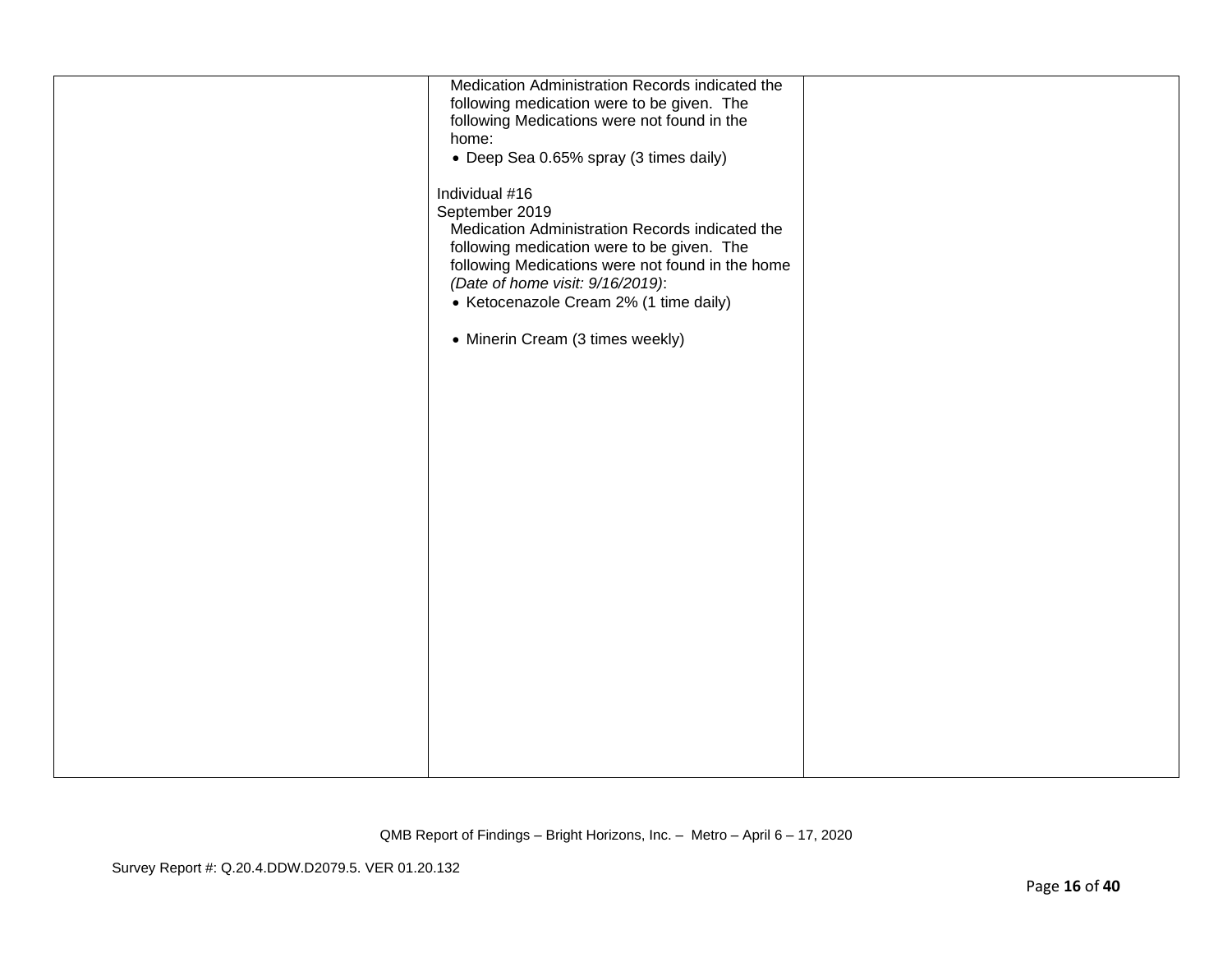| Tag #1A09.0 Medication Delivery Routine<br><b>Medication Administration</b>                          | <b>Standard Level Deficiency</b>                              | <b>Standard Level Deficiency</b>                                 |
|------------------------------------------------------------------------------------------------------|---------------------------------------------------------------|------------------------------------------------------------------|
| Developmental Disabilities (DD) Waiver Service                                                       | Medication Administration Records (MAR) were                  | <b>New/Repeat Finding:</b>                                       |
| Standards 2/26/2018; Re-Issue: 12/28/2018; Eff<br>1/1/2019                                           | reviewed for the months of August 2019 and<br>September 2019. | Medication Administration Records (MAR) were                     |
| <b>Chapter 20: Provider Documentation and Client</b>                                                 |                                                               | reviewed for the month of March 2020.                            |
| <b>Records 20.6 Medication Administration Record</b>                                                 | Based on record review, 13 of 13 individuals had              |                                                                  |
| (MAR): A current Medication Administration                                                           | Medication Administration Records (MAR), which                | Based on record review, 2 of 11 individuals had                  |
| Record (MAR) must be maintained in all settings                                                      | contained missing medications entries and/or other            | Medication Administration Records (MAR), which                   |
| where medications or treatments are delivered.<br>Family Living Providers may opt not to use MARs if | errors:                                                       | contained missing medications entries and/or other<br>errors:    |
| they are the sole provider who supports the person                                                   | Individual #3                                                 |                                                                  |
| with medications or treatments. However, if there                                                    | August 2019                                                   | Individual #4                                                    |
| are services provided by unrelated DSP, ANS for                                                      | Medication Administration Records did not                     | March 2020                                                       |
| Medication Oversight must be budgeted, and a                                                         | contain the diagnosis for which the medication is             | Medication Administration Records did not                        |
| MAR must be created and used by the DSP.                                                             | prescribed:                                                   | contain the diagnosis for which the medication is                |
| Primary and Secondary Provider Agencies are<br>responsible for:                                      | • Ativan 2 mg (2 times daily)                                 | prescribed:                                                      |
| 1. Creating and maintaining either an                                                                | • Clonidine 0.1 mg (2 times daily)                            | • Ferrous Gluc 324 mg (1 time daily)                             |
| electronic or paper MAR in their service                                                             |                                                               |                                                                  |
| setting. Provider Agencies may use the                                                               | • Seroquel 200 mg (2 times daily)                             | Individual #6                                                    |
| MAR in Therap but are not mandated to do                                                             |                                                               | March 2020                                                       |
| SO.<br>2. Continually communicating any changes                                                      | • Thera-M (1 time daily)                                      | Medication Administration Records did not                        |
| about medications and treatments between                                                             | September 2019                                                | contain the diagnosis for which the medication is<br>prescribed: |
| Provider Agencies to assure health and safety.                                                       | Medication Administration Records did not                     |                                                                  |
| 1. Including the following on the MAR:                                                               | contain the diagnosis for which the medication is             | • Oxybutynin 10 mg ER tab (1 time daily)                         |
| 1. The name of the person, a transcription of                                                        | prescribed:                                                   |                                                                  |
| the physician's or licensed health care                                                              | • Clonidine 0.1 mg (2 times daily)                            |                                                                  |
| provider's orders including the brand and<br>generic names for all ordered routine and               |                                                               |                                                                  |
| PRN medications or treatments, and the                                                               | • Lorazepam 2mg (2 times daily)                               |                                                                  |
| diagnoses for which the medications or                                                               |                                                               |                                                                  |
| treatments are prescribed;                                                                           | • Quetiapine 200 mg (1 time daily)                            |                                                                  |
| 2. The prescribed dosage, frequency and                                                              | • Quetiapine 300 mg (1 time daily)                            |                                                                  |
| method or route of administration; times                                                             |                                                               |                                                                  |
| and dates of administration for all ordered<br>routine or PRN prescriptions or treatments;           | • Thera-M (1 time daily)                                      |                                                                  |
| over the counter (OTC) or "comfort"                                                                  |                                                               |                                                                  |
| medications or treatments and all self-                                                              | Individual #4                                                 |                                                                  |
|                                                                                                      | August 2019                                                   |                                                                  |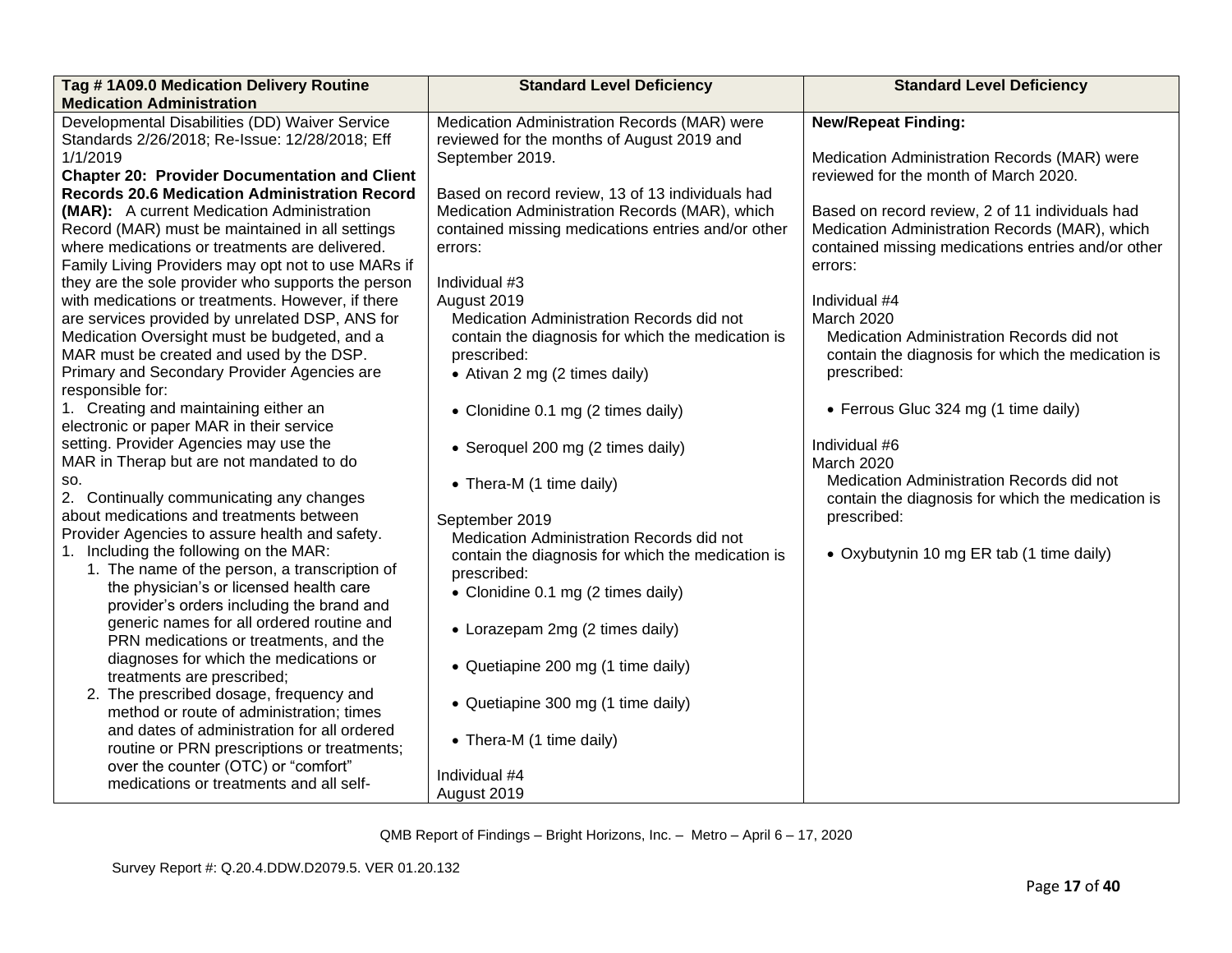| selected herbal or vitamin therapy;              | Medication Administration Records did not         |  |
|--------------------------------------------------|---------------------------------------------------|--|
| 3. Documentation of all time limited or          | contain the diagnosis for which the medication is |  |
| discontinued medications or treatments;          | prescribed:                                       |  |
| 4. The initials of the individual administering  | • Alendronate 70 mg (1 time weekly)               |  |
| or assisting with the medication delivery        |                                                   |  |
| and a signature page or electronic record        | • Ferrous Gluc 324 mg (1 time daily)              |  |
| that designates the full name                    |                                                   |  |
| corresponding to the initials;                   | • Omeprazole 20 mg (1 time daily)                 |  |
| 5. Documentation of refused, missed, or held     |                                                   |  |
| medications or treatments;                       | • Triamcinolone 0.1% cream (2 times daily)        |  |
| 6. Documentation of any allergic                 |                                                   |  |
| reaction that occurred due to                    | Medication Administration Records did not         |  |
| medication or treatments; and                    | contain the route of administration for the       |  |
| 7. For PRN medications or treatments:            | following medications:                            |  |
| 1. instructions for the use of the PRN           |                                                   |  |
| medication or treatment which must               | • Triamcinolone 0.1% cream (2 times daily)        |  |
| include observable signs/symptoms or             |                                                   |  |
| circumstances in which the medication or         | Individual #5                                     |  |
| treatment is to be used and the number of        | August 2019                                       |  |
| doses that may be used in a 24-hour              | Medication Administration Records did not         |  |
| period:                                          | contain the diagnosis for which the medication is |  |
| 2. clear documentation that the DSP              | prescribed:                                       |  |
| contacted the agency nurse prior to              | • Amlodipine Besylate 10mg (1 time daily)         |  |
| assisting with the medication or                 |                                                   |  |
| treatment, unless the DSP is a Family            | • Aripirazole 2mg (1 time daily)                  |  |
| Living Provider related by affinity of           |                                                   |  |
| consanguinity; and                               | • Carvedilol 12.5mg (2 times daily)               |  |
| 3. documentation of the effectiveness            |                                                   |  |
| of the PRN medication or treatment.              | • Docusate Sodium (1 time daily)                  |  |
|                                                  |                                                   |  |
| <b>Chapter 10 Living Care Arrangements</b>       | • Fluticasone 50mcg (1 time daily)                |  |
| 10.3.4 Medication Assessment and Delivery:       |                                                   |  |
| Living Supports Provider Agencies must support   | • Loratadine 10mg (1 time daily)                  |  |
|                                                  |                                                   |  |
| and comply with:                                 | • Losartan Potassium 25mg (1 time daily)          |  |
| 4. the processes identified in the DDSD AWMD     |                                                   |  |
| training;                                        | • Magnesium Oxide 400mg (1 time daily)            |  |
| 5. the nursing and DSP functions identified in   |                                                   |  |
| the Chapter 13.3 Part 2- Adult Nursing           | • Mycophenolic 180mg (3 times daily)              |  |
| Services;                                        |                                                   |  |
| 6. all Board of Pharmacy regulations as noted in |                                                   |  |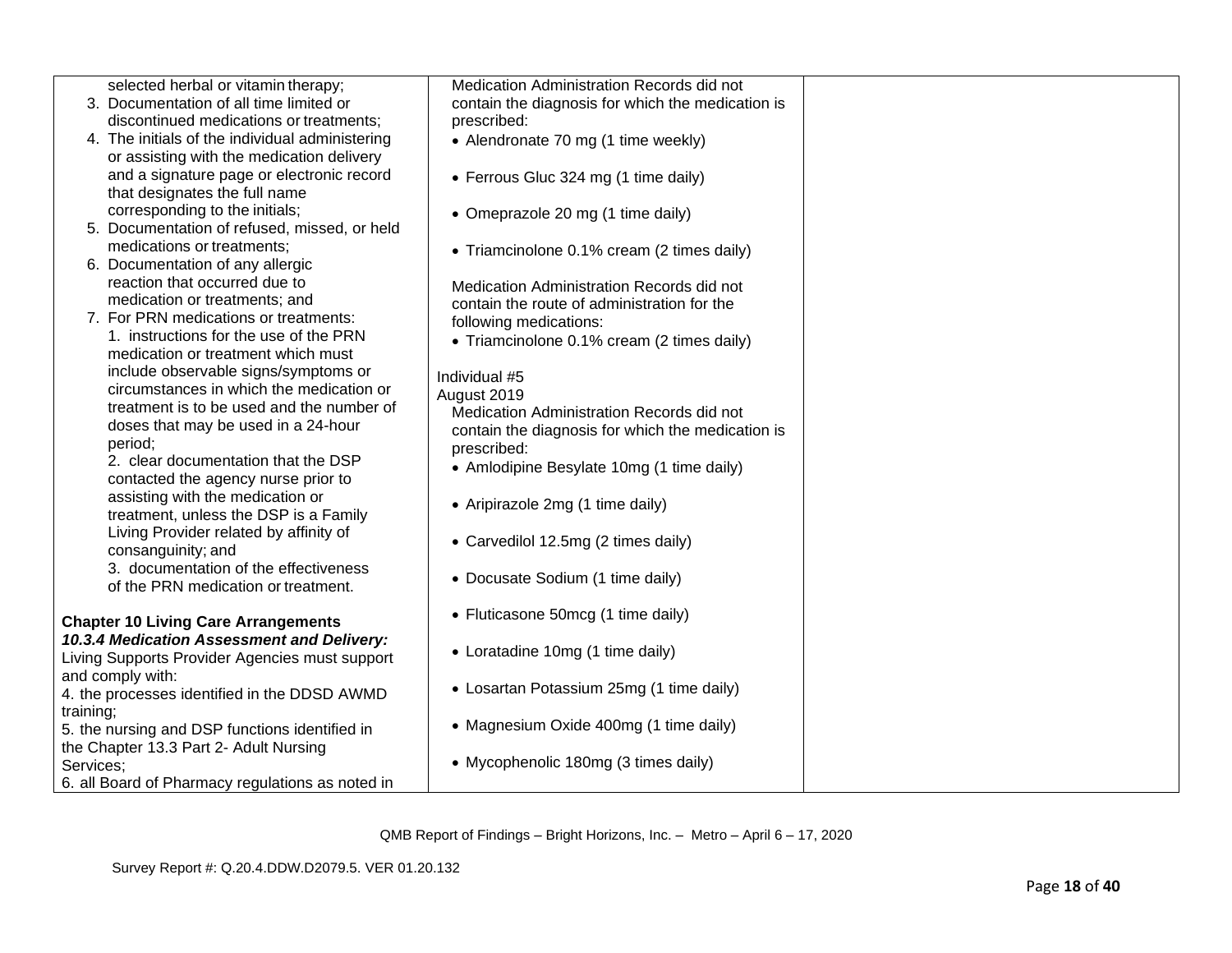| Chapter 16.5 Board of Pharmacy; and                  | • Nortrel 1-35 (1 time daily)                     |  |
|------------------------------------------------------|---------------------------------------------------|--|
| 7. documentation requirements in a                   |                                                   |  |
| Medication Administration Record (MAR) as            | • Sertraline HCL 50mg (1 time daily)              |  |
| described in Chapter 20.6 Medication                 |                                                   |  |
| Administration Record (MAR).                         | September 2019                                    |  |
|                                                      | Medication Administration Records did not         |  |
| NMAC 16.19.11.8 MINIMUM STANDARDS:                   | contain the diagnosis for which the medication is |  |
| A. MINIMUM STANDARDS FOR THE                         | prescribed:                                       |  |
| DISTRIBUTION, STORAGE, HANDLING AND                  |                                                   |  |
| <b>RECORD KEEPING OF DRUGS:</b>                      | • Nortrel 1-35 (1 time daily)                     |  |
| (d) The facility shall have a Medication             |                                                   |  |
| Administration Record (MAR) documenting              | • Nystatin Topical Powder (1 time daily)          |  |
| medication administered to residents, including      |                                                   |  |
| over-the-counter medications. This                   | • Sertraline HCL 50mg (1 time daily)              |  |
| documentation shall include:                         |                                                   |  |
| Name of resident;<br>(i)                             | • Sirolumus .5mg (1 time daily)                   |  |
| (ii)<br>Date given;                                  |                                                   |  |
| Drug product name;<br>(iii)                          | • Trulicity Injectable .75/.5 (1 time weekly)     |  |
| Dosage and form;<br>(iv)                             |                                                   |  |
| Strength of drug;<br>(v)                             | Individual #6                                     |  |
| Route of administration;<br>(vi)                     | August 2019                                       |  |
| (vii) How often medication is to be taken;           | Medication Administration Records did not         |  |
| (viii) Time taken and staff initials;                | contain the diagnosis for which the medication is |  |
| (ix) Dates when the medication is                    | prescribed:                                       |  |
| discontinued or changed;                             | • Furosemide 20mg (1 time daily for 14 days)      |  |
| The name and initials of all staff<br>(x)            |                                                   |  |
| administering medications.                           | • Memantine HCL 5mg (2 times daily)               |  |
|                                                      |                                                   |  |
| <b>Model Custodial Procedure Manual</b>              | • Metronidazole .75% cream (2 times daily)        |  |
| <b>D. Administration of Drugs</b>                    |                                                   |  |
| Unless otherwise stated by practitioner, patients    | Individual #8                                     |  |
| will not be allowed to administer their own          | August 2019                                       |  |
| medications.                                         | Medication Administration Records did not         |  |
| Document the practitioner's order authorizing the    | contain the diagnosis for which the medication is |  |
| self-administration of medications.                  | prescribed:                                       |  |
|                                                      | • Cetirizine 10mg (1 time daily)                  |  |
| All PRN (As needed) medications shall have           |                                                   |  |
| complete detail instructions regarding the           | September 2019                                    |  |
| administering of the medication. This shall include: |                                                   |  |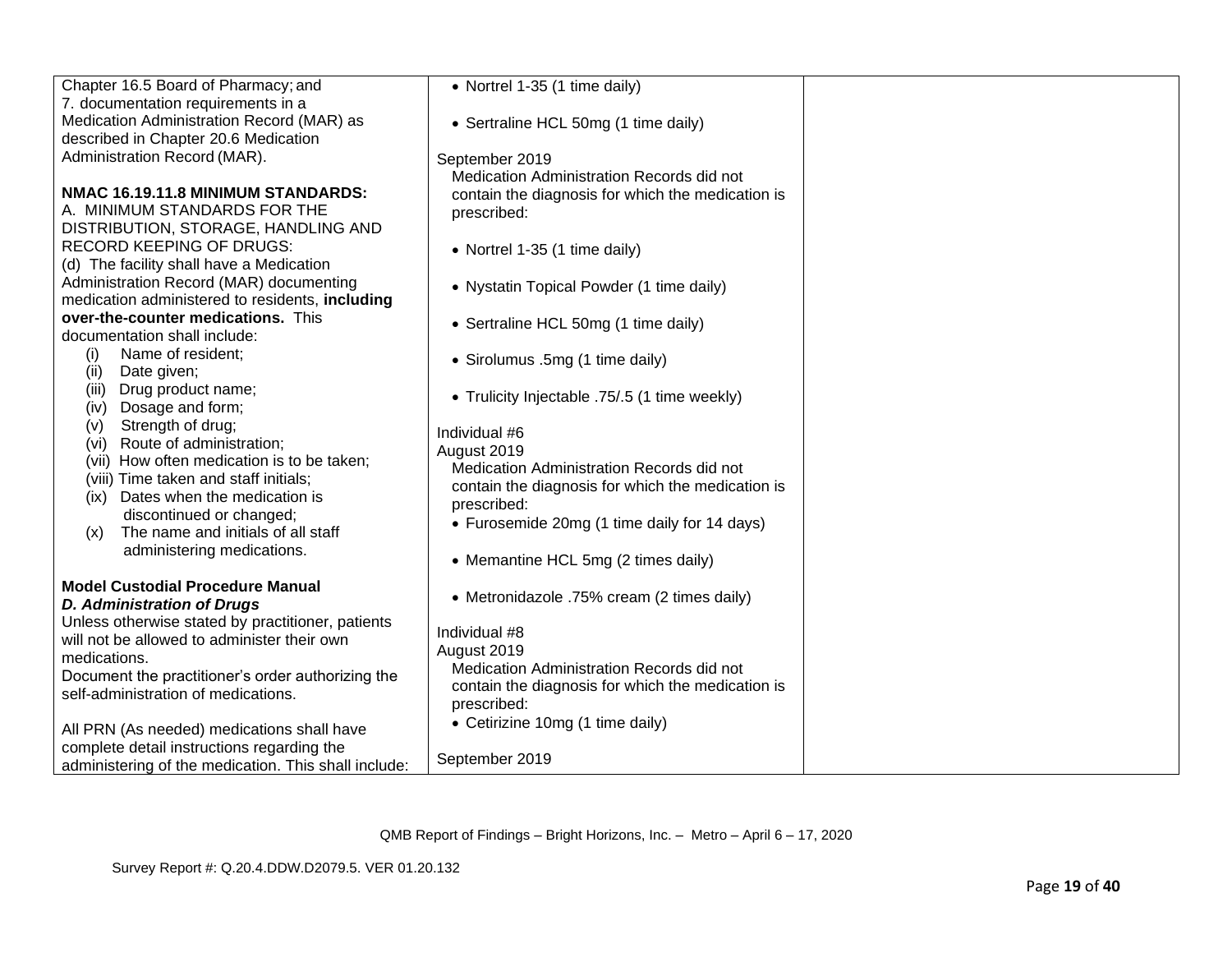| 8.<br>9.<br>10. | symptoms that indicate the use of the<br>medication,<br>exact dosage to be used, and<br>the exact amount to be used in a 24-hour<br>period. | Medication Administration Records did not<br>contain the diagnosis for which the medication is<br>prescribed:<br>• Denta 5000 plus care cream w/f prevident 5000<br>brush (1 time daily)            |  |
|-----------------|---------------------------------------------------------------------------------------------------------------------------------------------|-----------------------------------------------------------------------------------------------------------------------------------------------------------------------------------------------------|--|
|                 |                                                                                                                                             | Individual #9<br>August 2019<br>Medication Administration Records did not<br>contain the diagnosis for which the medication is<br>prescribed:<br>• Lantus Solostar injection 12 units (1time daily) |  |
|                 |                                                                                                                                             | • Metformin 500mg ER (1 time daily)                                                                                                                                                                 |  |
|                 |                                                                                                                                             | September 2019<br>Medication Administration Records did not<br>contain the diagnosis for which the medication is<br>prescribed:<br>• Flutic/SalmeAer 250/50 (2 times daily)                         |  |
|                 |                                                                                                                                             | • Flutocaone 50 mcg (1 time daily)                                                                                                                                                                  |  |
|                 |                                                                                                                                             | • Lontus Solostar Injection 12 units (1 time daily)                                                                                                                                                 |  |
|                 |                                                                                                                                             | • Metformin 500mg ER (1 time daily)                                                                                                                                                                 |  |
|                 |                                                                                                                                             | Individual #10<br>August 2019<br>Medication Administration Records did not<br>contain the diagnosis for which the medication is<br>prescribed:<br>• Antacid 500mg (1 time daily)                    |  |
|                 |                                                                                                                                             | September 2019<br>Medication Administration Records did not<br>contain the diagnosis for which the medication is<br>prescribed:<br>• Antacid 500mg (1 time daily)                                   |  |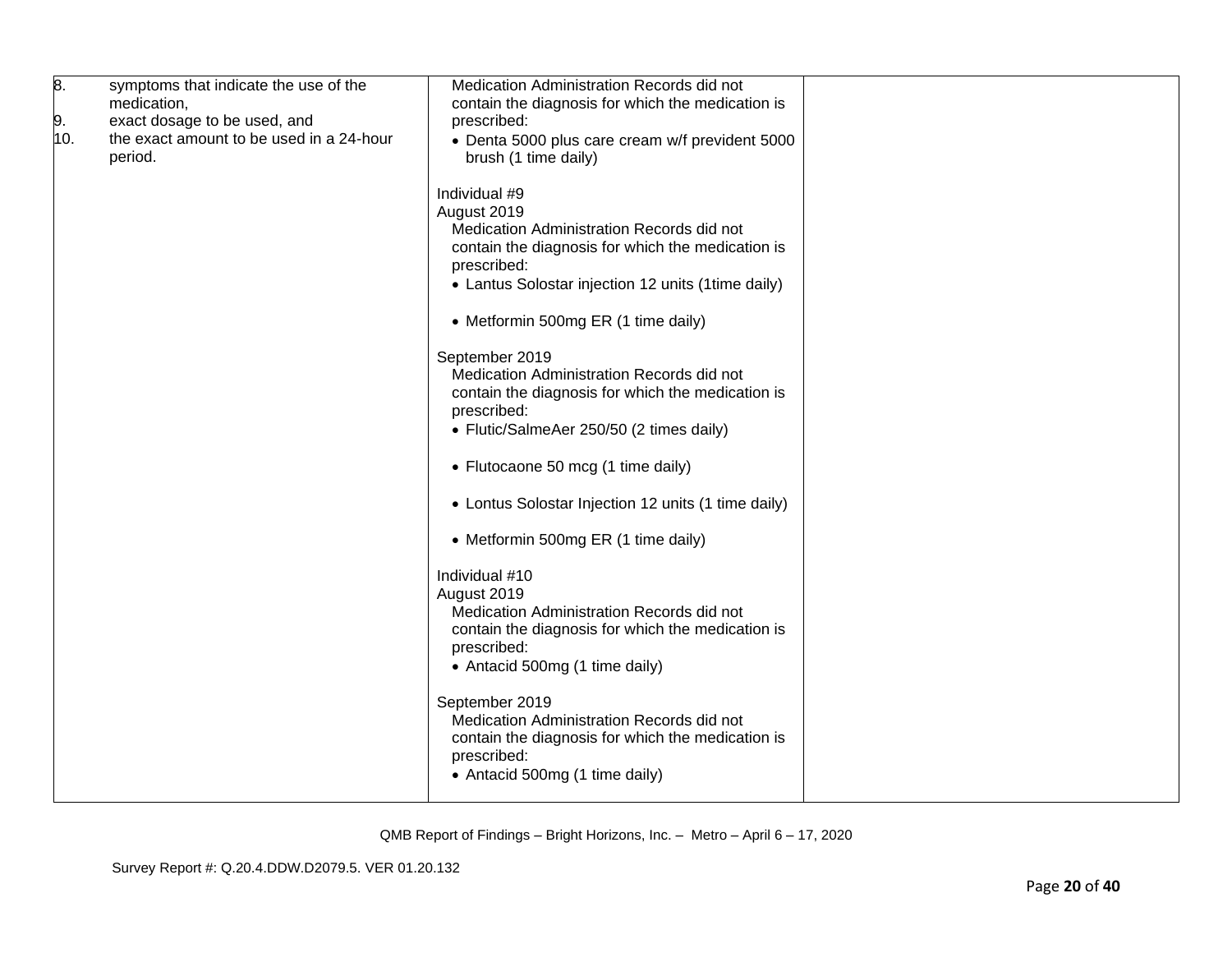| Individual #11<br>August 2019<br>Medication Administration Records did not<br>contain the diagnosis for which the medication is<br>prescribed:<br>• B-Complex capsules (1 time daily)      |  |
|--------------------------------------------------------------------------------------------------------------------------------------------------------------------------------------------|--|
| September 2019<br>Medication Administration Records did not<br>contain the diagnosis for which the medication is<br>prescribed:<br>• Polyethylene Glyc Pow 3350 NF (1 time daily)          |  |
| • Vitamin B12 100mg (1 time daily)                                                                                                                                                         |  |
| • Vitamin C 1000mg (1 time daily)                                                                                                                                                          |  |
| Individual #12<br>August 2019<br>Medication Administration Records did not<br>contain the diagnosis for which the medication is<br>prescribed:<br>• Buspirone 15mg tablets (3 times daily) |  |
| • Calcium + D3 (1 time daily)                                                                                                                                                              |  |
| • Chlorhexidine Gluc 0.12% (2 times daily)                                                                                                                                                 |  |
| • Divalproex 125mg (1 time daily)                                                                                                                                                          |  |
| September 2019<br>Medication Administration Records did not<br>contain the diagnosis for which the medication is<br>prescribed:<br>• Benztropine 1mg (1 time daily)                        |  |
| Individual #13<br>August 2019                                                                                                                                                              |  |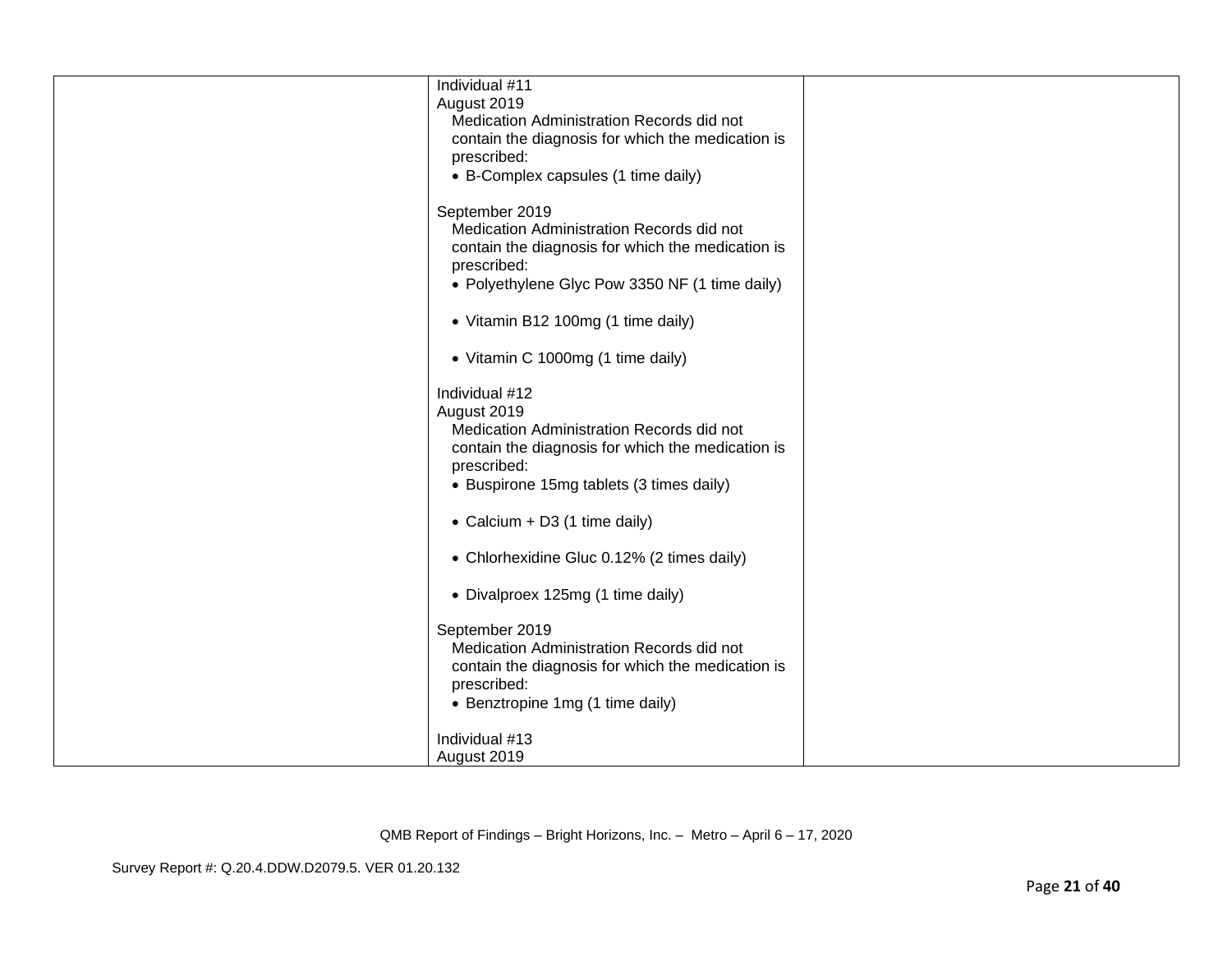| Medication Administration Records did not<br>contain the diagnosis for which the medication is                                                                                       |  |
|--------------------------------------------------------------------------------------------------------------------------------------------------------------------------------------|--|
| prescribed:                                                                                                                                                                          |  |
| • Deep Sea 0.65% spray (3 times daily)                                                                                                                                               |  |
| • Escitalopram 20mg (1 time daily)                                                                                                                                                   |  |
| • Fluticasone 50mcg (1 time daily)                                                                                                                                                   |  |
| • Metformin 500mg (1 time daily)                                                                                                                                                     |  |
| • Omeprazole 40mg (1 time daily)                                                                                                                                                     |  |
| September 2019<br>Medication Administration Records did not<br>contain the diagnosis for which the medication is<br>prescribed:<br>• Azelastine 0.1% NS (2 times daily)              |  |
| • Benztropine 1mg (1 time daily)                                                                                                                                                     |  |
| • Deep Sea 0.65% (3 times daily)                                                                                                                                                     |  |
| • Fluticasone 50mcg (1 time daily)                                                                                                                                                   |  |
| • Metformin 500mg (1 time daily)                                                                                                                                                     |  |
| • Omeprazole 40mg (1 time daily)                                                                                                                                                     |  |
| • Oxybutynin 5mg (3 times daily)                                                                                                                                                     |  |
| Individual #14<br>August 2019<br>Medication Administration Records did not<br>contain the diagnosis for which the medication is<br>prescribed:<br>• Gabapentin 100mg (2 times daily) |  |
| • Gabapentin 300mg (3 times daily)                                                                                                                                                   |  |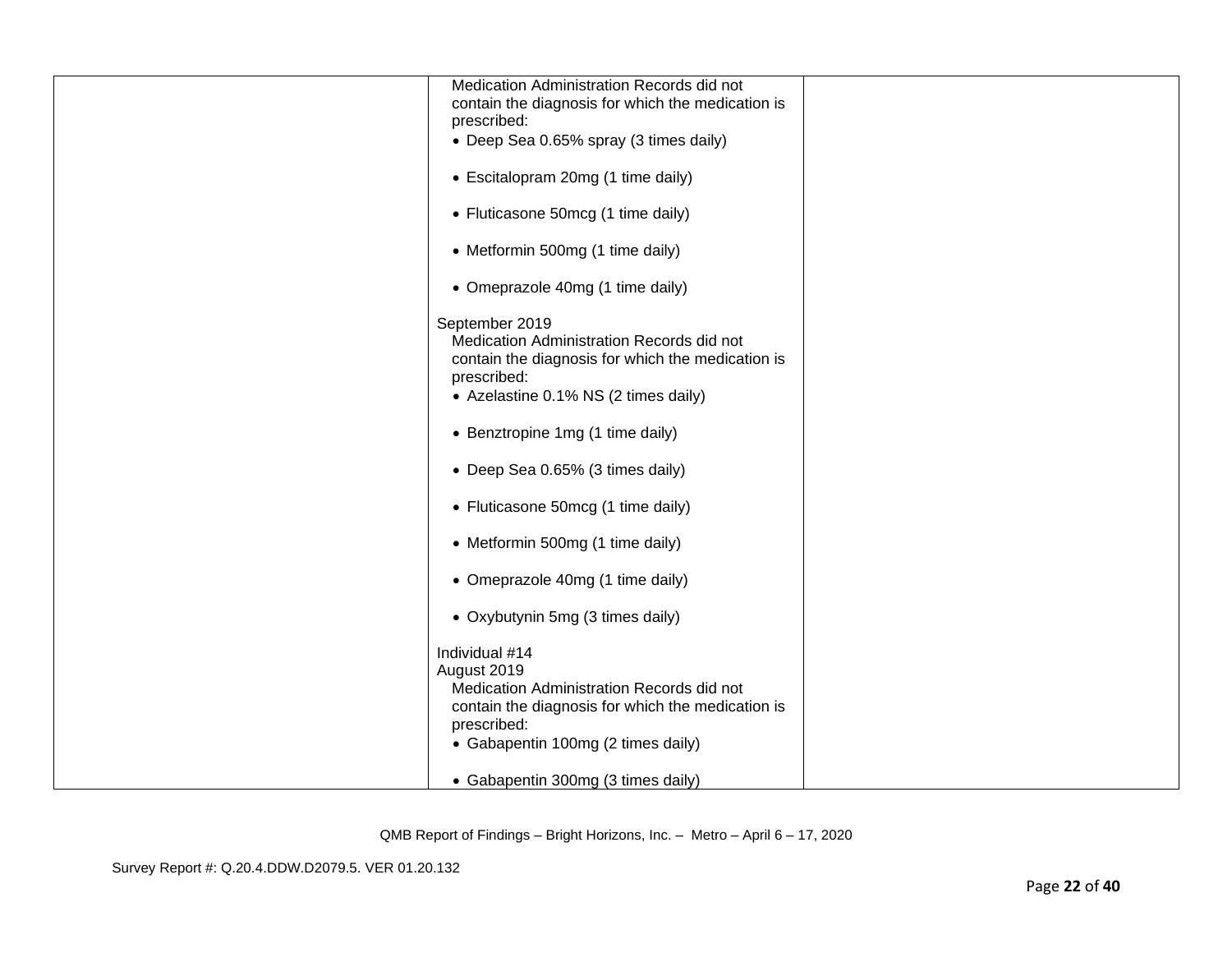| • Levetiracetam 100mg (2 times daily)<br>September 2019<br>Medication Administration Records did not<br>contain the diagnosis for which the medication is<br>prescribed:<br>• Bentropine .5mg (1 time daily) |  |
|--------------------------------------------------------------------------------------------------------------------------------------------------------------------------------------------------------------|--|
| • Carbemazepine 200mg (3 times daily)                                                                                                                                                                        |  |
| • Citalopram 40mg (1 time daily)                                                                                                                                                                             |  |
| • Gabapentin 100mg (2 times daily)                                                                                                                                                                           |  |
| • Gabapentin 300mg (3 times daily)                                                                                                                                                                           |  |
| • Levetiracetam 100mg (2 times daily)                                                                                                                                                                        |  |
| • Levothyroxine 125 mg (1 time daily)                                                                                                                                                                        |  |
| • Tamsulosin 0.4mg (1 time daily)                                                                                                                                                                            |  |
| Individual #15<br>August 2019<br>Medication Administration Records did not<br>contain the diagnosis for which the medication is<br>prescribed:<br>• Carb/Levo 25-100mg (4 times daily)                       |  |
| • Oxcarbazepine 600mg (2 times daily)                                                                                                                                                                        |  |
| September 2019<br>Medication Administration Records did not<br>contain the diagnosis for which the medication is<br>prescribed:<br>• Carb/Levo 25-100mg (4 times daily)                                      |  |
| • Mupirocin 2% ointment (2 times daily)                                                                                                                                                                      |  |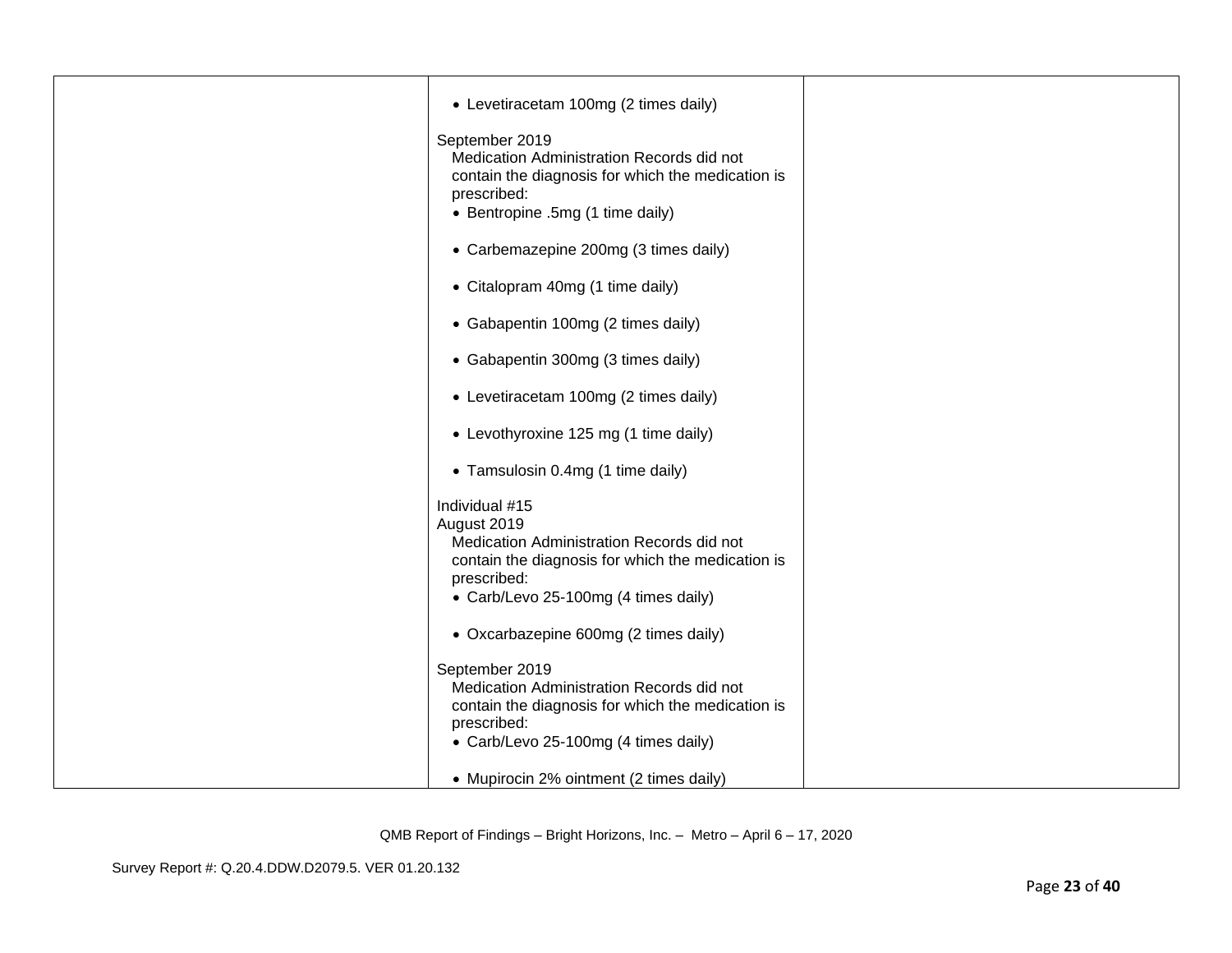| • Oxcarbazepine 600mg (2 times daily)<br>September 2019<br>Medication Administration Record did not<br>contain the time the medication should be given.<br>• Muprirocin 2% ointment (2 times daily) |  |
|-----------------------------------------------------------------------------------------------------------------------------------------------------------------------------------------------------|--|
| Individual #16<br>August 2019<br>Medication Administration Records did not<br>contain the diagnosis for which the medication is<br>prescribed:<br>• Divalproex 250mg (1 time daily)                 |  |
| • Ketoconazole cream 2% (1 time daily)                                                                                                                                                              |  |
| • Lamotrigine 150mg (2 times daily)                                                                                                                                                                 |  |
| • Lantus Solostar Inj 22 units (1 time daily)                                                                                                                                                       |  |
| • Omeprozole 20mg (1 time daily)                                                                                                                                                                    |  |
| • Refresh Plus Drops .5% Op (4 times daily)                                                                                                                                                         |  |
| • Tamsulosin 0.4mg (1 time daily)                                                                                                                                                                   |  |
| • Vitamin B12 1000mcg (1 time daily)                                                                                                                                                                |  |
| September 2019<br>Medication Administration Records did not<br>contain the diagnosis for which the medication is<br>prescribed:<br>• Divalproex 250mg (1 time daily)                                |  |
| • Ketoconazole cream 2% (1 time daily)                                                                                                                                                              |  |
| • Lamotrigine 150mg (2 times daily)                                                                                                                                                                 |  |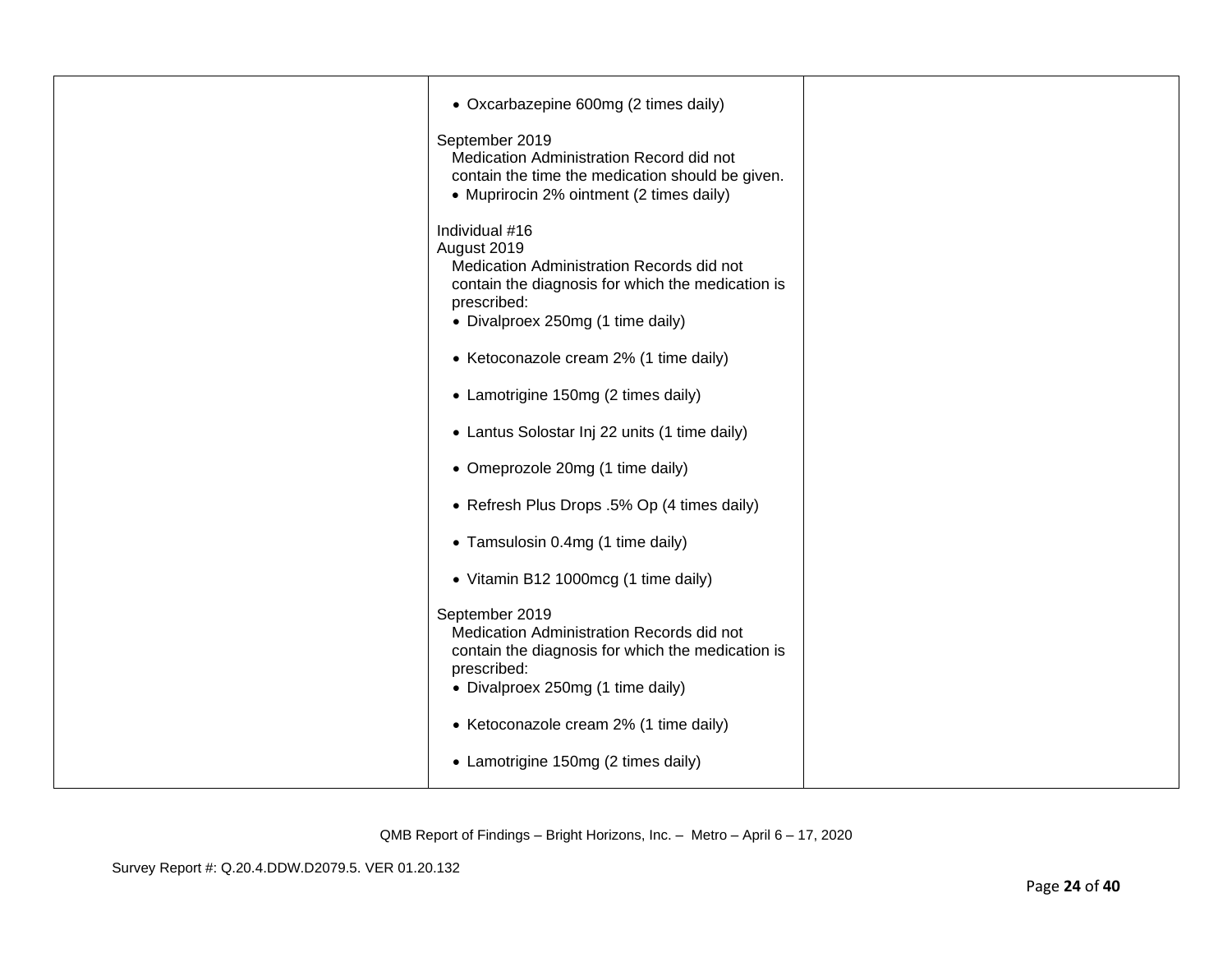| • Minerin Cream (3 times weekly)  |  |
|-----------------------------------|--|
| • Omeprozole 20mg (1 time daily)  |  |
| • Tamsulosin 0.4mg (1 time daily) |  |
|                                   |  |
|                                   |  |
|                                   |  |
|                                   |  |
|                                   |  |
|                                   |  |
|                                   |  |
|                                   |  |
|                                   |  |
|                                   |  |
|                                   |  |
|                                   |  |
|                                   |  |
|                                   |  |
|                                   |  |
|                                   |  |
|                                   |  |
|                                   |  |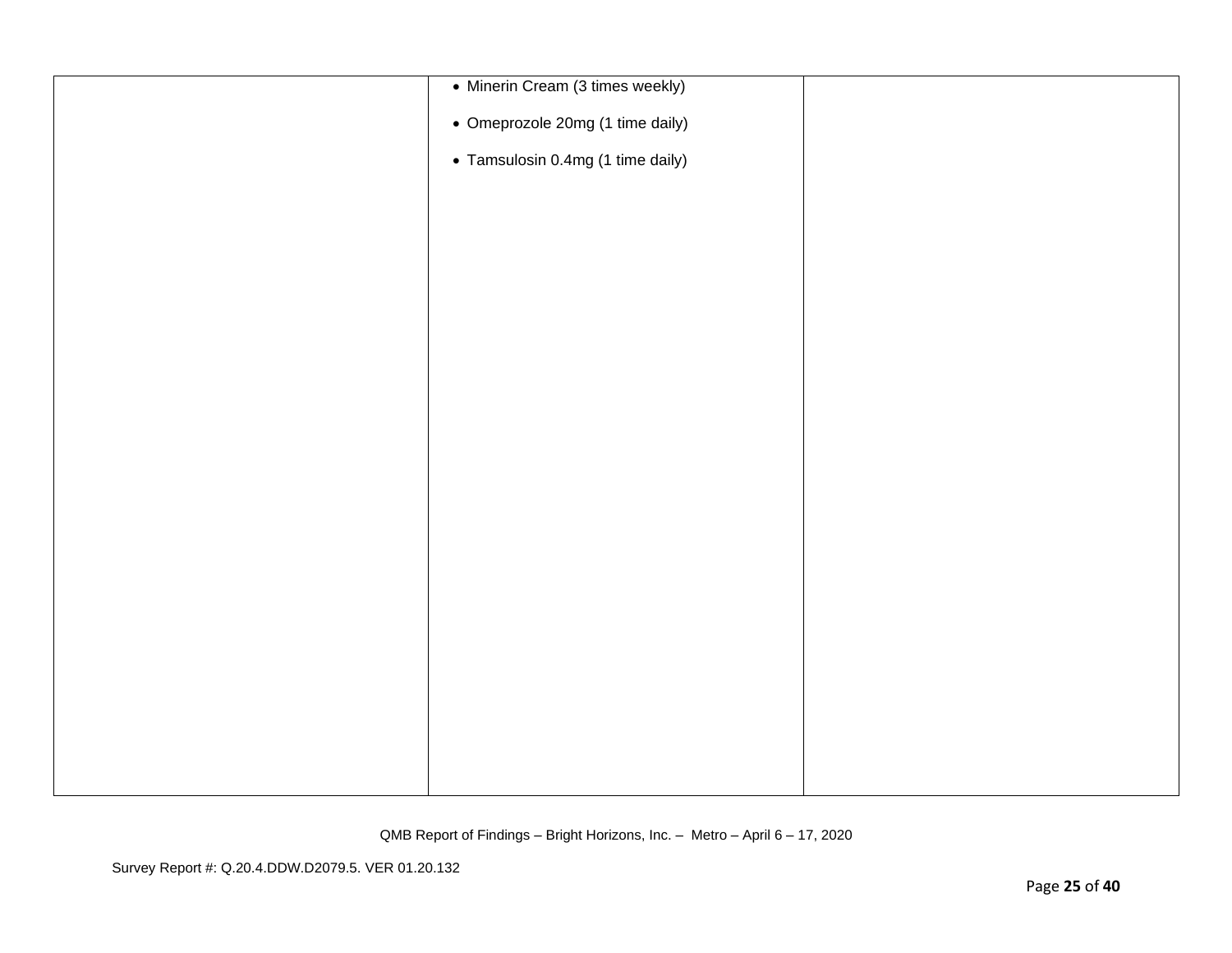| Tag #1A09.1 Medication Delivery PRN                                                                    | <b>Condition of Participation Level Deficiency</b> | <b>Condition of Participation Level Deficiency</b> |
|--------------------------------------------------------------------------------------------------------|----------------------------------------------------|----------------------------------------------------|
| <b>Medication Administration</b>                                                                       |                                                    |                                                    |
| Developmental Disabilities (DD) Waiver Service                                                         | After an analysis of the evidence it has been      | <b>New/Repeat Findings:</b>                        |
| Standards 2/26/2018; Re-Issue: 12/28/2018; Eff                                                         | determined there is a significant potential for a  |                                                    |
| 1/1/2019                                                                                               | negative outcome to occur.                         | Medication Administration Records (MAR) were       |
| <b>Chapter 20: Provider Documentation and Client</b>                                                   |                                                    | reviewed for the month of March 2020.              |
| <b>Records 20.6 Medication Administration Record</b>                                                   | Medication Administration Records (MAR) were       |                                                    |
| (MAR): A current Medication Administration Record                                                      | reviewed for the months of August 2019 and         | Based on record review, 2 of 11 individuals had    |
| (MAR) must be maintained in all settings where                                                         | September 2019.                                    | PRN Medication Administration Records (MAR),       |
| medications or treatments are delivered. Family Living                                                 |                                                    | which contained missing elements as required by    |
| Providers may opt not to use MARs if they are the sole                                                 | Based on record review, 3 of 13 individuals had    | standard:                                          |
| provider who supports the person with medications or                                                   | PRN Medication Administration Records (MAR),       |                                                    |
| treatments. However, if there are services provided by                                                 | which contained missing elements as required by    | Individual #4                                      |
| unrelated DSP, ANS for Medication Oversight must be<br>budgeted, and a MAR must be created and used by | standard:                                          | March 2020                                         |
| the DSP.                                                                                               |                                                    | No evidence of documented Signs / Symptoms         |
| Primary and Secondary Provider Agencies are                                                            | Individual #4                                      | were found for the following PRN medication:       |
| responsible for:                                                                                       | August 2019                                        | •Loperamide 2 mg - PRN - 3/29 (given 1 time)       |
| 1. Creating and maintaining either an                                                                  | No evidence of documented Signs / Symptoms         |                                                    |
| electronic or paper MAR in their service                                                               | were found for the following PRN medications:      | • Lorazepam 1mg - PRN - 3/30 (given 2 times).      |
| setting. Provider Agencies may use the MAR                                                             | • Acetaminophen 500mg - PRN - 8/7 (given 2)        |                                                    |
| in Therap but are not mandated to do so.                                                               | times).                                            | No Effectiveness was noted on the Medication       |
| 2. Continually communicating any changes                                                               |                                                    | Administration Record for the following PRN        |
| about medications and treatments between                                                               |                                                    | medication:                                        |
| Provider Agencies to assure health and safety.                                                         | No Time of Administration was noted on the         | •Loperamide 2 mg – PRN - 3/29 (given 1 time)       |
| 1. Including the following on the MAR:                                                                 | Medication Administration Record for the           |                                                    |
| 1. The name of the person, a transcription of the                                                      | following PRN medication:                          |                                                    |
| physician's or licensed health care provider's                                                         | • Acetaminophen 500mg - PRN - 8/7 (given 2)        | • Lorazepam 1mg - PRN - 3/30 (given 2 times).      |
| orders including the brand and generic                                                                 | times)                                             | No Time of Administration was noted on the         |
| names for all ordered routine and PRN                                                                  |                                                    |                                                    |
| medications or treatments, and the diagnoses                                                           | Individual #5                                      | Medication Administration Record for the           |
| for which the medications or treatments are                                                            | August 2019                                        | following PRN medication:                          |
| prescribed;                                                                                            | No evidence of documented Signs / Symptoms         | •Loperamide 2 mg - PRN - 3/29 (given 1 time)       |
| 2. The prescribed dosage, frequency and                                                                | were found for the following PRN medication:       |                                                    |
| method or route of administration; times and                                                           |                                                    | • Lorazepam $1mg - PRN - 3/30$ (given 2 times)     |
| dates of administration for all ordered routine                                                        | • Amoxicillin 500mg - PRN - 8/21 (given 1 time).   |                                                    |
| or PRN prescriptions or treatments; over the                                                           |                                                    | <b>Medication Administration Records Indicated</b> |
| counter (OTC) or "comfort" medications or                                                              | No Effectiveness was noted on the Medication       | Loperamide 2 mg (2 tablets) was given. MAR         |
| treatments and all self-selected herbal or                                                             | Administration Record for the following PRN        | did not indicate the exact dosage (2 tablets) each |
| vitamin therapy;                                                                                       | medication:                                        | time the med was assisted or administered for      |
| 3. Documentation of all time limited or                                                                | • Amoxicillin 500mg – PRN – 8/21 (given 1 time)    | the following date:                                |
| discontinued medications or treatments;                                                                |                                                    | • 3/29                                             |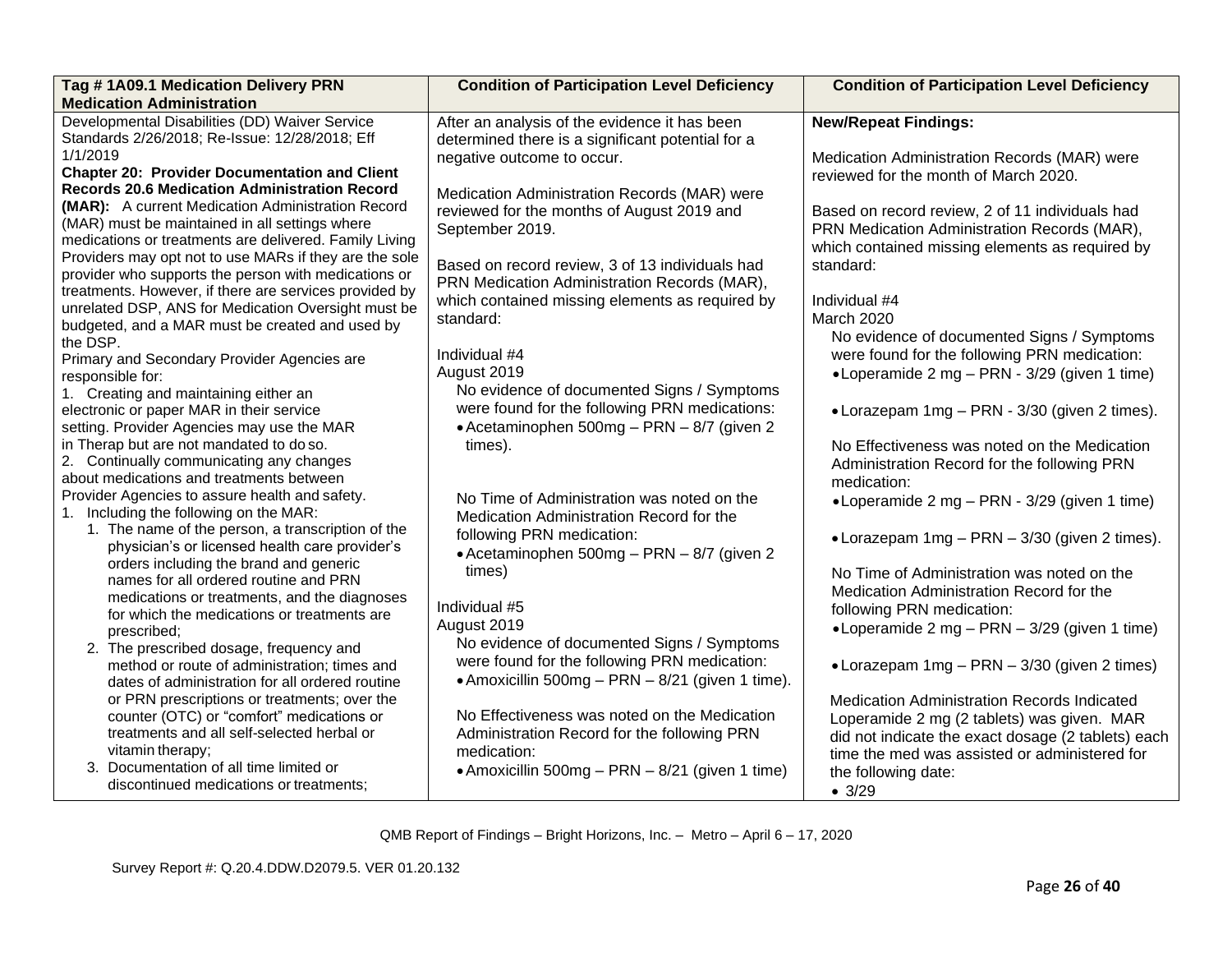|              | 4. The initials of the individual administering or<br>assisting with the medication delivery and a<br>signature page or electronic record that<br>designates the full name corresponding to<br>the initials;<br>5. Documentation of refused, missed, or held<br>medications or treatments;<br>6. Documentation of any allergic reaction<br>that occurred due to medication or<br>treatments; and<br>7. For PRN medications or treatments:<br>1. instructions for the use of the PRN<br>medication or treatment which must include<br>observable signs/symptoms or<br>circumstances in which the medication or<br>treatment is to be used and the number of<br>doses that may be used in a 24-hour period;<br>2. clear documentation that the DSP<br>contacted the agency nurse prior to<br>assisting with the medication or<br>treatment, unless the DSP is a Family<br>Living Provider related by affinity of<br>consanguinity; and<br>3. documentation of the effectiveness of<br>the PRN medication or treatment.<br><b>Chapter 10 Living Care Arrangements</b><br>10.3.4 Medication Assessment and Delivery:<br>Living Supports Provider Agencies must support and | •Acetaminophen 500mg - PRN - 8/25 - 29<br>No Time of Administration was noted on the<br>Medication Administration Record for the<br>following PRN medication:<br>$\bullet$ Acetaminophen 500mg-PRN - 8/25 - 29<br>Individual #12<br>August 2019<br>No evidence of documented Signs / Symptoms<br>were found for the following PRN medication:<br>• Benadryl - PRN - $8/31$ (given 2 times)<br>No Time of Administration was noted on the<br>Medication Administration Record for the<br>following PRN medication:<br>$\bullet$ Benadryl - PRN -8/31<br>September 2019<br>No Time of Administration was noted on the<br>Medication Administration Record for the<br>following PRN medication:<br>$\bullet$ Benadryl - PRN - 8/31 | Medication Administration Records Indicated<br>Lorazepam 1mg (1 tablet) was given. MAR did<br>not indicate the exact dosage (1 tablet) each time<br>the med was assisted or administered for the<br>following date:<br>• 3/30<br>Individual #5<br>March 2020<br>As indicated by the Medication Administration<br>Records the individual is to take Acetaminophen<br>500mg (PRN). According to the Physicians<br>Orders, Acetaminophen 325mg is to be taken as<br>needed for pain. Medication Administration<br>Record and Physician's Orders do not match. |
|--------------|------------------------------------------------------------------------------------------------------------------------------------------------------------------------------------------------------------------------------------------------------------------------------------------------------------------------------------------------------------------------------------------------------------------------------------------------------------------------------------------------------------------------------------------------------------------------------------------------------------------------------------------------------------------------------------------------------------------------------------------------------------------------------------------------------------------------------------------------------------------------------------------------------------------------------------------------------------------------------------------------------------------------------------------------------------------------------------------------------------------------------------------------------------------------|---------------------------------------------------------------------------------------------------------------------------------------------------------------------------------------------------------------------------------------------------------------------------------------------------------------------------------------------------------------------------------------------------------------------------------------------------------------------------------------------------------------------------------------------------------------------------------------------------------------------------------------------------------------------------------------------------------------------------------|------------------------------------------------------------------------------------------------------------------------------------------------------------------------------------------------------------------------------------------------------------------------------------------------------------------------------------------------------------------------------------------------------------------------------------------------------------------------------------------------------------------------------------------------------------|
| comply with: |                                                                                                                                                                                                                                                                                                                                                                                                                                                                                                                                                                                                                                                                                                                                                                                                                                                                                                                                                                                                                                                                                                                                                                        |                                                                                                                                                                                                                                                                                                                                                                                                                                                                                                                                                                                                                                                                                                                                 |                                                                                                                                                                                                                                                                                                                                                                                                                                                                                                                                                            |
| training;    | 1. the processes identified in the DDSD AWMD                                                                                                                                                                                                                                                                                                                                                                                                                                                                                                                                                                                                                                                                                                                                                                                                                                                                                                                                                                                                                                                                                                                           |                                                                                                                                                                                                                                                                                                                                                                                                                                                                                                                                                                                                                                                                                                                                 |                                                                                                                                                                                                                                                                                                                                                                                                                                                                                                                                                            |
|              | 2. the nursing and DSP functions identified in                                                                                                                                                                                                                                                                                                                                                                                                                                                                                                                                                                                                                                                                                                                                                                                                                                                                                                                                                                                                                                                                                                                         |                                                                                                                                                                                                                                                                                                                                                                                                                                                                                                                                                                                                                                                                                                                                 |                                                                                                                                                                                                                                                                                                                                                                                                                                                                                                                                                            |
|              | the Chapter 13.3 Part 2- Adult Nursing Services;<br>3. all Board of Pharmacy regulations as noted in                                                                                                                                                                                                                                                                                                                                                                                                                                                                                                                                                                                                                                                                                                                                                                                                                                                                                                                                                                                                                                                                   |                                                                                                                                                                                                                                                                                                                                                                                                                                                                                                                                                                                                                                                                                                                                 |                                                                                                                                                                                                                                                                                                                                                                                                                                                                                                                                                            |
|              | Chapter 16.5 Board of Pharmacy; and                                                                                                                                                                                                                                                                                                                                                                                                                                                                                                                                                                                                                                                                                                                                                                                                                                                                                                                                                                                                                                                                                                                                    |                                                                                                                                                                                                                                                                                                                                                                                                                                                                                                                                                                                                                                                                                                                                 |                                                                                                                                                                                                                                                                                                                                                                                                                                                                                                                                                            |
|              | 4. documentation requirements in a<br>Medication Administration Record (MAR) as                                                                                                                                                                                                                                                                                                                                                                                                                                                                                                                                                                                                                                                                                                                                                                                                                                                                                                                                                                                                                                                                                        |                                                                                                                                                                                                                                                                                                                                                                                                                                                                                                                                                                                                                                                                                                                                 |                                                                                                                                                                                                                                                                                                                                                                                                                                                                                                                                                            |
|              | described in Chapter 20.6 Medication<br>Administration Record (MAR).                                                                                                                                                                                                                                                                                                                                                                                                                                                                                                                                                                                                                                                                                                                                                                                                                                                                                                                                                                                                                                                                                                   |                                                                                                                                                                                                                                                                                                                                                                                                                                                                                                                                                                                                                                                                                                                                 |                                                                                                                                                                                                                                                                                                                                                                                                                                                                                                                                                            |
|              |                                                                                                                                                                                                                                                                                                                                                                                                                                                                                                                                                                                                                                                                                                                                                                                                                                                                                                                                                                                                                                                                                                                                                                        |                                                                                                                                                                                                                                                                                                                                                                                                                                                                                                                                                                                                                                                                                                                                 |                                                                                                                                                                                                                                                                                                                                                                                                                                                                                                                                                            |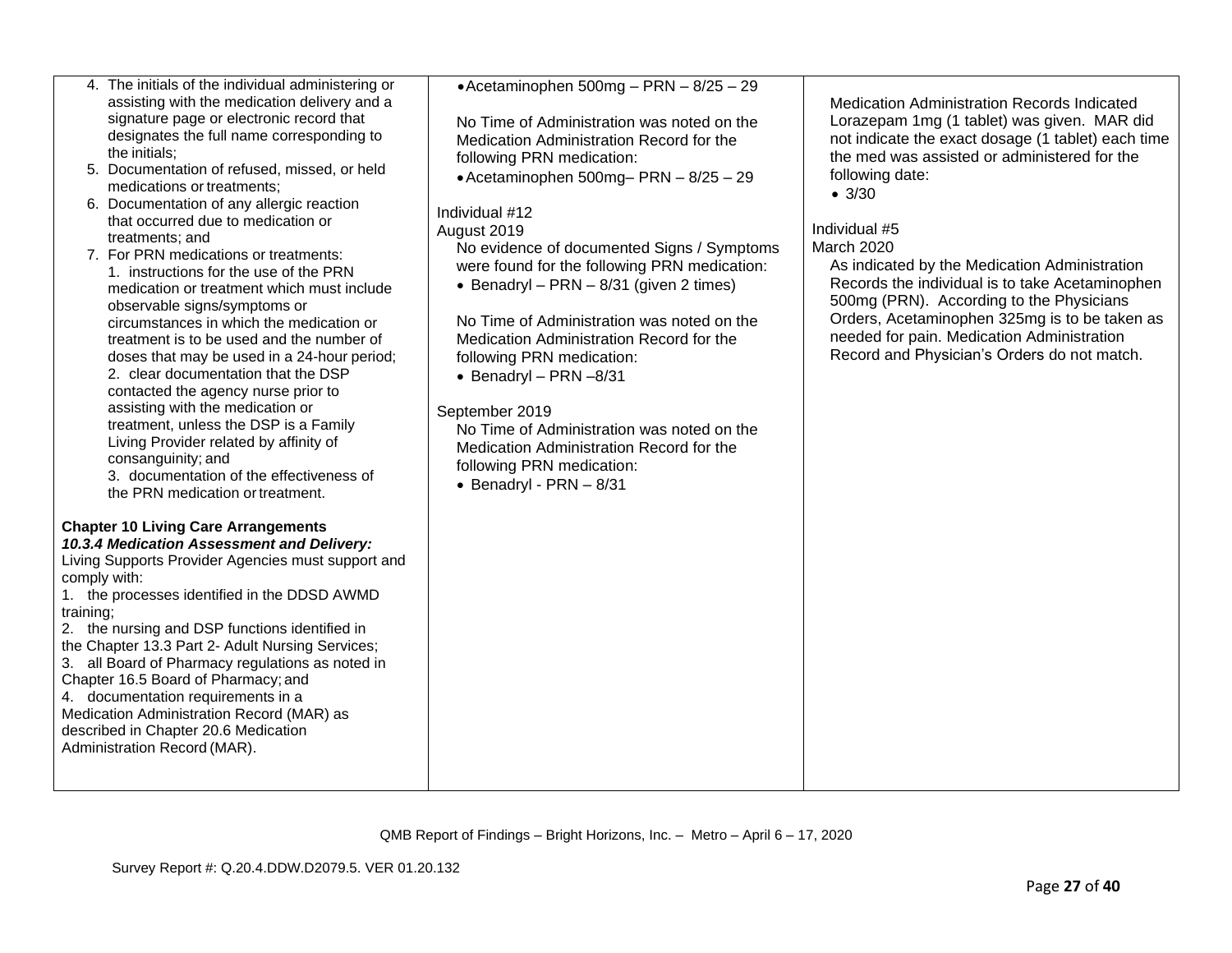| Tag #1A15.2 Administrative Case File:                                                                                                                                                                                                                                                                                                                                                                                                                                                                                                                                                                                                                                               | <b>Condition of Participation Level Deficiency</b>                                                                                                                                                                                                                                                                                                                                                                                                                                        | <b>Standard Level Deficiency</b>                                                                                                                                                                                                                                                                                                                                                                                                                             |
|-------------------------------------------------------------------------------------------------------------------------------------------------------------------------------------------------------------------------------------------------------------------------------------------------------------------------------------------------------------------------------------------------------------------------------------------------------------------------------------------------------------------------------------------------------------------------------------------------------------------------------------------------------------------------------------|-------------------------------------------------------------------------------------------------------------------------------------------------------------------------------------------------------------------------------------------------------------------------------------------------------------------------------------------------------------------------------------------------------------------------------------------------------------------------------------------|--------------------------------------------------------------------------------------------------------------------------------------------------------------------------------------------------------------------------------------------------------------------------------------------------------------------------------------------------------------------------------------------------------------------------------------------------------------|
| <b>Healthcare Documentation (Therap and</b>                                                                                                                                                                                                                                                                                                                                                                                                                                                                                                                                                                                                                                         |                                                                                                                                                                                                                                                                                                                                                                                                                                                                                           |                                                                                                                                                                                                                                                                                                                                                                                                                                                              |
| <b>Required Plans)</b>                                                                                                                                                                                                                                                                                                                                                                                                                                                                                                                                                                                                                                                              |                                                                                                                                                                                                                                                                                                                                                                                                                                                                                           |                                                                                                                                                                                                                                                                                                                                                                                                                                                              |
| Developmental Disabilities (DD) Waiver Service<br>Standards 2/26/2018; Re-Issue: 12/28/2018; Eff<br>1/1/2019<br><b>Chapter 20: Provider Documentation and Client</b><br>Records: 20.2 Client Records Requirements: All<br>DD Waiver Provider Agencies are required to<br>create and maintain individual client records. The<br>contents of client records vary depending on the<br>unique needs of the person receiving services and<br>the resultant information produced. The extent of<br>documentation required for individual client records<br>per service type depends on the location of the file,<br>the type of service being provided, and the<br>information necessary. | After an analysis of the evidence it has been<br>determined there is a significant potential for a<br>negative outcome to occur.<br>Based on record review, the Agency did not<br>maintain the required documentation in the<br>Individuals Agency Record as required by standard<br>for 9 of 15 individual.<br>Review of the administrative individual case files<br>revealed the following items were not found, were<br>incomplete, and/or not current:<br><b>Healthcare Passport:</b> | <b>Repeat Finding:</b><br>Based on record review, the Agency did not<br>maintain the required documentation in the<br>Individuals Agency Record as required by standard<br>for 2 of 13 individual.<br>Review of the administrative individual case files<br>revealed the following items were not found, were<br>incomplete, and/or not current:<br><b>Health Care Plans:</b><br><b>Cholesterol:</b><br>• Individual #1 - As indicated by the IST section of |
| DD Waiver Provider Agencies are required to<br>adhere to the following:<br>Client records must contain all documents essential<br>to the service being provided and essential to<br>ensuring the health and safety of the person during<br>the provision of the service.<br>Provider Agencies must have readily accessible<br>records in home and community settings in paper<br>or electronic form. Secure access to electronic                                                                                                                                                                                                                                                    | • Did not contain current Guardianship/ Healthcare<br>Decision Maker (#13)<br><b>Health Care Plans:</b><br><b>Aspiration:</b><br>• Individual #4 - According to Electronic<br>Comprehensive Health Assessment Tool the<br>individual is required to have a plan. No<br>evidence of a plan found.                                                                                                                                                                                          | ISP the individual is required to have a plan. No<br>evidence of a plan found.<br><b>Fluid Monitoring:</b><br>• Individual #5 - As indicated by the IST section of<br>ISP the individual is required to have a plan. No<br>evidence of a plan found.<br><b>Medical Emergency Response Plans:</b>                                                                                                                                                             |
| records through the Therap web-based system<br>using computers or mobile devices is acceptable.<br>Provider Agencies are responsible for ensuring that<br>all plans created by nurses, RDs, therapists or<br>BSCs are present in all needed settings.<br>Provider Agencies must maintain records of all<br>documents produced by agency personnel or<br>contractors on behalf of each person, including any<br>routine notes or data, annual assessments, semi-<br>annual reports, evidence of training<br>provided/received, progress notes, and any other<br>interactions for which billing is generated.                                                                         | <b>Cholesterol:</b><br>• Individual #1 - As indicated by the IST section of<br>ISP the individual is required to have a plan. No<br>evidence of a plan found.<br><b>Constipation:</b><br>• Individual #4 - According to Electronic<br>Comprehensive Health Assessment Tool the<br>individual is required to have a plan. Evidence<br>indicated the plan was not current.                                                                                                                  | <b>Cardiac Condition:</b><br>• Individual #1 - As indicated by the IST section of<br>ISP the individual is required to have a plan. No<br>evidence of a plan found.                                                                                                                                                                                                                                                                                          |
| Each Provider Agency is responsible for<br>maintaining the daily or other contact notes                                                                                                                                                                                                                                                                                                                                                                                                                                                                                                                                                                                             | Falls:                                                                                                                                                                                                                                                                                                                                                                                                                                                                                    |                                                                                                                                                                                                                                                                                                                                                                                                                                                              |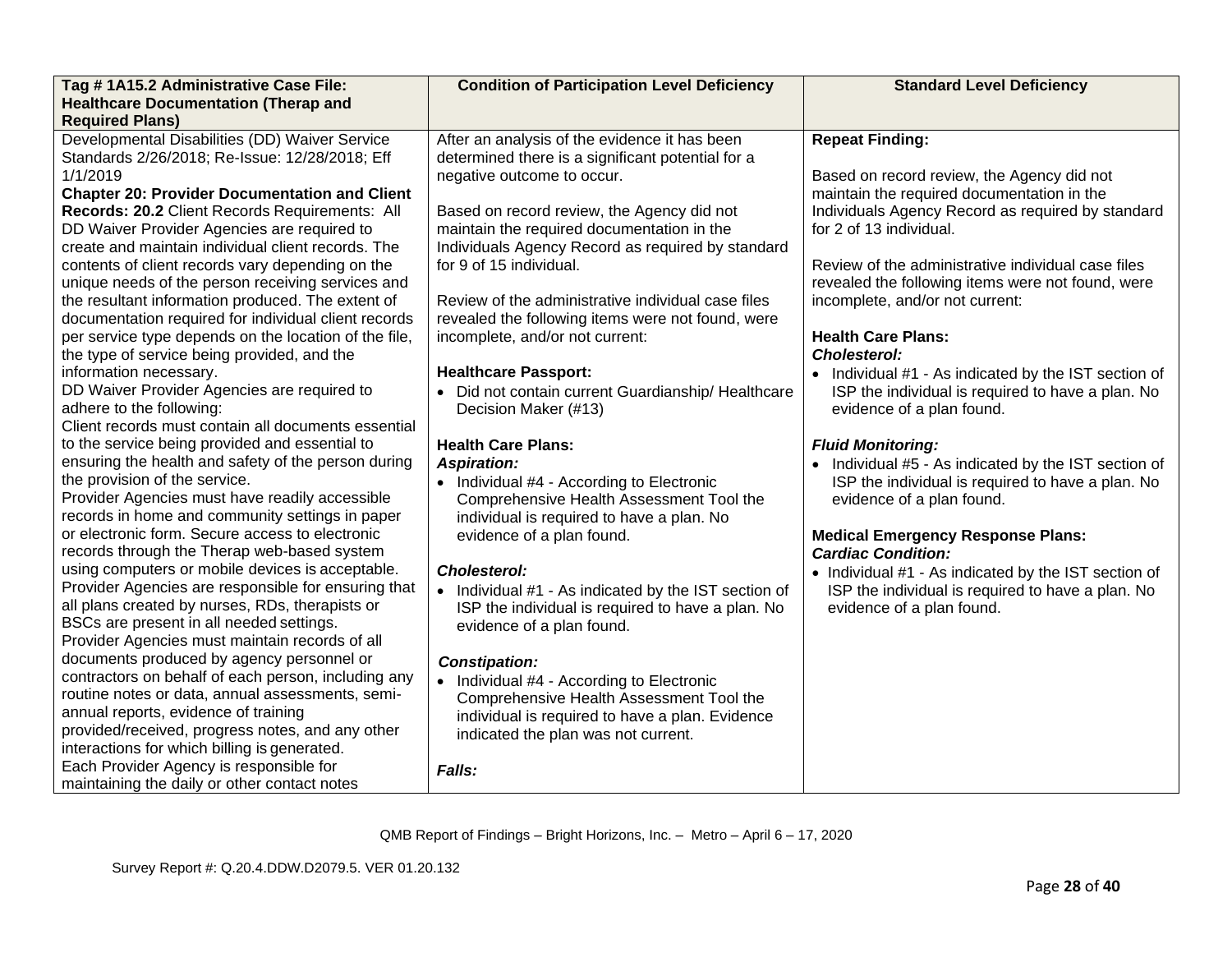| documenting the nature and frequency of service<br>delivery, as well as data tracking only for the<br>services provided by their agency.<br>The current Client File Matrix found in Appendix A<br>Client File Matrix details the minimum requirements                                                                                                                                                                               | • Individual #4 - According to Electronic<br>Comprehensive Health Assessment Tool the<br>individual is required to have a plan. No<br>evidence of a plan found.                                                                                                                                                |  |
|-------------------------------------------------------------------------------------------------------------------------------------------------------------------------------------------------------------------------------------------------------------------------------------------------------------------------------------------------------------------------------------------------------------------------------------|----------------------------------------------------------------------------------------------------------------------------------------------------------------------------------------------------------------------------------------------------------------------------------------------------------------|--|
| for records to be stored in agency office files, the<br>delivery site, or with DSP while providing services<br>in the community.                                                                                                                                                                                                                                                                                                    | <b>Fluid Monitoring:</b><br>• Individual #5 - As indicated by the IST section of<br>ISP the individual is required to have a plan. No                                                                                                                                                                          |  |
| All records pertaining to JCMs must be retained<br>permanently and must be made available to DDSD<br>upon request, upon the termination or expiration of                                                                                                                                                                                                                                                                            | evidence of a plan found.<br><b>Oral Care:</b>                                                                                                                                                                                                                                                                 |  |
| a provider agreement, or upon provider withdrawal<br>from services.                                                                                                                                                                                                                                                                                                                                                                 | • Individual #12 - According to Electronic<br>Comprehensive Health Assessment Tool the<br>individual is required to have a plan. Plan not                                                                                                                                                                      |  |
| <b>Chapter 3 Safeguards: 3.1.1 Decision</b><br><b>Consultation Process (DCP): Health decisions</b><br>are the sole domain of waiver participants, their<br>guardians or healthcare decision makers.                                                                                                                                                                                                                                 | Linked or Attached in Therap. (Note: Linked /<br>attached in Therap during the on-site survey.<br>Provider please complete POC for ongoing<br>QA/QI.)                                                                                                                                                          |  |
| Participants and their healthcare decision makers                                                                                                                                                                                                                                                                                                                                                                                   |                                                                                                                                                                                                                                                                                                                |  |
| can confidently make decisions that are compatible<br>with their personal and cultural values. Provider<br>Agencies are required to support the informed<br>decision making of waiver participants by<br>supporting access to medical consultation,<br>information, and other available resources<br>according to the following:<br>1. The DCP is used when a person or his/her<br>quardian/healthcare decision maker has concerns, | Pain:<br>• Individual #13 - According to Electronic<br>Comprehensive Health Assessment Tool the<br>individual is required to have a plan. Plan not<br>Linked or Attached in Therap. (Note: Linked /<br>attached in Therap during the on-site survey.<br>Provider please complete POC for ongoing<br>$QA/QI.$ ) |  |
| needs more information about health-related<br>issues, or has decided not to follow all or part of an<br>order, recommendation, or suggestion. This<br>includes, but is not limited to:<br>a. medical orders or recommendations from the<br>Primary Care Practitioner, Specialists or other                                                                                                                                         | <b>Respiratory:</b><br>• Individual #4 - According to Electronic<br>Comprehensive Health Assessment Tool the<br>individual is required to have a plan. Evidence<br>indicated the plan was not current.                                                                                                         |  |
| licensed medical or healthcare practitioners<br>such as a Nurse Practitioner (NP or CNP),<br>Physician Assistant (PA) or Dentist;<br>b. clinical recommendations made by<br>registered/licensed clinicians who are either                                                                                                                                                                                                           | • Individual #13 - According to Electronic<br>Comprehensive Health Assessment Tool the<br>individual is required to have a plan. No<br>evidence of a plan found.                                                                                                                                               |  |
| members of the IDT or clinicians who have                                                                                                                                                                                                                                                                                                                                                                                           | <b>Seizure Disorder:</b>                                                                                                                                                                                                                                                                                       |  |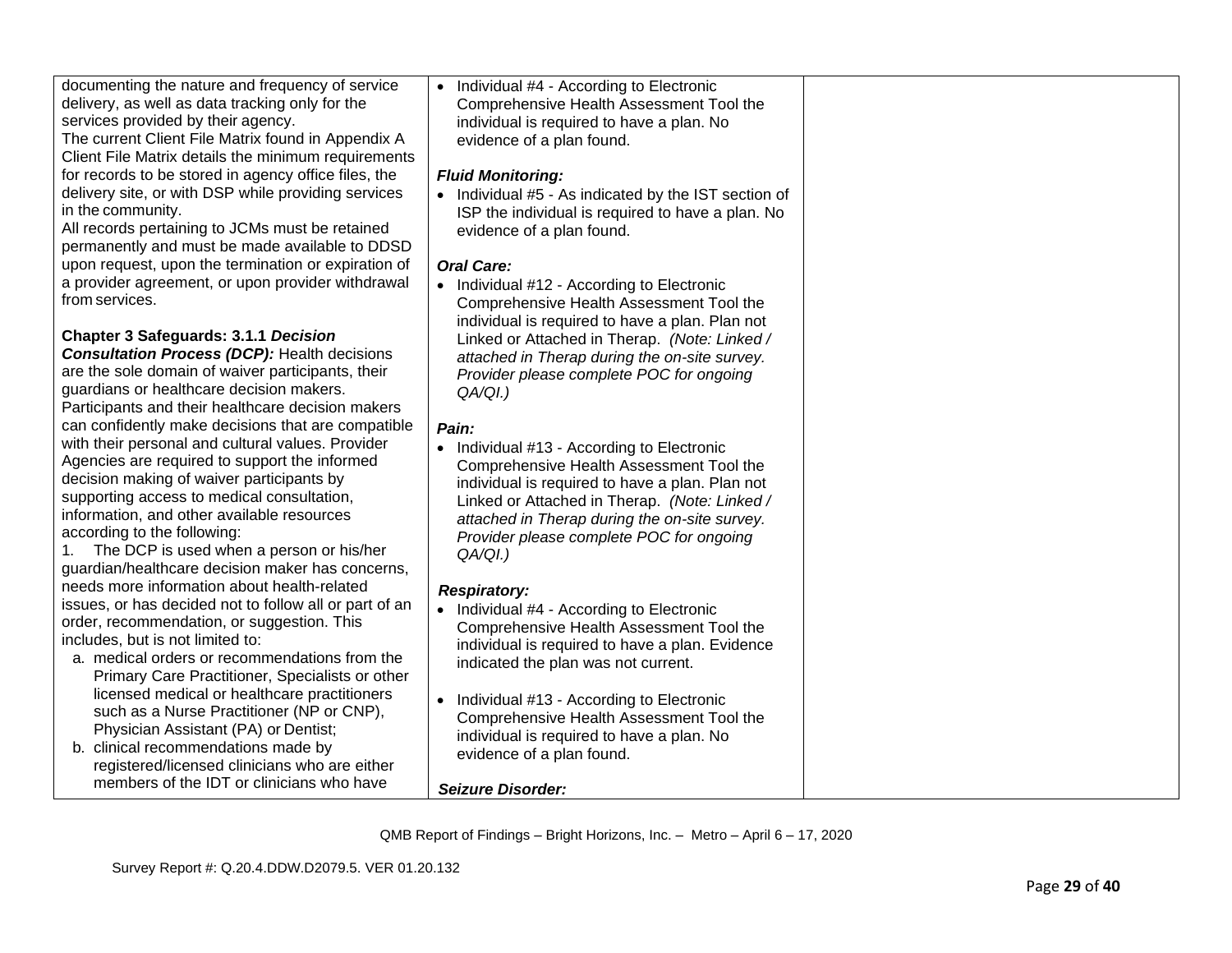performed an evaluation such as a videofluoroscopy;

- c. health related recommendations or suggestions from oversight activities such as the Individual Quality Review (IQR) or other DOH review or oversight activities; and
- d. recommendations made through a Healthcare Plan (HCP), including a Comprehensive Aspiration Risk Management Plan (CARMP), or another plan.

2. When the person/guardian disagrees with a recommendation or does not agree with the implementation of that recommendation, Provider Agencies follow the DCP and attend the meeting coordinated by the CM. During this meeting:

- 1. Providers inform the person/guardian of the rationale for that recommendation, so that the benefit is made clear. This will be done in layman's terms and will include basic sharing of information designed to assist the person/guardian with understanding the risks and benefits of the recommendation.
- **2.** The information will be focused on the specific area of concern by the person/guardian. Alternatives should be presented, when available, if the guardian is interested in considering other options for implementation.
- c. Providers support the person/guardian to make an informed decision.
- d. The decision made by the person/guardian during the meeting is accepted; plans are modified; and the IDT honors this health decision in every setting.

## **Chapter 13 Nursing Services:** *13.2.5 Electronic Nursing Assessment and Planning Process:*

The nursing assessment process includes several DDSD mandated tools: the electronic

• Individual #4 - According to Electronic Comprehensive Health Assessment Tool the individual is required to have a plan. Evidence indicated the plan was not current.

• Individual #12 - According to Electronic Comprehensive Health Assessment Tool the individual is required to have a plan. Plan not Linked or Attached in Therap. *(Note: Linked / attached in Therap during the on-site survey. Provider please complete POC for ongoing QA/QI.)*

# *Skin and Wound:*

• Individual #4 - According to Electronic Comprehensive Health Assessment Tool the individual is required to have a plan. Evidence indicated the plan was not current.

# *Sodium:*

• Individual #5 - As indicated by the IST section of ISP the individual is required to have a plan. No evidence of a plan found.

# *Status of Care:*

• Individual #10 - As indicated by the IST section of ISP the individual is required to have a plan. Plan not Linked or Attached in Therap. *(Note: Linked / attached in Therap during the on-site survey. Provider please complete POC for ongoing QA/QI.)*

# *Unplanned Weight Loss:*

• Individual #4 - According to Electronic Comprehensive Health Assessment Tool the individual is required to have a plan. Evidence indicated the plan was not current.

**Medical Emergency Response Plans:** *Aspiration:*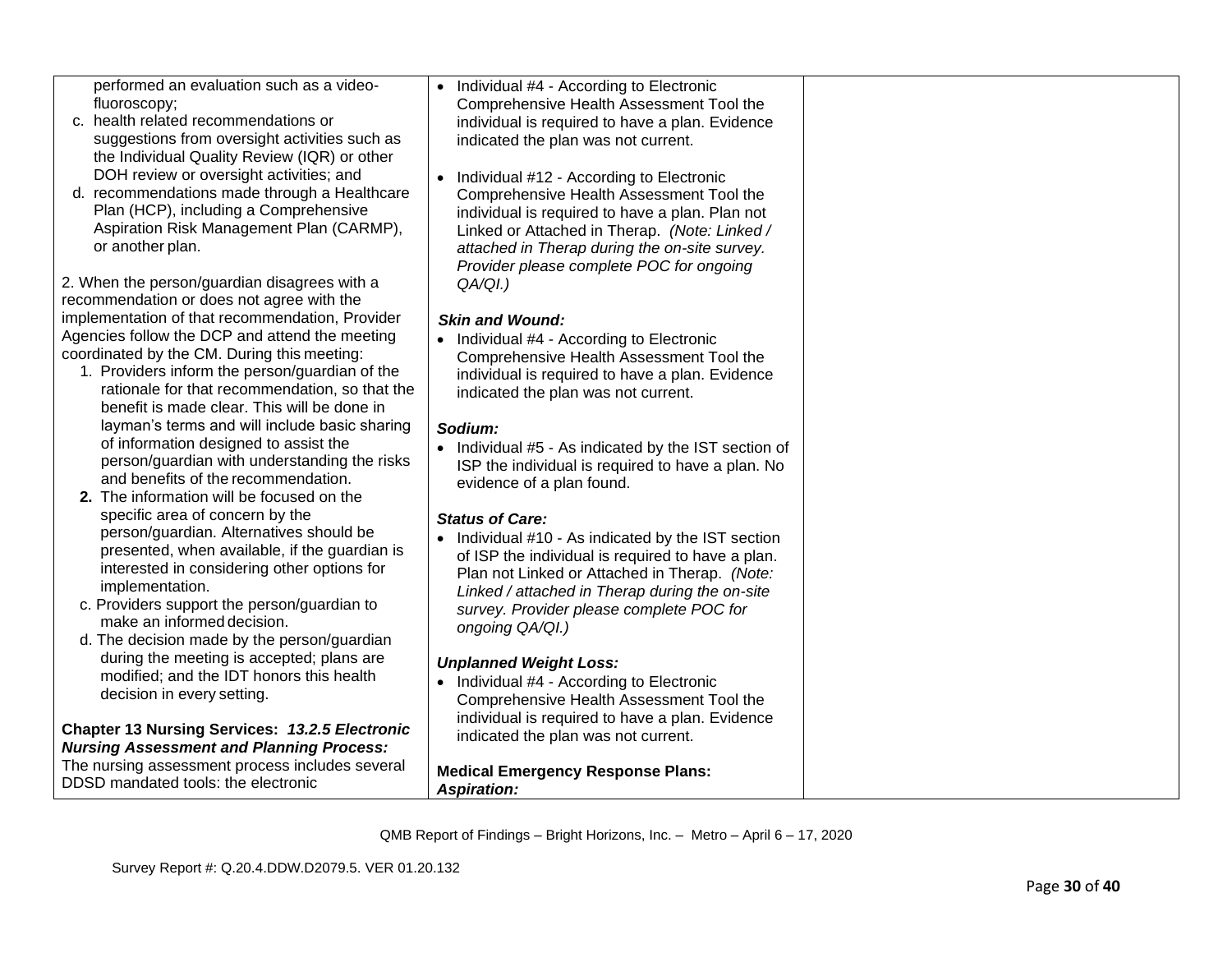| Comprehensive Nursing Assessment Tool (e-<br>CHAT), the Aspiration Risk Screening Tool (ARST)<br>and the Medication Administration Assessment<br>Tool (MAAT). This process includes developing<br>and training Health Care Plans and Medical                                                                                                                                                           | • Individual #4 - According to Electronic<br>Comprehensive Health Assessment Tool the<br>individual is required to have a plan. No<br>evidence of a current plan found.                                                                                                                                                        |  |
|--------------------------------------------------------------------------------------------------------------------------------------------------------------------------------------------------------------------------------------------------------------------------------------------------------------------------------------------------------------------------------------------------------|--------------------------------------------------------------------------------------------------------------------------------------------------------------------------------------------------------------------------------------------------------------------------------------------------------------------------------|--|
| Emergency Response Plans.<br>The following hierarchy is based on budgeted<br>services and is used to identify which Provider<br>Agency nurse has primary responsibility for<br>completion of the nursing assessment process and<br>related subsequent planning and training.                                                                                                                           | <b>Bowel and Bladder:</b><br>• Individual #4 - According to Electronic<br>Comprehensive Health Assessment Tool the<br>individual is required to have a plan. No<br>evidence of a current plan found.                                                                                                                           |  |
| Additional communication and collaboration for<br>planning specific to CCS or CIE services may be<br>needed.<br>The hierarchy for Nursing Assessment and<br>Planning responsibilities is:                                                                                                                                                                                                              | <b>Cardiac Condition:</b><br>• Individual #1 - As indicated by the IST section of<br>ISP the individual is required to have a plan. No<br>evidence of a plan found.                                                                                                                                                            |  |
| Living Supports: Supported Living, IMLS or Family<br>Living via ANS;<br>Customized Community Supports- Group; and<br><b>Adult Nursing Services (ANS):</b><br>for persons in Community Inclusion with<br>$\mathbf{1}$ .<br>health-related needs; or                                                                                                                                                     | Falls:<br>• Individual #4 - According to Electronic<br>Comprehensive Health Assessment Tool the<br>individual is required to have a plan. No<br>evidence of a plan found.                                                                                                                                                      |  |
| 2.<br>if no residential services are budgeted but<br>assessment is desired and health needs<br>may exist.<br>13.2.6 The Electronic Comprehensive Health<br><b>Assessment Tool (e-CHAT)</b>                                                                                                                                                                                                             | <b>Respiratory:</b><br>• Individual #4 - According to Electronic<br>Comprehensive Health Assessment Tool the<br>individual is required to have a plan. No<br>evidence of a current plan found.                                                                                                                                 |  |
| The e-CHAT is a nursing assessment. It may not<br>be delegated by a licensed nurse to a non-licensed<br>person.<br>The nurse must see the person face-to-face to<br>complete the nursing assessment. Additional<br>information may be gathered from members of the<br>IDT and other sources.<br>An e-CHAT is required for persons in FL, SL, IMLS,<br>or CCS-Group. All other DD Waiver recipients may | Seizures:<br>• Individual #4 - According to Electronic<br>Comprehensive Health Assessment Tool the<br>individual is required to have a plan. No evidence<br>of a current plan found.<br>• Individual #8 - As indicated by the IST section of<br>ISP the individual is required to have a plan. No<br>evidence of a plan found. |  |
| obtain an e-CHAT if needed or desired by adding<br>ANS hours for assessment and consultation to their<br>budget.                                                                                                                                                                                                                                                                                       | • Individual #12 - According to Electronic<br>Comprehensive Health Assessment Tool the<br>individual is required to have a plan. Plan not                                                                                                                                                                                      |  |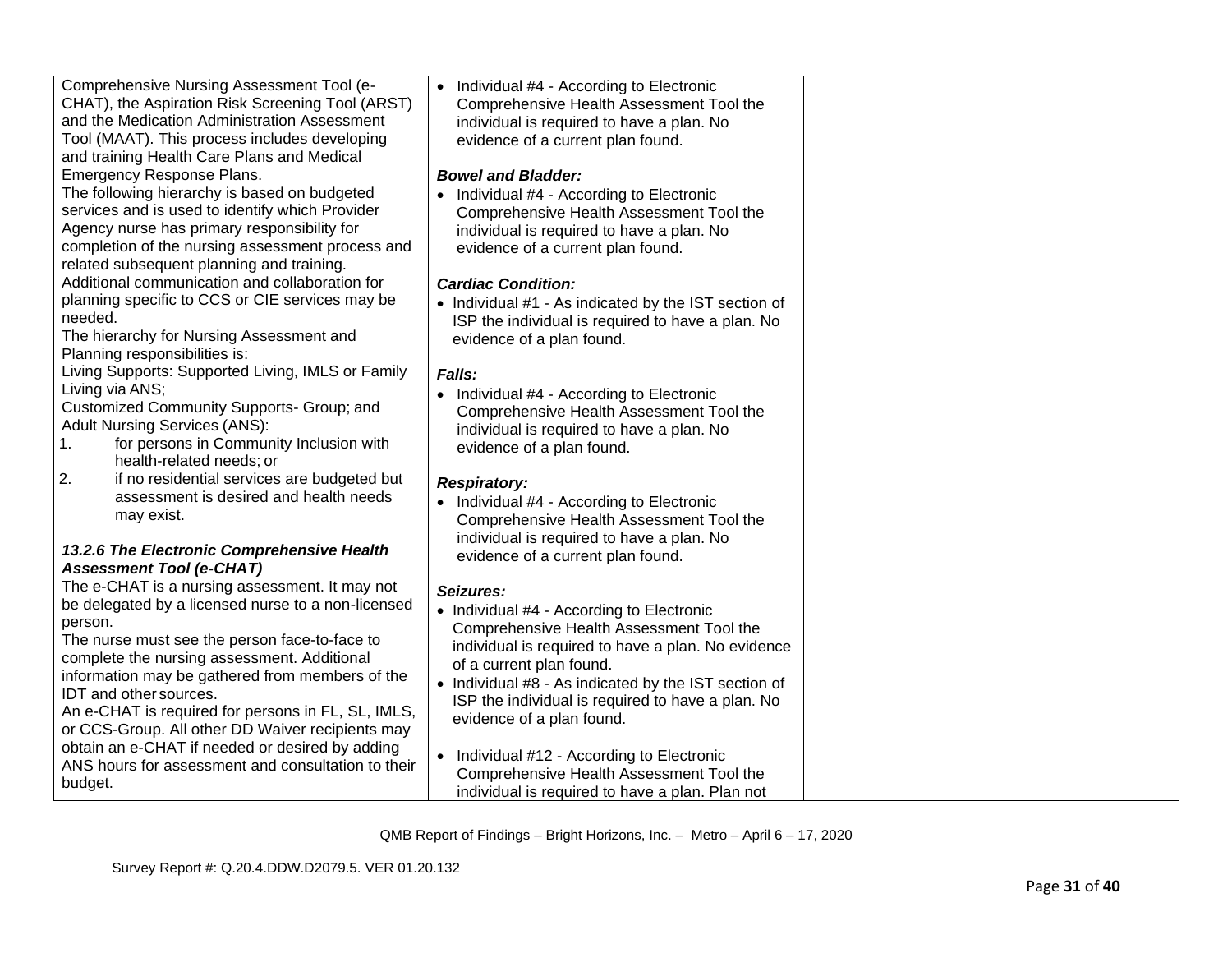| When completing the e-CHAT, the nurse is<br>required to review and update the electronic record<br>and consider the diagnoses, medications,<br>treatments, and overall status of the person.<br>Discussion with others may be needed to obtain<br>critical information.<br>The nurse is required to complete all the e-CHAT<br>assessment questions and add additional pertinent<br>information in all comment sections.<br>13.2.7 Aspiration Risk Management Screening<br><b>Tool (ARST)</b>                                                                                                                                                                                                                                                                                                                                                                                                                                                                                                                                                                                                                                                                   | Linked or Attached in Therap. (Note: Linked /<br>attached in Therap during the on-site survey.<br>Provider please complete POC for ongoing<br>$QA/QI.$ )<br><b>Status of Care/Hygiene:</b><br>• Individual #15 - According to Electronic<br>Comprehensive Health Assessment Tool the<br>individual is required to have a plan. No<br>evidence of a current plan found. |  |
|-----------------------------------------------------------------------------------------------------------------------------------------------------------------------------------------------------------------------------------------------------------------------------------------------------------------------------------------------------------------------------------------------------------------------------------------------------------------------------------------------------------------------------------------------------------------------------------------------------------------------------------------------------------------------------------------------------------------------------------------------------------------------------------------------------------------------------------------------------------------------------------------------------------------------------------------------------------------------------------------------------------------------------------------------------------------------------------------------------------------------------------------------------------------|------------------------------------------------------------------------------------------------------------------------------------------------------------------------------------------------------------------------------------------------------------------------------------------------------------------------------------------------------------------------|--|
| 13.2.8 Medication Administration Assessment<br>Tool (MAAT):<br>A licensed nurse completes the DDSD<br><b>Medication Administration Assessment</b><br>Tool (MAAT) at least two weeks before the<br>annual ISP meeting.<br>After completion of the MAAT, the nurse will<br>present recommendations regarding the level of<br>assistance with medication delivery (AWMD) to<br>the IDT. A copy of the MAAT will be sent to all the<br>team members two weeks before the annual ISP<br>meeting and the original MAAT will be retained in<br>the Provider Agency records.<br>Decisions about medication delivery are<br>made by the IDT to promote a person's<br>maximum independence and community<br>integration. The IDT will reach consensus<br>regarding which criteria the person meets,<br>as indicated by the results of the MAAT and<br>the nursing recommendations, and the<br>decision is documented this in the ISP.<br>13.2.9 Healthcare Plans (HCP):<br>1. At the nurse's discretion, based on prudent<br>nursing practice, interim HCPs may be developed<br>to address issues that must be implemented<br>immediately after admission, readmission or |                                                                                                                                                                                                                                                                                                                                                                        |  |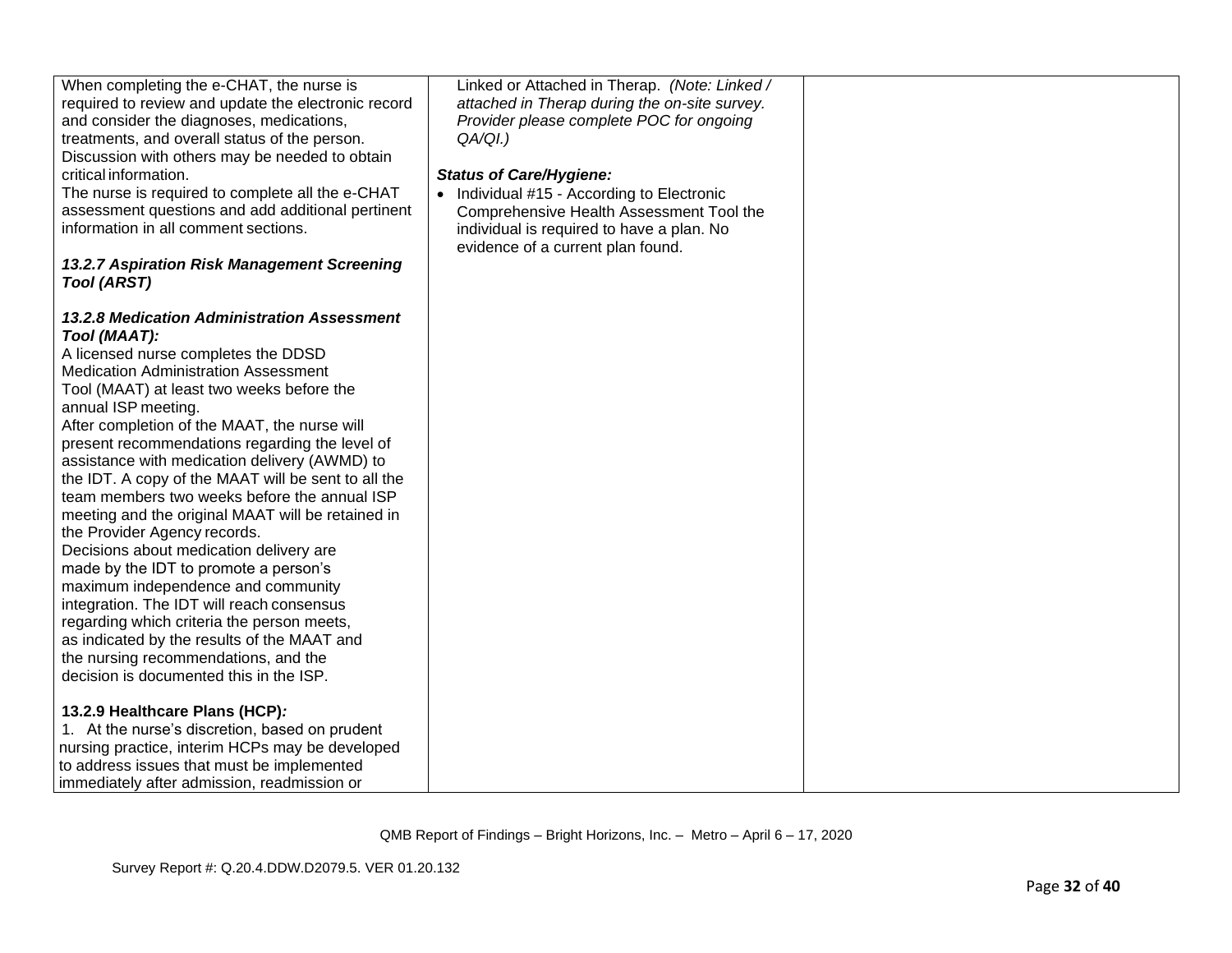| change of medical condition to provide safe                                                          |  |
|------------------------------------------------------------------------------------------------------|--|
| services prior to completion of the e-CHAT and                                                       |  |
| formal care planning process. This includes interim                                                  |  |
| ARM plans for those persons newly identified at                                                      |  |
| moderate or high risk for aspiration. All interim                                                    |  |
| plans must be removed if the plan is no longer                                                       |  |
| needed or when final HCP including CARMPs are                                                        |  |
| in place to avoid duplication of plans.                                                              |  |
| 2. In collaboration with the IDT, the agency nurse                                                   |  |
| is required to create HCPs that address all the                                                      |  |
| areas identified as required in the most current e-                                                  |  |
| CHAT summary report which is indicated by "R" in                                                     |  |
| the HCP column. At the nurse's sole discretion,                                                      |  |
| based on prudent nursing practice, HCPs may be                                                       |  |
| combined where clinically appropriate. The nurse                                                     |  |
| should use nursing judgment to determine whether                                                     |  |
| to also include HCPs for any of the areas indicated                                                  |  |
| by "C" on the e-CHAT summary report. The nurse                                                       |  |
| may also create other HCPs plans that the nurse                                                      |  |
| determines are warranted.                                                                            |  |
|                                                                                                      |  |
| 13.2.10 Medical Emergency Response Plan                                                              |  |
| (MERP):                                                                                              |  |
| The agency nurse is required to develop a Medical                                                    |  |
| Emergency Response Plan (MERP) for all<br>conditions marked with an "R" in the e-CHAT                |  |
|                                                                                                      |  |
| summary report. The agency nurse should use                                                          |  |
| her/his clinical judgment and input from the                                                         |  |
| Interdisciplinary Team (IDT) to determine whether                                                    |  |
| shown as "C" in the e-CHAT summary report or<br>other conditions also warrant a MERP.                |  |
|                                                                                                      |  |
| MERPs are required for persons who have one or<br>more conditions or illnesses that present a likely |  |
| potential to become a life-threatening situation.                                                    |  |
|                                                                                                      |  |
| <b>Chapter 20: Provider Documentation and Client</b>                                                 |  |
| Records: 20.5.3 Health Passport and Physician                                                        |  |
| <b>Consultation Form: All Primary and Secondary</b>                                                  |  |
| Provider Agencies must use the Health Passport                                                       |  |
| and Physician Consultation form from the Therap                                                      |  |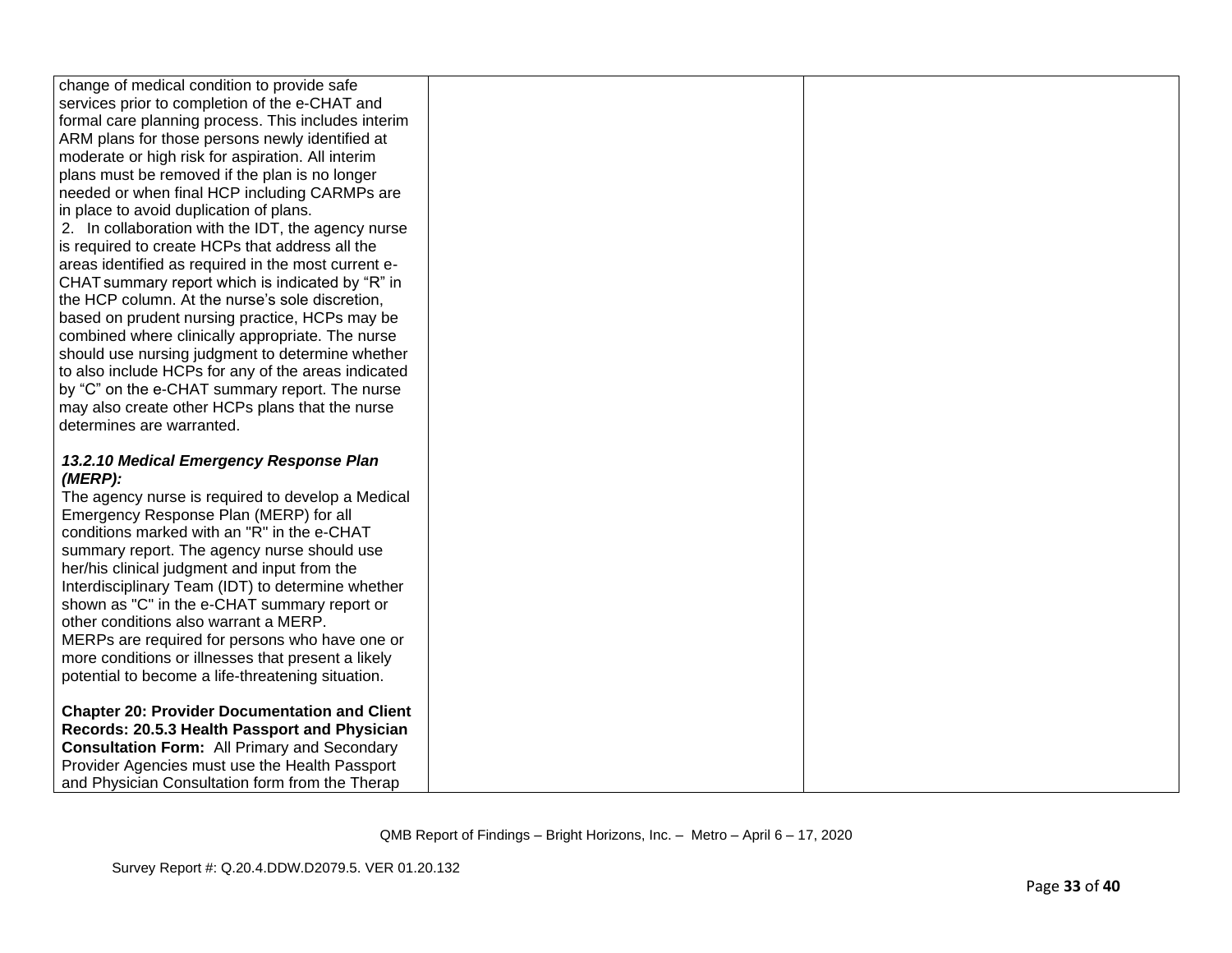| system. This standardized document contains<br>individual, physician and emergency contact<br>information, a complete list of current medical<br>diagnoses, health and safety risk factors, allergies,<br>and information regarding insurance, guardianship,<br>and advance directives. The Health Passport also<br>includes a standardized form to use at medical<br>appointments called the Physician Consultation<br>form. |  |
|-------------------------------------------------------------------------------------------------------------------------------------------------------------------------------------------------------------------------------------------------------------------------------------------------------------------------------------------------------------------------------------------------------------------------------|--|
|                                                                                                                                                                                                                                                                                                                                                                                                                               |  |
|                                                                                                                                                                                                                                                                                                                                                                                                                               |  |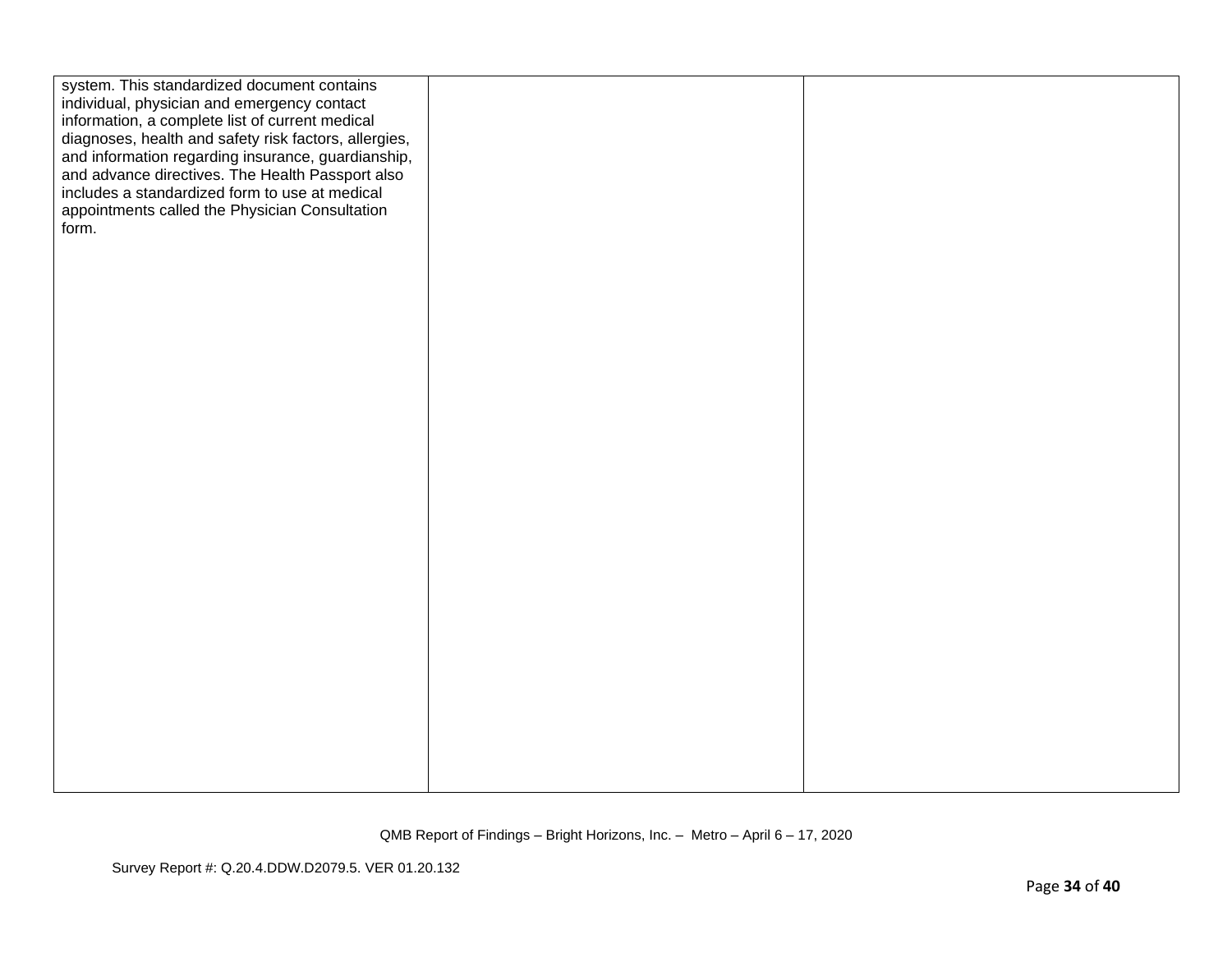| <b>Standard of Care</b>                                                                                                                                                                                                                                                                                        | <b>Routine Survey Deficiencies</b><br>September 13 - 19, 2019 | <b>Verification Survey New and Repeat</b><br><b>Deficiencies</b><br>April 6-17, 2020 |
|----------------------------------------------------------------------------------------------------------------------------------------------------------------------------------------------------------------------------------------------------------------------------------------------------------------|---------------------------------------------------------------|--------------------------------------------------------------------------------------|
| Service Domain: Service Plans: ISP Implementation - Services are delivered in accordance with the service plan, including type, scope, amount, duration and<br>frequency specified in the service plan.                                                                                                        |                                                               |                                                                                      |
| Tag # 1A08 Administrative Case File (Other<br><b>Required Documents)</b>                                                                                                                                                                                                                                       | <b>Standard Level Deficiency</b>                              | <b>COMPLETE</b>                                                                      |
| Tag #1A08.3 Administrative Case File:<br><b>Individual Service Plan / ISP Components</b>                                                                                                                                                                                                                       | <b>Standard Level Deficiency</b>                              | <b>COMPLETE</b>                                                                      |
| Tag # 1A32.1 Administrative Case File:<br>Individual Service Plan Implementation (Not<br><b>Completed at Frequency)</b>                                                                                                                                                                                        | <b>Standard Level Deficiency</b>                              | <b>COMPLETE</b>                                                                      |
| Tag #1A32.2 Individual Service Plan<br>Implementation (Residential Implementation)                                                                                                                                                                                                                             | <b>Standard Level Deficiency</b>                              | <b>COMPLETE</b>                                                                      |
| Tag # IS04 Community Life Engagement                                                                                                                                                                                                                                                                           | <b>Standard Level Deficiency</b>                              | <b>COMPLETE</b>                                                                      |
| Tag #1A38 Living Care Arrangement /<br><b>Community Inclusion Reporting Requirements</b>                                                                                                                                                                                                                       | <b>Standard Level Deficiency</b>                              | <b>COMPLETE</b>                                                                      |
| Tag #1A38.1 Living Care Arrangement /<br><b>Community Inclusion Reporting Requirements</b><br>(Reporting Components)                                                                                                                                                                                           | <b>Standard Level Deficiency</b>                              | <b>COMPLETE</b>                                                                      |
| Tag # IS12 Person Centered Assessment<br>(Community Inclusion)                                                                                                                                                                                                                                                 | <b>Standard Level Deficiency</b>                              | <b>COMPLETE</b>                                                                      |
| Tag # LS14 Residential Service Delivery Site<br><b>Case File (ISP and Healthcare Requirements)</b>                                                                                                                                                                                                             | <b>Condition of Participation Level Deficiency</b>            | <b>COMPLETE</b>                                                                      |
| Tag # LS14.1 Residential Service Delivery Site<br><b>Case File (Other Req. Documentation)</b>                                                                                                                                                                                                                  | <b>Standard Level Deficiency</b>                              | <b>COMPLETE</b>                                                                      |
| Service Domain: Qualified Providers - The State monitors non-licensed/non-certified providers to assure adherence to waiver requirements. The State<br>implements its policies and procedures for verifying that provider training is conducted in accordance with State requirements and the approved waiver. |                                                               |                                                                                      |
| Tag # 1A20 Direct Support Personnel Training                                                                                                                                                                                                                                                                   | <b>Standard Level Deficiency</b>                              | <b>COMPLETE</b>                                                                      |
| Tag #1A22 Agency Personnel Competency                                                                                                                                                                                                                                                                          | <b>Condition of Participation Level Deficiency</b>            | <b>COMPLETE</b>                                                                      |
| Tag #1A25.1 Caregiver Criminal History<br><b>Screening</b>                                                                                                                                                                                                                                                     | <b>Condition of Participation Level Deficiency</b>            | <b>COMPLETE</b>                                                                      |
| Tag #1A26 Consolidated On-line Registry<br><b>Employee Abuse Registry</b>                                                                                                                                                                                                                                      | <b>Standard Level Deficiency</b>                              | <b>COMPLETE</b>                                                                      |
| Tag # 1A37 Individual Specific Training                                                                                                                                                                                                                                                                        | <b>Condition of Participation Level Deficiency</b>            | <b>COMPLETE</b>                                                                      |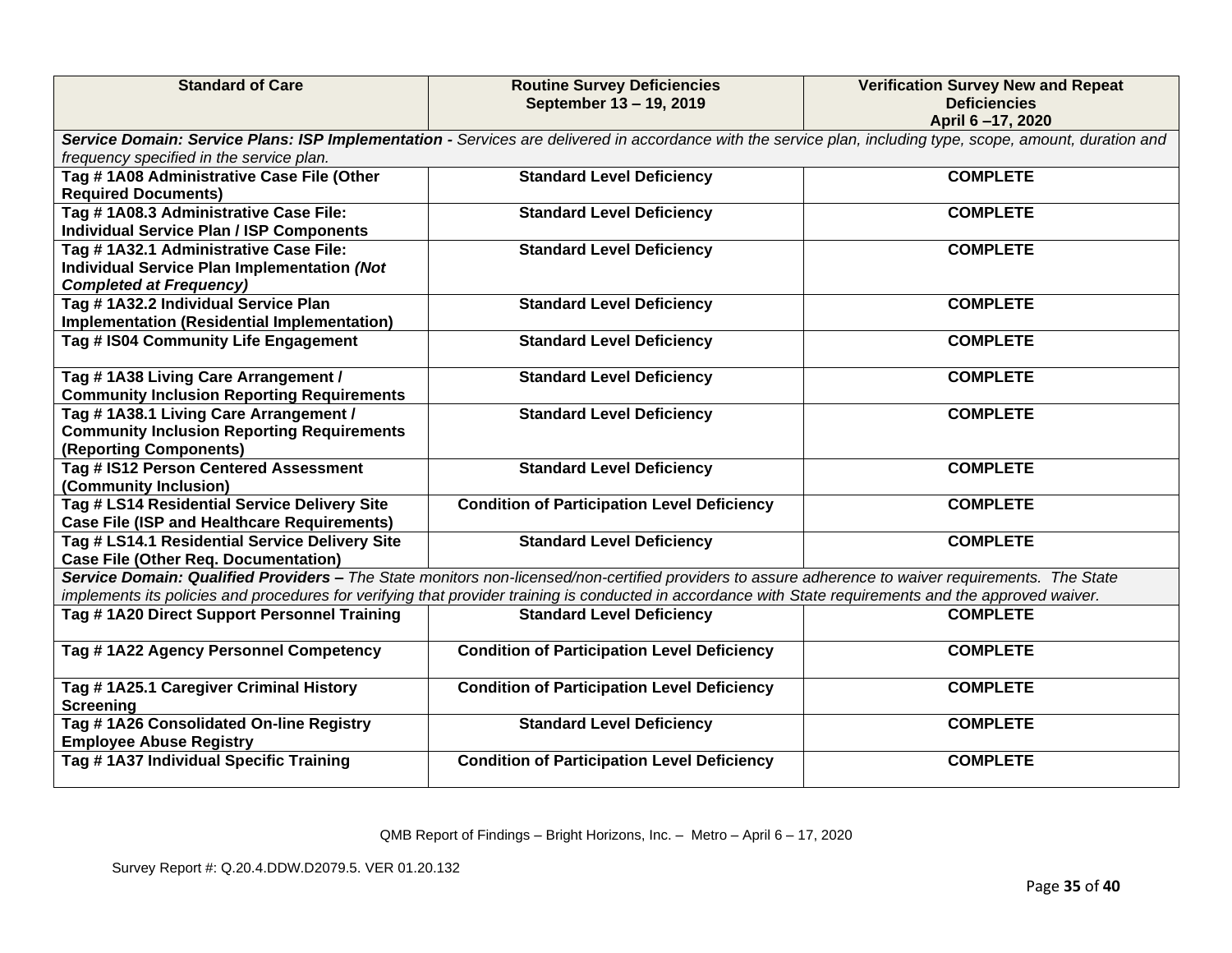| Tag #1A43.1 General Events Reporting:<br><b>Individual Reporting</b>                                                                                  | <b>Standard Level Deficiency</b>                                                                                                                                 | <b>COMPLETE</b>                           |
|-------------------------------------------------------------------------------------------------------------------------------------------------------|------------------------------------------------------------------------------------------------------------------------------------------------------------------|-------------------------------------------|
|                                                                                                                                                       | Service Domain: Health and Welfare – The state, on an ongoing basis, identifies, addresses and seeks to prevent occurrences of abuse, neglect and                |                                           |
|                                                                                                                                                       | exploitation. Individuals shall be afforded their basic human rights. The provider supports individuals to access needed healthcare services in a timely manner. |                                           |
| Tag # 1A03 Continuous Quality Improvement                                                                                                             | <b>Standard Level Deficiency</b>                                                                                                                                 | <b>COMPLETE</b>                           |
| <b>System &amp; Key Performance Indicators (KPIs)</b>                                                                                                 |                                                                                                                                                                  |                                           |
| Tag # 1A08.2 Administrative Case File:                                                                                                                | <b>Standard Level Deficiency</b>                                                                                                                                 | <b>COMPLETE</b>                           |
| <b>Healthcare Requirements &amp; Follow-up</b>                                                                                                        |                                                                                                                                                                  |                                           |
| Tag #1A09.1.0 Medication Delivery                                                                                                                     | <b>Standard Level Deficiency</b>                                                                                                                                 | <b>COMPLETE</b>                           |
| <b>PRN Medication Administration</b>                                                                                                                  |                                                                                                                                                                  |                                           |
| Tag # 1A09.2 Medication Delivery Nurse                                                                                                                | <b>Condition of Participation Level Deficiency</b>                                                                                                               | <b>COMPLETE</b>                           |
| <b>Approval for PRN Medication</b>                                                                                                                    |                                                                                                                                                                  |                                           |
| Tag #1A31 Client Rights / Human Rights                                                                                                                | <b>Condition of Participation Level Deficiency</b>                                                                                                               | <b>COMPLETE</b>                           |
|                                                                                                                                                       |                                                                                                                                                                  |                                           |
| Tag #1A33.1 Board of Pharmacy - License                                                                                                               | <b>Standard Level Deficiency</b>                                                                                                                                 | <b>COMPLETE</b>                           |
|                                                                                                                                                       |                                                                                                                                                                  |                                           |
| Tag # LS25 Residential Health & Safety                                                                                                                | <b>Standard Level Deficiency</b>                                                                                                                                 | <b>COMPLETE</b>                           |
| (Supported Living / Family Living / Intensive                                                                                                         |                                                                                                                                                                  |                                           |
| <b>Medical Living)</b>                                                                                                                                |                                                                                                                                                                  |                                           |
| <b>Standard of Care</b>                                                                                                                               | <b>Routine Survey Deficiencies</b>                                                                                                                               | <b>Verification Survey New and Repeat</b> |
|                                                                                                                                                       | September 13 - 19, 2019                                                                                                                                          | Deficiencies April 6-17, 2020             |
| Service Domain: Medicaid Billing/Reimbursement - State financial oversight exists to assure that claims are coded and paid for in accordance with the |                                                                                                                                                                  |                                           |
| reimbursement methodology specified in the approved waiver.                                                                                           |                                                                                                                                                                  |                                           |
| Tag # IS30 Customized Community Supports                                                                                                              | <b>Standard Level Deficiency</b>                                                                                                                                 | <b>COMPLETE</b>                           |
| <b>Reimbursement (Revised)</b>                                                                                                                        |                                                                                                                                                                  |                                           |
| Tag # LS27 Family Living Reimbursement                                                                                                                | <b>Standard Level Deficiency</b>                                                                                                                                 | <b>COMPLETE</b>                           |
|                                                                                                                                                       |                                                                                                                                                                  |                                           |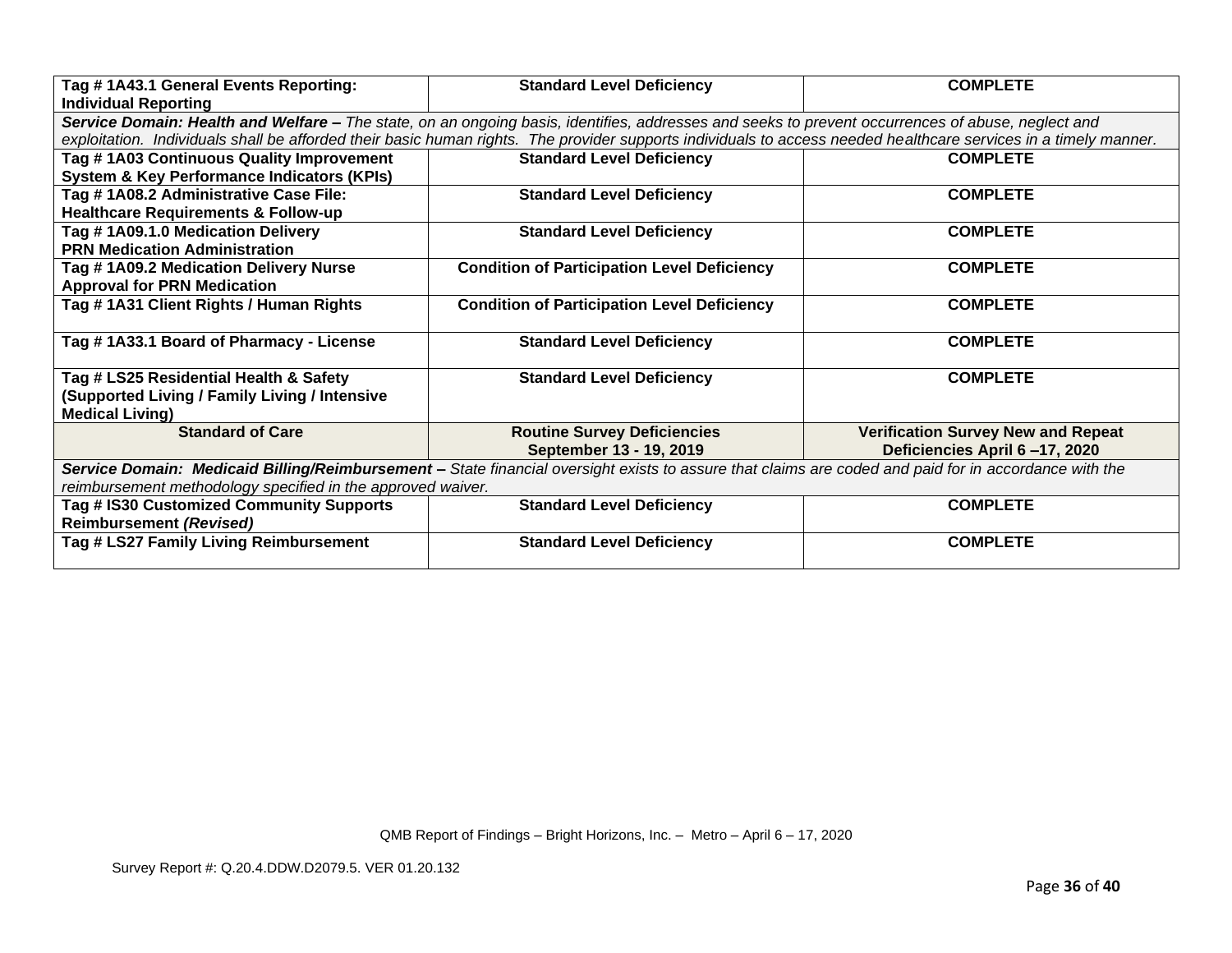|                                                                              | Verification Survey Plan of Correction, On-going QA/QI and Responsible Party                                                                                                                                                                                                                                                    | <b>COMPLETION</b><br><b>DATE</b> |
|------------------------------------------------------------------------------|---------------------------------------------------------------------------------------------------------------------------------------------------------------------------------------------------------------------------------------------------------------------------------------------------------------------------------|----------------------------------|
| Tag #1A09 Medication<br><b>Delivery Routine Medication</b><br>Administration | Provider:<br>State your Plan of Correction for the deficiencies cited in this tag here (How is the deficiency going to<br>be corrected? This can be specific to each deficiency cited or if possible an overall correction?): $\rightarrow$                                                                                     |                                  |
|                                                                              | <b>Provider:</b><br>Enter your ongoing Quality Assurance/Quality Improvement processes as it related to this tag<br>number here (What is going to be done? How many individuals is this going to affect? How often will this be<br>completed? Who is responsible? What steps will be taken if issues are found?): $\rightarrow$ |                                  |
| Tag #1A09.0 Medication<br><b>Delivery Routine Medication</b>                 | Provider:<br>State your Plan of Correction for the deficiencies cited in this tag here (How is the deficiency going to                                                                                                                                                                                                          |                                  |
| Administration                                                               | be corrected? This can be specific to each deficiency cited or if possible an overall correction?): $\rightarrow$                                                                                                                                                                                                               |                                  |
|                                                                              | <b>Provider:</b><br>Enter your ongoing Quality Assurance/Quality Improvement processes as it related to this tag<br>number here (What is going to be done? How many individuals is this going to affect? How often will this be<br>completed? Who is responsible? What steps will be taken if issues are found?): $\rightarrow$ |                                  |
|                                                                              |                                                                                                                                                                                                                                                                                                                                 |                                  |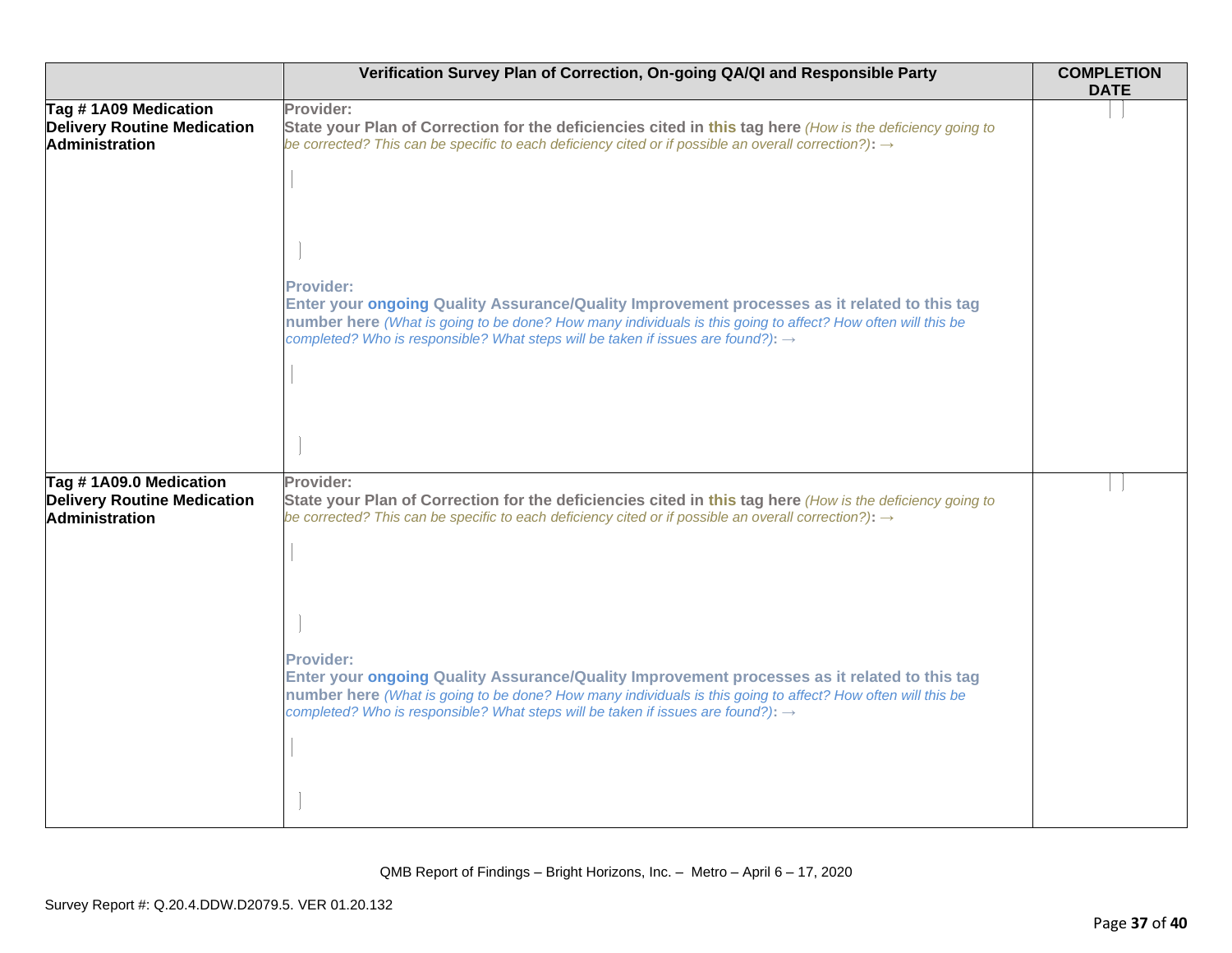| Tag #1A09.1 Medication<br><b>Delivery PRN Medication</b><br><b>Administration</b>                                 | Provider:<br>State your Plan of Correction for the deficiencies cited in this tag here (How is the deficiency going to<br>be corrected? This can be specific to each deficiency cited or if possible an overall correction?): $\rightarrow$                                                                                                                                                                                                                                                                                                                                    |  |
|-------------------------------------------------------------------------------------------------------------------|--------------------------------------------------------------------------------------------------------------------------------------------------------------------------------------------------------------------------------------------------------------------------------------------------------------------------------------------------------------------------------------------------------------------------------------------------------------------------------------------------------------------------------------------------------------------------------|--|
|                                                                                                                   | <b>Provider:</b><br>Enter your ongoing Quality Assurance/Quality Improvement processes as it related to this tag<br>number here (What is going to be done? How many individuals is this going to affect? How often will this be<br>completed? Who is responsible? What steps will be taken if issues are found?): $\rightarrow$                                                                                                                                                                                                                                                |  |
| Tag #1A15.2 Administrative<br><b>Case File: Healthcare</b><br>Documentation (Therap and<br><b>Required Plans)</b> | Provider:<br>State your Plan of Correction for the deficiencies cited in this tag here (How is the deficiency going to<br>be corrected? This can be specific to each deficiency cited or if possible an overall correction?): $\rightarrow$<br><b>Provider:</b><br>Enter your ongoing Quality Assurance/Quality Improvement processes as it related to this tag<br>number here (What is going to be done? How many individuals is this going to affect? How often will this be<br>completed? Who is responsible? What steps will be taken if issues are found?): $\rightarrow$ |  |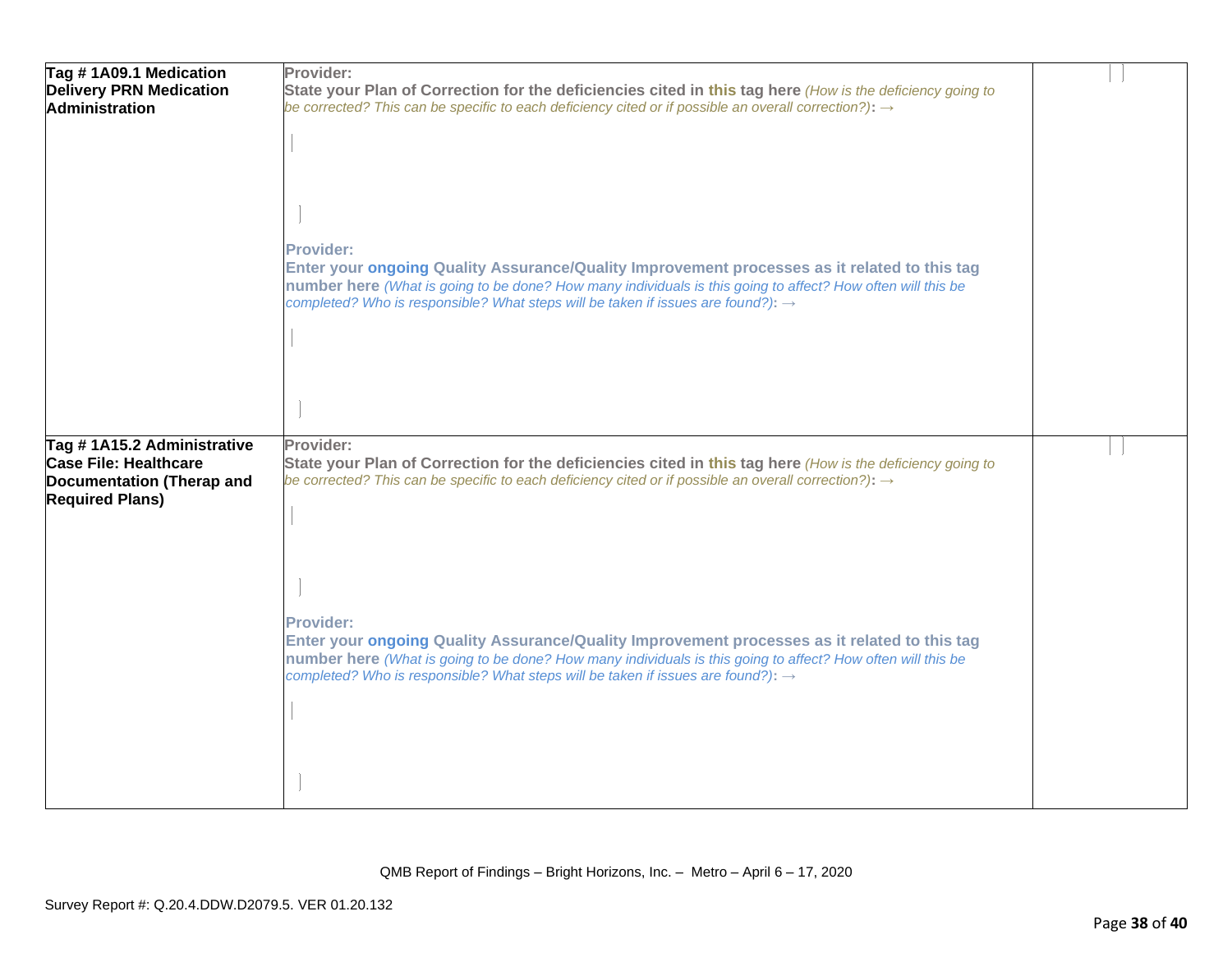#### MICHELLE LUJAN GRISHAM **GOVERNOR**



KATHYLEEN M. KUNKEL **CABINET SECRETARY** 

| Date:                                                     | June 23, 2020                                                                                                                                                |
|-----------------------------------------------------------|--------------------------------------------------------------------------------------------------------------------------------------------------------------|
| To:<br>Provider:<br>Address:<br>City, State/Zip:          | Johnathan Baca, Executive Director<br>Bright Horizons, Inc.<br>3809 Academy Parkway S. NE<br>Albuquerque, New Mexico 87109                                   |
| E-mail Address:                                           | jonb@brighthorizonsnm.com<br>rebecca@brighthorizonsnm.com                                                                                                    |
| <b>Board Chair E-Mail</b><br>Address:                     | kimberlyallennm@gmail.com                                                                                                                                    |
| Region:<br><b>Routine Survey:</b><br>Verification Survey: | Metro<br>September 13 - 19, 2019<br>April 6, 2020 - 17, 2020                                                                                                 |
| Program Surveyed:                                         | Developmental Disabilities Waiver                                                                                                                            |
| Service Surveyed:                                         | 2018: Supported Living, Family Living; Customized In-Home Supports;<br>Customized Community Supports, and Community Integrated<br><b>Employment Services</b> |
| Survey Type:                                              | Verification                                                                                                                                                 |

Dear Mr. Baca:

The Division of Health Improvement/Quality Management Bureau has received, reviewed and approved the supporting documents you submitted for your Plan of Correction. The documents you provided verified that all previously cited survey Deficiencies have been corrected.

# **The Plan of Correction process is now complete.**

# **Furthermore, your agency is now determined to be in Compliance with all Conditions of Participation.**

To maintain ongoing compliance with standards and regulations, continue to use the Quality Assurance (self-auditing) processes you described in your Plan of Correction.

Consistent use of these Quality Assurance processes will enable you to identify and promptly respond to problems, enhance your service delivery, and result in fewer deficiencies cited in future QMB surveys.

Thank you for your cooperation with the Plan of Correction process, for striving to come into compliance with standards and regulations, and for helping to provide the health, safety and personal growth of the people you serve.